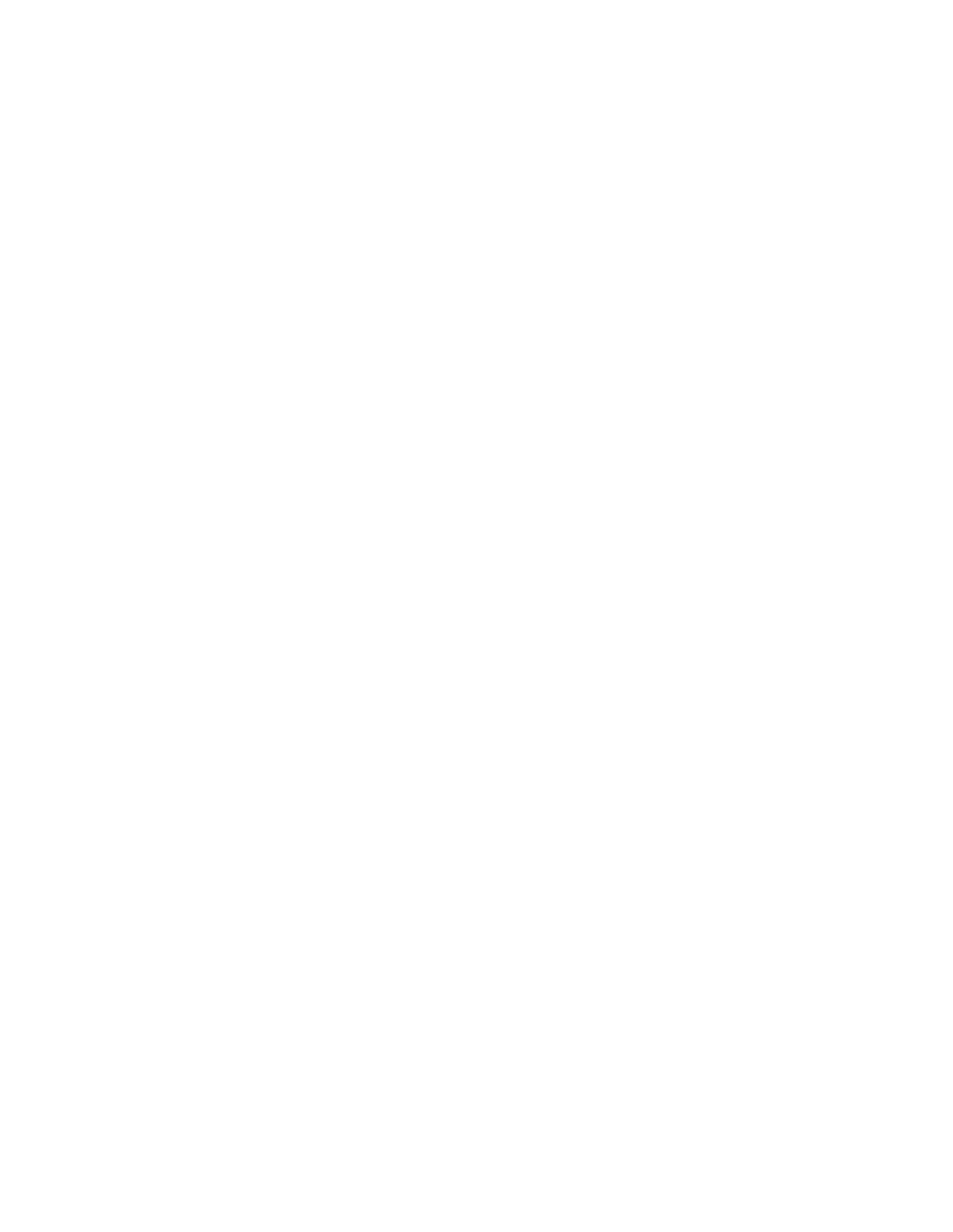#### **TRINITY CHRISTIAN SCHOOL MISSION**

Trinity Christian School strives for our students to become motivated and independent learners through the provision of academically engaging and competitive learning choices. We encourage students to value themselves, others, and learning. TCS is a school where young adults become lifelong learners and grow in an environment that encourages them to become creative, thoughtful, and active, in order that they can make valuable contributions in both society and their local communities. We promote a sense of social responsibility, perseverance and independence to prepare our students for an ever-changing world.

We will assist so that each educator can serve effectively in an area of God's choosing, consistent with His calling upon the believer's life, and in a manner, that builds up the body of Christ. It is the work of Trinity Christian School to provide an educational framework for our students to be equipped with the skills necessary to succeed in life and pursue God's calling in their lives.

> **Administrator – Brian Immel Principal – Jeramie Carroll** 440 Saint Peter Street Indianapolis, In 46201 (317) 361-6194 [www.tcssaints.org](http://www.tcssaints.org/)

#### **TEACHER CONTACT**

TCS teachers may be reached through e-mail. The main office phone number is (317) 631-3194. E-mail addresses may be accessed on the school web site at www.tcssaints.org. Be advised that if you are trying to reach a teacher, e-mail is best and preferred. This allows for the learning environment to not be disrupted.

#### **PLEASE BE ADVISED**

If you feel there are issues within the classroom, please contact the teacher first. They are your first line of communication. Do not contact administration first because many issues can and are solved at the teacher level. If after speaking with the teacher and there are still issues, then contact administration and a meeting may be set up. Any discussions with teachers and administration must be arranged ahead of time. Spontaneous arrivals will not warrant meetings as this makes it difficult to provide coverage and preparation. Parents and/or guardians are not allowed to show up and expect to be able to meet with a teacher without prior notification.

#### **INFORMATION REGARDING RIGHTS, PROTECTION, AND PRIVACY**

The maintenance of student records at TCS is governed by several federal laws and amendments known as the Family Education Rights and Privacy Acts (FERPA).

- 1. The parents' rights under this act extend until the student is 18 years of age, or is enrolled in a post-high school institution; thereafter, the student himself/herself may exercise the rights.
- 2. Parents have a right to examine their children's records at reasonable times, and, in certain circumstances in accordance with school policy, to purchase a copy of such records.
- 3. The parent has a right to have a record corrected if it "is inaccurate or misleading or is otherwise in violation of any rights of students."
- 4. If, because of a meeting, the school decided that the information is not "inaccurate, misleading, or is otherwise in violation of the privacy or other rights of the student," a parent has the right to place information in the education records and/or set forth any reasons for disagreeing with the decision of the school to leave the contested information in the student's records.
- 5. A list must be kept with each student record showing who examined it, the date on which it was examined, and the purpose of the examination. School officials of this district who have a "legitimate educational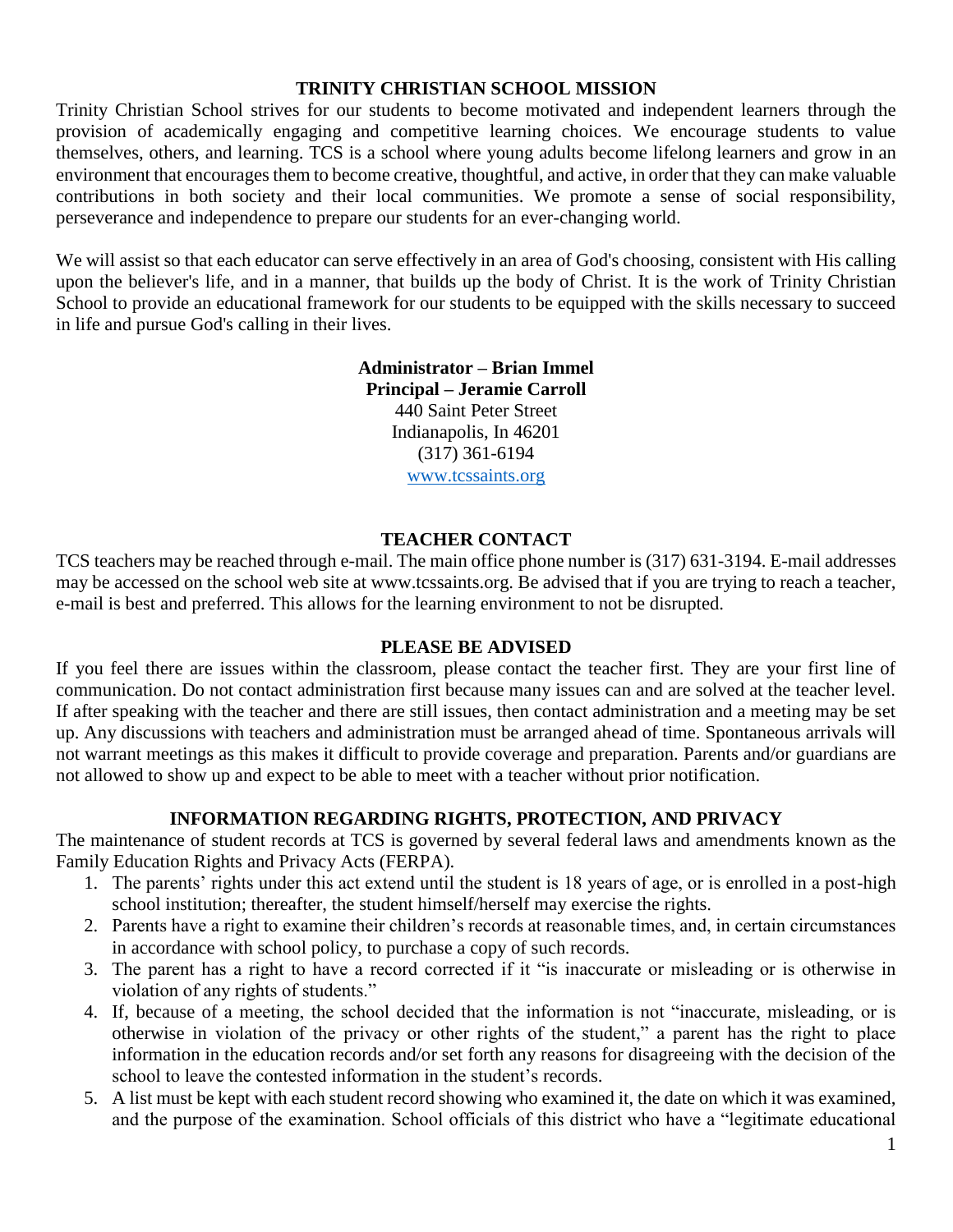interest" in the student are exempted from this requirement by the act.

- 6. Certain persons may examine student records without a parent's consent. These include school officials, including teachers who have "legitimate educational interests," officials of other schools or school systems where a transfer is made, and certain representatives of the state and federal government with various limitations.
- 7. Any person may receive the records if the parents execute a written consent specifying the record to be released, the reasons for such release, and the person to whom they are to be released. A copy will be sent to the parents in such case, if requested. The parent may also request and receive a copy of any student record forwarded to another school or school system with a transfer.
- 8. Records may be sent to officials of another school or school system in which the student intends to enroll at the request of that school or school system without written consent of the parent.
- 9. A copy may also be furnished pursuant to a court order or subpoena, but only if the parents are given notice.

Other rights granted to students and parents:

- 1. The right to due process for any disciplinary acts subject to the *Indiana Code*.
- 2. The right to a smoke-free, drug-free and weapon-free environment subject to the *Indiana Code*.
- 3. The right to convene a meeting of the school's instructional support team to address specific learning difficulties a student may be experiencing in addition to those rights accorded by *Article 7, and Section 504, and the Americans with Disabilities Act*.
- 4. The right to inspect instructional materials and the right to grant or deny permission to participate in certain personal analyses, evaluations, or surveys subject to *HEA 1625*.
- 5. The right to initiate prayer and religious meetings subject to *Federal and State Statutes*.

# **NON-DISCRIMINATION POLICY**

It is the policy of TCS not to discriminate based on physical or mental disability, sex, race, color, age, national origin, or limited English proficiency. TCS is committed to provide equal access to education, programs, activities and employment. However, as a private entity, TCS does reserve the right to choose students based on merit, including but not limited to academics, attendance, and behavior. It is the responsibility and intent of TCS to provide an appropriate education to each qualified student regardless of the nature or severity of his/her disability. Insomuch that a disability may exist, TCS has the right to consider enrollment options pending ability to provide appropriate services, meaning if there is a disability and TCS cannot provide services, TCS reserves the right to deny enrollment. If a parent, a student, or a teacher knows or suspects a learning disability, and/or a physical or mental disability, he/she has the responsibility to refer the student for an individual educational evaluation under IDEA (for special education) or to determine eligibility under Section 504. To refer a student for an educational evaluation, contact administration. As an alternative, a parent or teacher may request that the instructional support team in the student's school be convened to address any specific difficulties that the student may be experiencing. However, the instructional support team cannot make determinations regarding IDEA or Section 504 and is not a legal replacement for the Case Conference. The administrator of academics or his/her designee at each school serves as the Section 504 Compliance Officer for that building. For further non-discrimination information, refer to http://www.ed.gov/index.jhtml.

# **TRINITY CHRISTIAN SCHOOL NOTIFICATION OF RIGHTS: UNDER THE PROTECTION OF PUPIL RIGHTS AMENDMENT (PPRA) FEB, 2003**

PPRA affords parents and students who are 18 or emancipated minors ("eligible students") certain rights regarding our conduct of surveys, collection and use of information for marketing purposes, and certain physical exams. These include the right to:

1. Consent before students are required to submit to a survey that concerns one of more of the following protected areas ("protected information survey") if the survey is funded in whole or in part by a program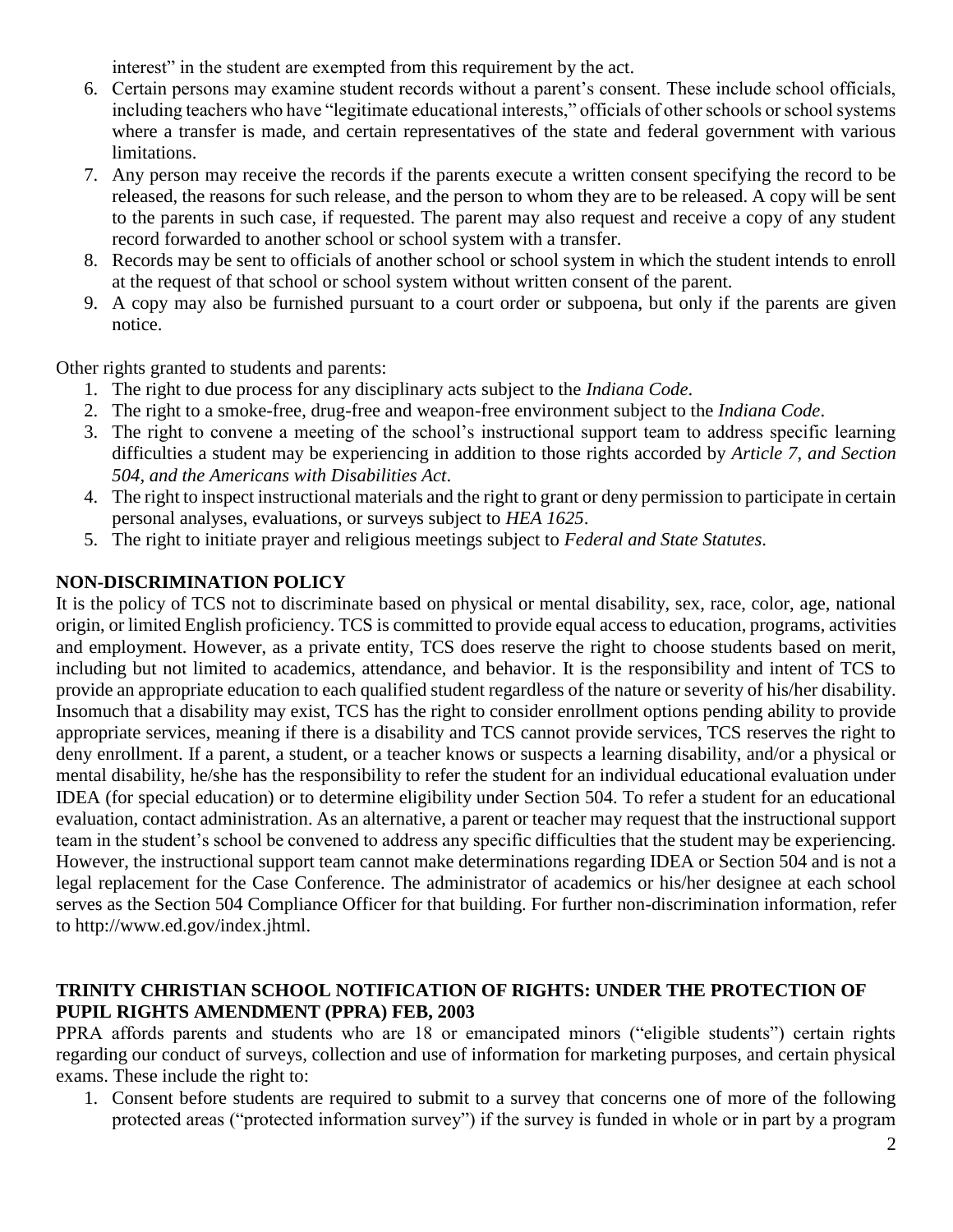of the U.S. Department of Education (ED) -

- a. Political affiliations or beliefs of the student or student's parent;
- b. Mental or psychological problems of the student or student's family;
- c. Sex behavior or attitudes;
- d. Illegal, antisocial, self-incriminating, or demeaning behavior;
- e. Critical appraisals of others with whom respondents have close family relationships;
- f. Legally recognized privileged relationships, such as with lawyers, doctors, or ministers;
- g. Religious practices, affiliations, or beliefs of the student or parents or ministers;
- h. Income, other than as required by law to determine program eligibility.
- 2. Receive notice and an opportunity to opt a student out of  $$ 
	- a. Any other protected information survey, regardless of funding;
	- b. Any non-emergency, invasive physical exam or screening required as a condition of attendance, administered by school or its agent, and not necessary to protect the immediate health and safety of a student, except for hearing, vision, scoliosis screenings, or any physical exam or screening permitted or required under State law; and
	- c. Activities involving collection, disclosure, or use of personal information obtained from students for marketing or to sell or otherwise distribute the information to others.
- 3. Inspect, upon request and before administration or use
	- a. Protected information surveys of students;
	- b. Instruments used to collect personal information from students for any of the above marketing, sales, or other distribution purposes; and
	- c. Instructional material used as part of the educational curriculum.

TCS has adopted policies to protect student privacy in the administration of protected surveys and collection, disclosure, or use of personal information for marketing, sales, or other distribution purposes. TCS may disclose information on a student without violating FERPA through what is known as "directory information". TCS will notify parents and eligible students annually at the start of each school year and after any substantive changes. TCS will also directly notify parents and eligible students, such as through U.S. Mail or email, at least annually at the start of each school year of the specific or approximate dates of the following activities and provide an opportunity to opt a student out of participating in:

- 1. Collection, disclosure, or use of personal information for marketing, sales or distribution.
- 2. Administration of any protected information survey not funded in whole or part by ED.
- 3. Any non-emergency, invasive physical examination or screening as described above.

Parents/Eligible students who believe their rights have been violated may file a complaint with Family Policy Compliance Office, U.S. Department of Education, 400 Maryland Avenue SW, Washington, D.C. 20202-4605

# **CHILD ABUSE/NEGLECT/MISSING CHILD REPORTING**

Employees of TCS are required by law to report all relevant information concerning suspected child abuse/neglect to the Department of Child Services and the building administrator of academics. Students enrolling in TCS must have proof of age such as a birth certificate, driver's license, or passport. A report will be filed with the Indiana Clearing House for missing children if such evidence is not presented to school authorities within 30 days.

# **CRIMINAL BACKGROUND CHECKS FOR VOLUNTEERS**

Our school may offer a wide variety of volunteer opportunities. All volunteers must fill out a Non-Disclosure Acknowledgement Form and will have a Limited Criminal History Background Check for any of the crimes enumerated in IC 20-5-2-8 (b). Necessary background check paperwork should be submitted at least 72 hours prior to the intended volunteer date. Volunteers' who will have direct student contact under limited supervision or unsupervised, direct contact with students in various settings, are now required to submit information for a Full Background Check. The volunteer will pay the fee for the full background check which will expire after 5 years.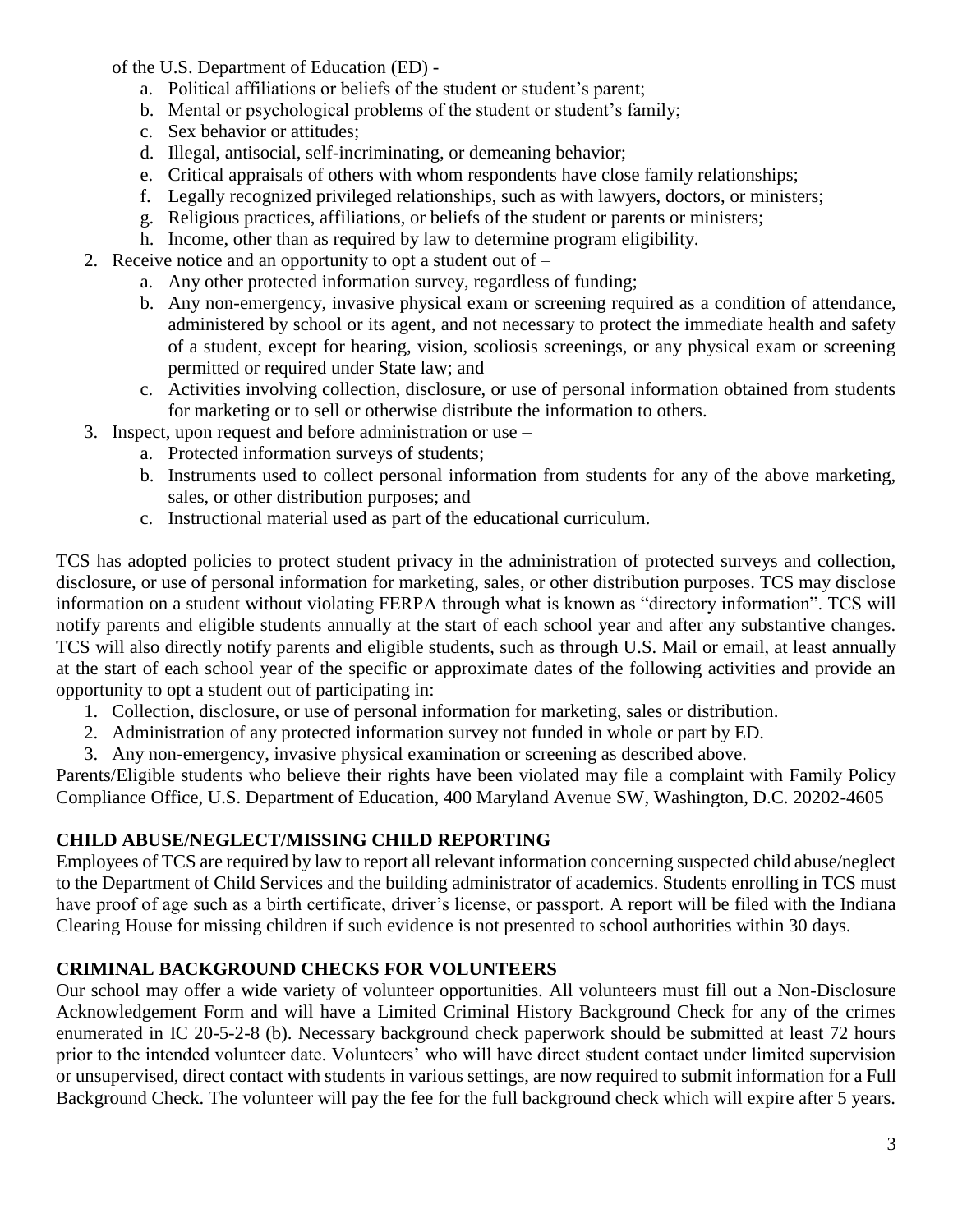# **CLEAN AIR ACT**

Please visit [www.tcssaints.org](http://www.tcssaints.org/) to locate our extensive documentation on our clean air compliance.

# **WELLNESS POLICY ON PHYSICAL ACTIVITY AND NUTRITION**

The School Board of Trinity Christian School supports the health and well-being of the school corporation's students by promoting nutrition and physical activity at all grade levels.

In accordance with federal law, it is the policy of the Board to provide students access to healthy foods and beverages; provide opportunities for developmentally appropriate physical activity; and require that all meals served by the school corporation meet or exceed the federal nutritional guidelines issued by the U.S. Department of Agriculture. A Coordinated School Health Advisory Council will be formed and maintained to oversee these activities.

The School Wellness Policy shall be made available to students and families by means of school registration, the student handbook and the corporation's website.

# **I. Coordinated School Health Advisory Council**

The board will engage parents/guardians, food service professionals, teachers of physical education, students, school health care professionals, school board members, school administrators, and other interested community members in developing, implementing, monitoring and reviewing corporation-wide nutrition and physical activity policies. A Coordinated School Health Advisory Council will be formed and maintained at the corporation level to oversee the development, implementation and evaluation of the school corporation's wellness policy.

- **A.** In accordance with state and federal law, the school corporation will form and maintain a corporation level Coordinated School Health Advisory Council that includes at least the following:
	- Parents/Guardians
	- Food Service Director/Professionals
	- Teachers of Physical Education
	- Students
	- School board members
	- School administrators
	- Any interested member of the public
	- Representatives of interested community organizations

Other potential members of the Council include teachers, teaching assistants, SNAP-Ed educators, and community representatives such as recreation professionals, city planners, industry professionals and voluntary service workers.

B. The Advisory Council shall meet at least annually to review nutrition and physical activity policies and to develop an action plan for the coming year. The Council shall meet as needed during the school year to discuss implementation activities and address barriers and challenges.

C. The Advisory Council shall report annually to the Administrator and the School Board on the implementation of the wellness policy and include any recommended changes or revisions.

D. The School Board will adopt or revise nutrition and physical activity policies based on recommendations made by the Advisory Council.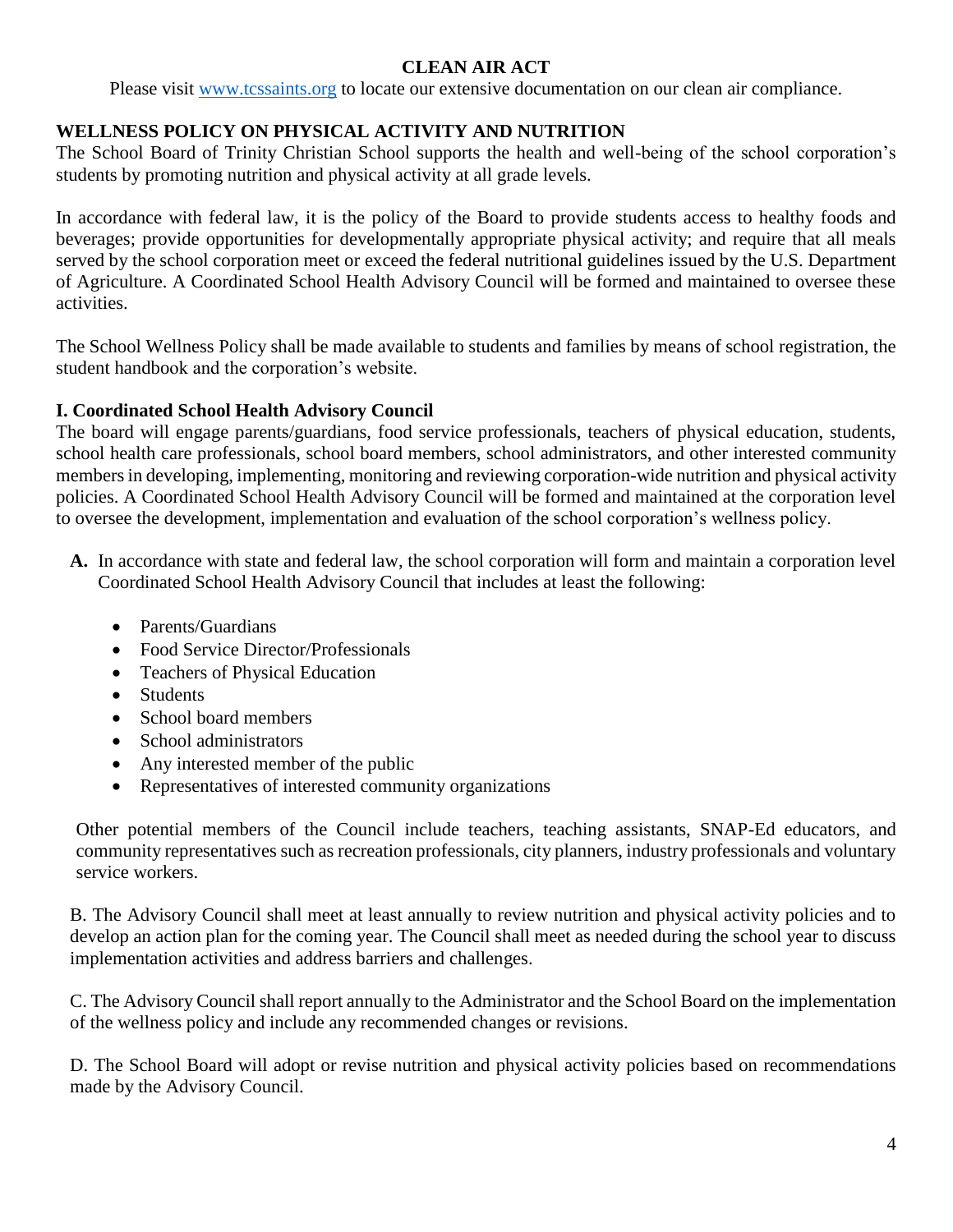## **II. Nutrition Education and Nutrition Promotion**

Nutrition topics shall be integrated within the comprehensive health education curriculum and taught at every grade level (K-12) according to standards of the Indiana Department of Education. Schools will link nutrition education activities with existing coordinated school health programs or other comparable comprehensive school health promotion frameworks.

## **III. Standards for USDA Child Nutrition Programs and School Meals**

The board will provide and promote the National School Lunch and Breakfast Programs to ensure that all students have access to healthy foods to support healthier choices and promote optimal learning.

## **IV. Nutrition Standards for Competitive and Other Foods and Beverages**

A. The Board will provide and allow foods and beverages that support proper nutrition, promote healthy choices, and comply with federal nutrition standards in vending machines, school stores and concession stands. This also includes food and beverages made available in schools during the school day for such events as school fundraisers and food and beverages brought into the schools by students or other person for such events as birthdays and classroom celebrations.

*Fundraisers selling food items that do not meet the federal nutrition standards are limited to two such fundraisers per school building per year.*

# *[OR]*

# *No fundraisers selling food items will be allowed in any school during the school day.*

B. The Board will allow marketing in school buildings and on school grounds during the school day for only those food and beverages provided by the school that meet the federal nutrition standards. Marketing that promotes student health will be permitted in school buildings and on school grounds.

## **V. Physical Activity and Physical Education**

The board supports the health and well-being of students by promoting physical activity through physical education, recess and other physical activity breaks; before- and after-school activities; and walking and bicycling to school. Additionally, the board supports physical activity among elementary students by providing them with at least 15 of the recommended 60 minutes of physical activity per day.

## **VI. Other Activities that Promote Student Wellness**

The board supports the health and well-being of our students and teacher by creating and promoting policy and environmental supports to provide physical activity and healthy eating opportunities.

## **VII. Evaluation**

Through implementation and enforcement of this policy, the corporation will create an environment that supports opportunities for physical activity and healthy eating behaviors. To ensure continuing progress, the corporation will evaluate implementation efforts and their impact on students and teacher at least every three years. The board will notify the public of the results of the three-year assessment and evaluation.

The board designates the Administrator to ensure compliance with this policy and its administrative regulations. The superintendent is responsible for retaining all documentation of compliance with this policy and its regulations, including but not limited to each school's three-year assessment and evaluation report and this wellness policy and plan. The Administrator will also be responsible for public notification of the three-year assessment and evaluation report, including any updates to this policy made as a result of the corporation's threeyear assessment and evaluation.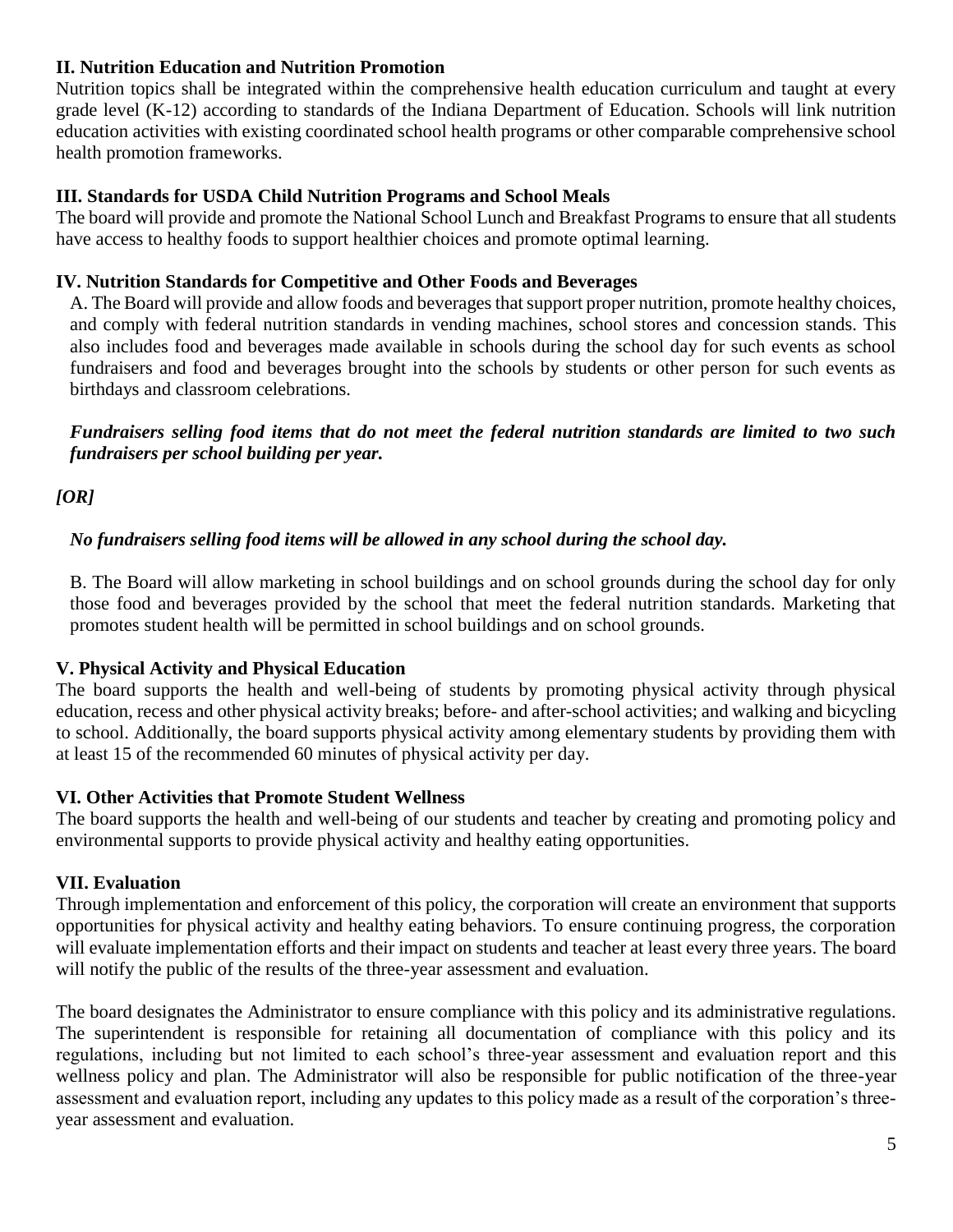| LEGAL REFERENCE: | 42 U.S.C. 1758b     |
|------------------|---------------------|
|                  | 7 CFR Part 210      |
|                  | I.C. $20-26-9-18.5$ |

## **Administrative Regulations:**

#### **II. Nutrition education**

**1.** Health education will be provided as part of a comprehensive health education program and taught by a licensed health education instructor.

**2.** The school corporation will provide nutrition education training opportunities to teachers and teacher for all grade levels.

#### **III. Nutrition promotion**

**1.** Nutrition promotion will include lessons that cover topics such as how to read and use food labels, choosing healthy options and portion control.

**2.** School teacher will collaborate with community groups and organizations to provide opportunities for student projects related to nutrition (e.g., cultivating school gardens, reading food labels and maintaining a caloric balance between food intake and physical activity/exercise).

**3.** Nutrition promotion resources will be provided to parents/guardians through handouts, website links, school newsletters, presentations and any other appropriate means available to reach parents/guardians.

**4.** Foods of minimal nutritional value, including brands and illustrations, shall not be advertised or marketed in educational materials.

#### **IV. Standards for USDA Child Nutrition Programs and School Meals**

### **A.** School Meal Content

**1.** Meals served through the National School Lunch and Breakfast Programs will:

- Be appealing and appetizing to children;
- Meet, at a minimum, the nutrition requirements established by the USDA for federally funded programs;
- Contain 0 percent trans fats;
- Offer a variety of fruits and vegetables;
- 50 percent of the grains offered are whole grain-rich.

**2.** All cooked foods will be baked or steamed. Proper procurement procedures and preparation methods will be used to decrease excess fat, calorie and sodium levels in food.

**3.** Schools are encouraged to purchase or obtain fresh fruits and vegetables from local farmers when practical.

**4.** Students will have the opportunity to provide input on local, cultural and ethnic favorites.

**5.** The food services department shall provide periodic food promotions that will allow for taste testing of new healthier foods being introduced on the menu.

**6.** Special dietary needs of students will be considered when planning meals, according to the document *Accommodating Children with Special Dietary Needs in the School Nutrition Programs.*

**7.** The food services department will share and publicize information about the nutritional content of meals with students and parents/guardians. The information will be available in a variety of forms that can include handouts, the school website, articles, school newsletters, presentations that focus on nutrition and healthy lifestyles, and through any other appropriate means available to reach families.

## **B.** School Meal Participation

**1.** To the extent possible, schools will provide the USDA School Breakfast Program to all students.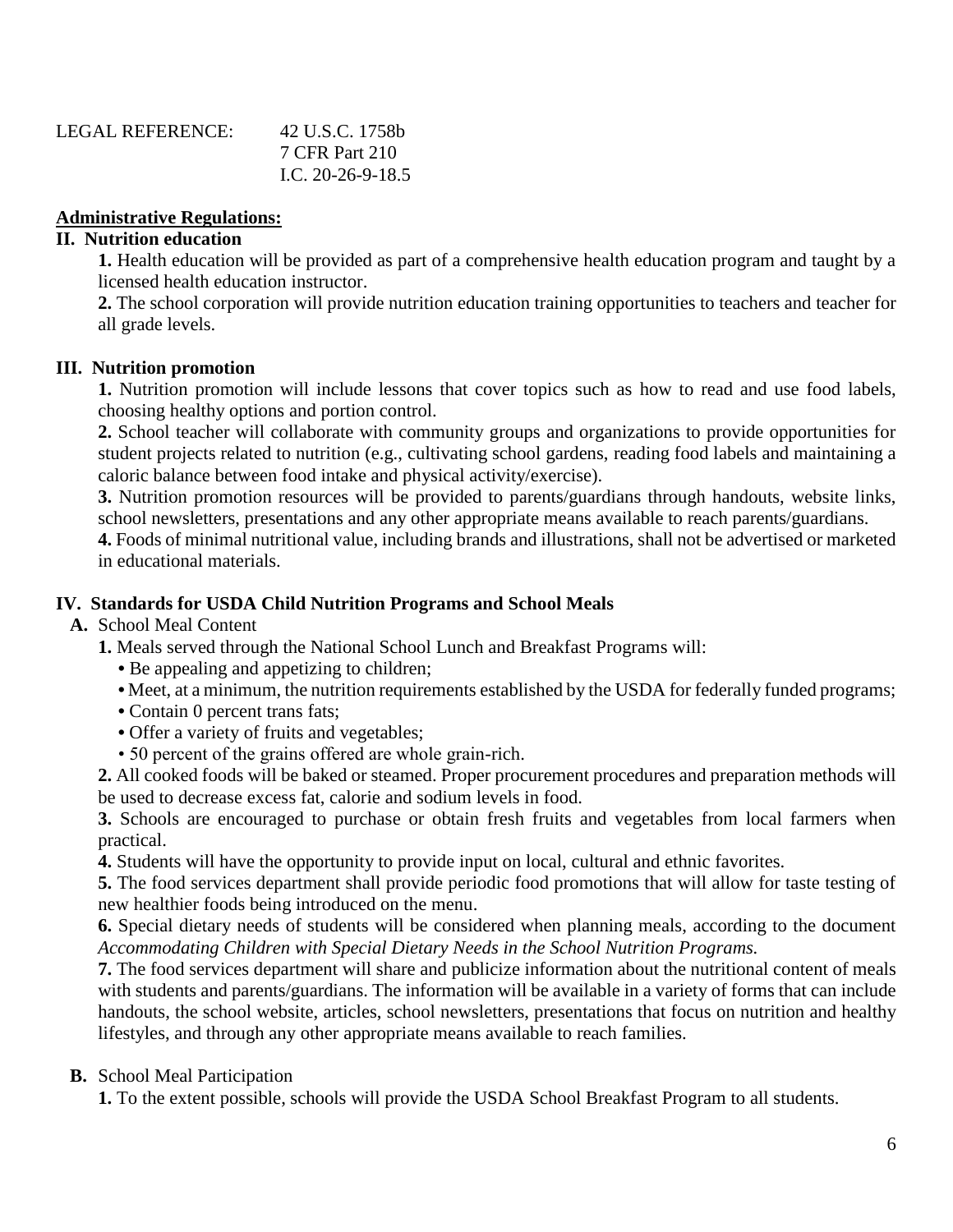**2.** To the extent possible, schools will utilize methods to serve school breakfasts that encourage participation, including serving breakfast in the classroom, serving "grab-and-go" breakfasts and arranging transportation schedules to allow for earlier arrival times.

**3.** Schools will provide the After School Meal Program, when it becomes available, in accordance with the Healthy, Hunger-Free Kids Act of 2010.

**C.** Mealtimes and Scheduling

**1.** Adequate time will be provided to students to eat lunch (at least 20 minutes after being served) and breakfast (at least 10 minutes after being served).

- **2.** Elementary schools will schedule recess before lunch.
- **3.** School meals will be served in clean and pleasant settings.
- **4.** Students will have convenient access to hand-washing and sanitizing stations.
- **5.** Potable (drinking) water must be readily available at all mealtimes.

**6.** Appropriate supervision will be provided in the cafeteria and rules for safe behavior shall be consistently enforced.

**7.** The administration will approve and monitor all food and beverages brought into the school. No outside "fast food meals", soda, or energy drinks will be permitted to be brought into or eaten in the school café during meal times. Food items must originate from home.

**D.** Professional Development

**1.** Professional development and training will be provided at least annually to food service managers and teacher on proper food handling techniques and healthy cooking practices.

# **V. Nutrition Standards for Competitive and Other Food and Beverages**

**A.** Approved Nutrition Standards, based on the nutrition standards of the Institute of Medicine (2007).

- **1.** K-12 à la carte, school vending machines and other foods outside of school meals shall be limited to:
	- No more than 30 percent of total calories from fat,
	- Less than 10 percent of total calories from saturated fats,
	- 0 percent trans fats,
	- No more than 35 percent of calories from total sugars,
	- No more than 200 milligrams of sodium per portion as packaged,
	- No more than 200 calories per package, and
	- 100 percent of the grains offered are whole grain-rich.
- **2.** K-12 à la carte, school vending machines and other beverages outside of school meals shall be limited to:
	- Water without flavoring, additives, or carbonation,
	- Low-fat and nonfat milk (in 8- to 12-ounce portions),
	- 100% fruit juice in 4-ounce portions as packaged for elementary/middle school and 8 ounces (2) portions) for high school, and
	- All beverages other than water, white milk or juice shall be no larger than 12 ounces.
- **B.** Availability

**1.** A vending machine at an elementary school that dispenses food or beverage items may not be accessible to students.

- **2.** Vending machines in middle and high schools:
	- Will not be available during mealtimes.
	- Will contain items that meet the approved nutrition standards.
- **3.** Vending machines for school teacher will not be accessible to students.
- **4.** Food and beverages will not be sold in school stores.

**5.** Students and teacher will have free, potable (drinking) water for consumption available in water fountains throughout the school building.

**C.** Concession Stands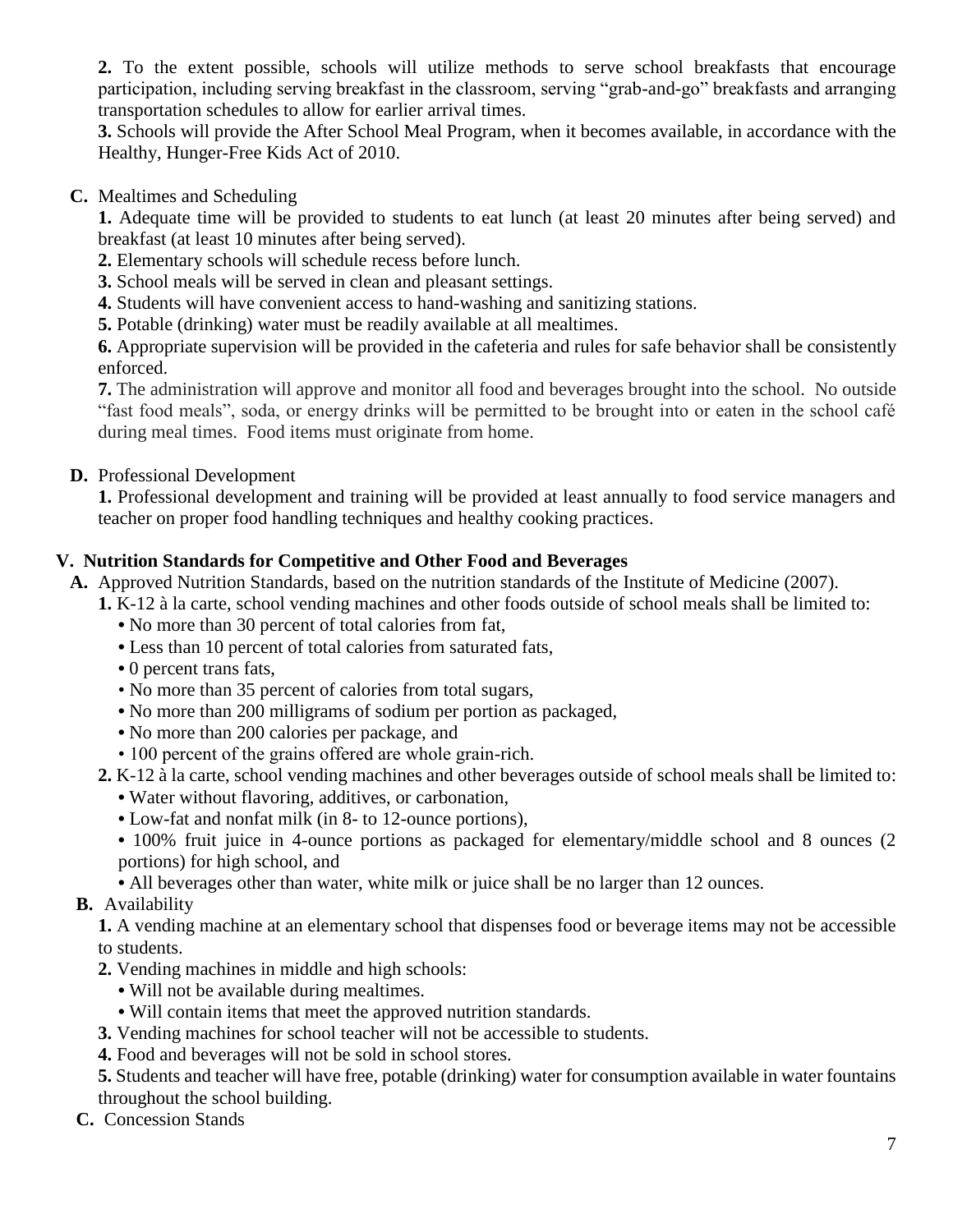**1.** The concession items sold at school-sponsored events to participants, fans and visitors shall include at least 50 percent healthy beverages and foods, according to the approved nutrition standards.

**D.** Classroom Celebrations

**1.** Classroom celebrations will focus on activities (e.g., giving free time, extra recess, music and reading time) rather than on food.

**2.** Classroom celebrations that include food will be limited to one per month. Food items must comply with federal nutrition standards.

**3.** Schools shall inform parents/guardians of the classroom celebration guidelines.

**E.** Food as a Reward or Punishment

**1.** Teachers and teacher will not use food as a reward. For example, the use of sugar-sweetened beverages or candy as a classroom reward at any school is not appropriate.

**2.** School teacher will not withhold food or drink at mealtimes as punishment.

**F.** Fundraisers

**1.** Fundraising activities will support healthy eating and wellness. Schools will promote the sale of non-food items for school-sponsored fundraising. For a food or beverage item to be sold as a fundraiser, it must meet the approved nutrition standards. Fundraisers subject to this rule are those sold during the school day on school grounds. School day is defined as from midnight the night before to 30 minutes after the end of school.

- **G.** Non-sold food and beverages:
- **1.** Non-sold food and beverages will comply with federal nutrition standards.
- **H.** Marketing

1. Signage or similar media on school campus during the school day may only advertise food and/or beverages provided and sold by the school that meet the competitive foods standards for foods sold in schools (i.e. Smart Snacks).

# **VI. Physical Activity and Physical Education**

**A.** Physical Education K-12

**1.** All students in grades K-12 will participate in physical education in order to meet the Physical Education Standards. Also, high schools will encourage students to take more than the courses of physical education required for all Indiana diplomas.

**2.** Waivers will not apply towards the physical education courses required for a diploma. Credit flexibility in physical education will be limited to elective physical education courses.

**3.** Physical education classes will have the same student/teacher ratio used in other classes. In Indiana, the ratio for a single school shall not exceed an average of 30 to 1.

**4.** The physical education program shall be provided adequate space and equipment to ensure quality physical education classes for students.

**B.** Daily Recess and Physical Activity Breaks

**1.** Each elementary school shall provide daily physical activity in accordance with Indiana Code 20-30-5- 7.5.

**2.** All elementary school students will have at least 1 period of active recess per day that is at least 15 minutes in length as recommended by the National Association for Sport and Physical Education (NASPE). This recess period will be outdoors when possible. If outdoor recess is not possible due to inclement weather, teachers will provide an indoor physical activity break in the classroom.

**3.** All teachers will be encouraged to use physical activity breaks during classroom time as often as possible. **4.** Schools should discourage extended periods of inactivity (2 or more hours). During events such as

mandatory school-wide testing, teachers will give students periodic breaks for moderate physical activity. **C.** Physical Activity Opportunities Before and After School

**1.** Schools will offer clubs, interscholastic sports and voluntary activities to increase opportunities for physical activity before and/or after school, taking into account student interest and supervisor availability.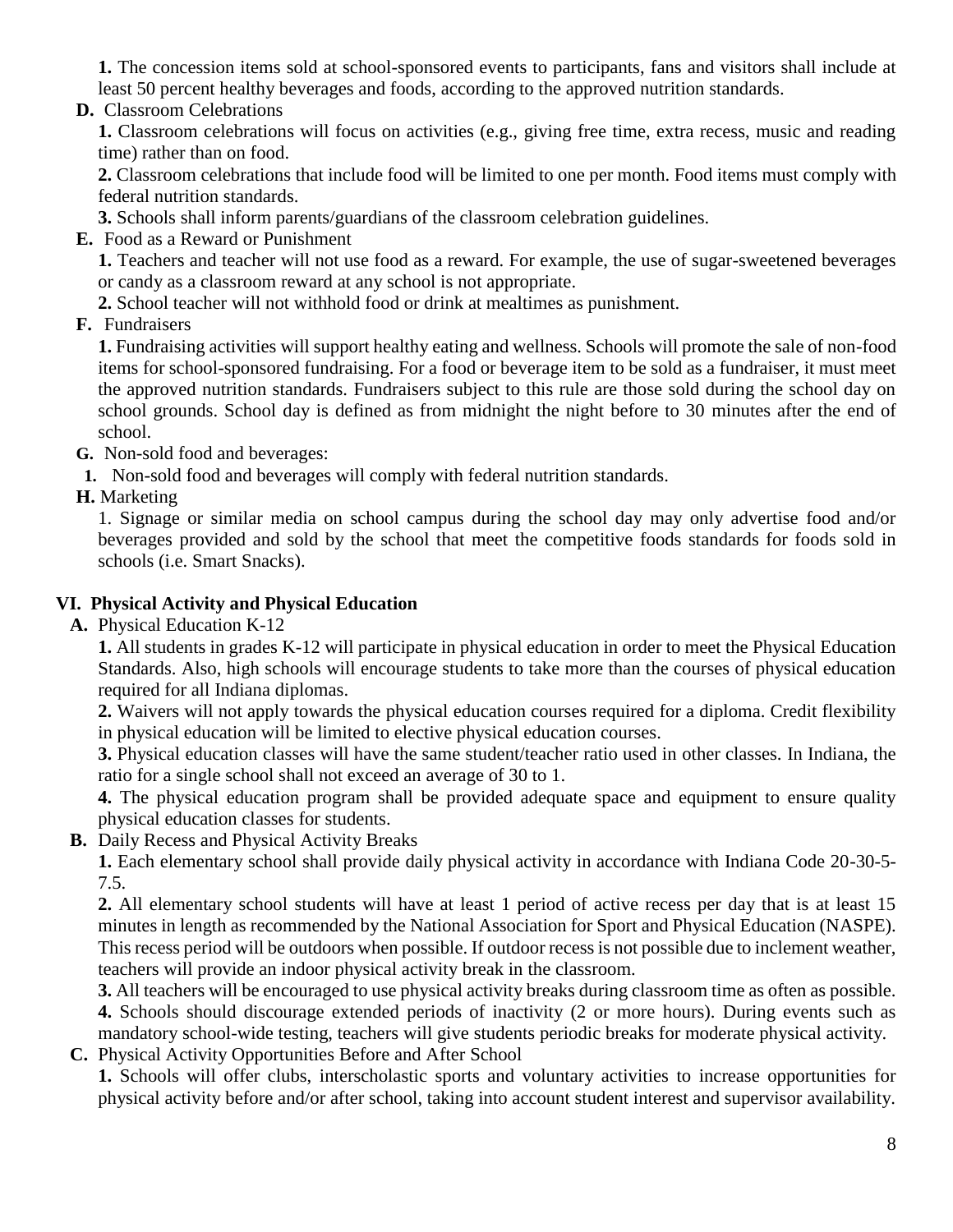**2.** After-school enrichment providers will include physical activity in their programs, to the extent space and equipment allow.

**D.** Physical Activity and Remedial Activities/Punishment

**1.** Students will not be removed or excused from physical education to receive instruction in other content areas.

**2.** School teacher will not use physical activity (e.g., running laps, pushups) or withhold opportunities for physical activity (e.g., recess, physical education) as punishment.

# **VI. Other School Based Activities**

A. Walking and Bicycling to School

**1.** Where appropriate and safe, schools will allow walking and bicycling to school.

**2.** To the extent possible, the school corporation will make improvements so it is safer, easier and more enjoyable for students to walk and bicycle to school.

**3.** The school corporation will explore the availability of both local and federal funding (e.g., Safe Routes to School funds administered by the Indiana Department of Transportation) to finance such improvements. **4.** Schools will promote walking and bicycling to school, including the promotion of International Walk to School Day, which falls on the first Wednesday of October each year.

B. Teacher Wellness

1. The school corporation will promote programs to increase knowledge of physical activity and healthy eating for faculty and teacher. Presentations on health and wellness will be provided at least twice each school year.

2. The school corporation will work with local fitness centers to offer reduced membership fees.

3. Schools will allow teacher to use school facilities outside of school hours for activities such as group fitness classes, walking programs and individual use.

4. Teacher will be encouraged to participate in community walking, bicycling or running events.

5. Physical education will be taught by a licensed physical education instructor.

**6.** All teacher involved in physical education will be provided opportunities for professional development focusing on physical activity, fitness, health and wellness.

**7.** Schools will promote breastfeeding by making reasonable efforts to provide a private location for employees to express breast milk in accordance with IC 22-2-14-2.

# **VII. Evaluation of Wellness Policy**

**A.** Implementation and Data Collection

1. The school corporation will use an evidence-based assessment tool to track the collective health of students over time by collecting data such as body composition (height and weight), aerobic capacity, and/or muscular strength, endurance and flexibility.

2. The superintendent is responsible for retaining all documentation of compliance with this policy and its regulations, but the principals shall ensure that their individual schools are in compliance with the corporation's wellness policy every three school years by assessing wellness implementation strategies. The principals shall provide a written report to the superintendent, who will provide the report to the school board. The principal's report shall contain the following information: the school's progress toward meeting the wellness goals over the previous three school years; the website address for the wellness policy and how the public can receive a copy of the policy; a description of the progress in meeting the goals, a summary of the event or activities related to the implementation of the policy; the name, position, and contact information of the school official coordinating the health advisory council or the school's wellness team; and information on how individuals and the public can get involved with the school's wellness team.

3. The evaluation of the wellness policy and implementation will be directed by the Coordinated School Health Advisory Council and will be responsible for the three-year assessment of each school's compliance with the policy and its regulations. The three-year assessment must measure the implementation of this policy and its regulations; the extent to which each school is in compliance with the policy; the extent this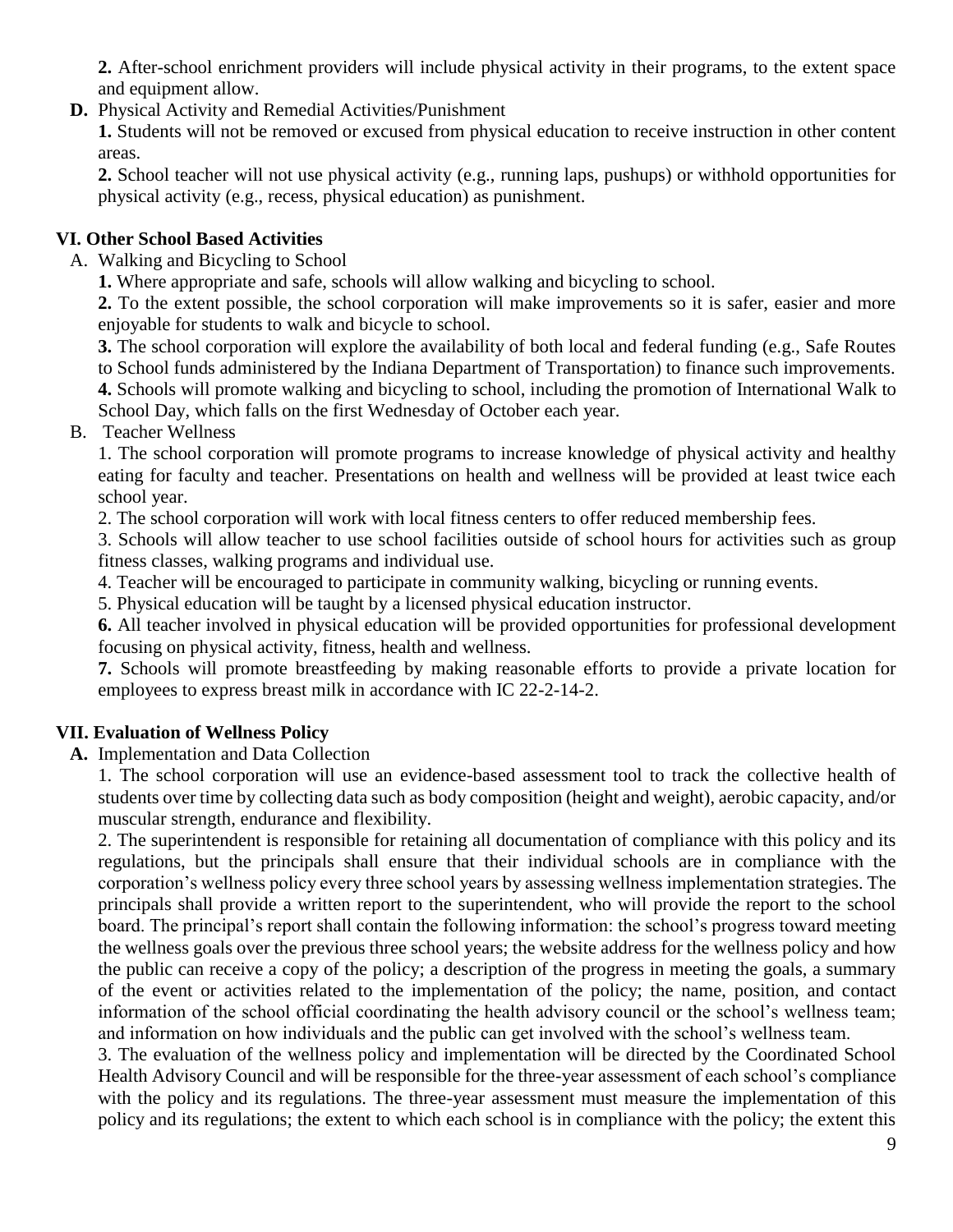policy compares to other model school wellness policies; and a description of the progress made in attaining the goals of the wellness policy. As a result of this assessment and evaluation the policy and regulations will be revised as needed.

4. The three-year assessment and evaluation report will be made available to the public by posting it on the school corporation website.

## **POLICIES RELATED TO USE OF DRUGS, ALCOHOL AND TOBACCO**

The TCS school administration believes maintaining an environment that is safe, free from substance use/abuse, and conducive to learning is an important goal for the school and the community. Students are not permitted to possess, use, or sell drugs, alcohol, or tobacco products on the school premises at any time, at any schoolsponsored activity, or when a student is travelling to and from school. Students violating this policy are subject to suspension or expulsion from school. We recognize our responsibility to address drug and alcohol problems in the school. We believe that parent(s), guardian(s), and the school must work together to educate, encourage and support students to prevent their illegal use of drugs and alcohol. TCS has committed to providing a productive, safe and clean environment for students. Employees of the school corporation must report to the building administrator of academics any drug violations of which they have personal knowledge and which occur on school property or within 1000 feet of school property. The administrator of academics will report the violation to the proper law enforcement agency.

## **STUDENTS SUSPECTED OF BEING UNDER THE INFLUENCE OF DRUGS OR ALCOHOL**

Students believed to be under the influence of drugs or alcohol may be requested to submit to a drug and/or alcohol test at the expense of the student. Refusal to submit to a drug or alcohol test, or refusal to provide a valid specimen will be considered failure to comply that constitutes an interference with school purposes or an educational function. As used in this policy "reasonable suspicion" includes: specific observation concerning appearance, behavior, body odor, or speech of a student; information received by the administrator of academics or designee from teachers, parents, students, employees or detection devices; an accident involving a motor vehicle before, during, or after school hours at school. This rule also applies on or off school property at any school sponsored or school approved activity, event or function, where students are under the jurisdiction of the school district, or any time students are under the direct supervision of employees who are working on behalf of the district. Students participating in extracurricular events or attending extracurricular events may be asked to submit to a breathalyzer test.

# **DRUG FREE CAMPUS**

TCS is dedicated to a drug free campus and student body. To that end, Trinity Christian School may require drug testing at the discretion of the administration in the event of suspected drug use by students. Trinity Christian School also reserves the right to implement random drug testing of students in grades 6-12 or students participating in extracurricular school activities. The main goal in random drug testing is prevention. An initial positive result of drug testing would not in itself result in automatic suspension or expulsion but rather a proactive plan of support for the student and family from the school. Mandatory counseling and follow up testing at the parent's expense will be required. Drug use, possession, including prescription medication without notification, or under the influence of any illegal, or controlled substance or alcohol, or possession of paraphernalia; drug dealing, negotiating for sale, or distribution of prescription medication, or a controlled substance may result in punishment. Prescription medicine may only be given if the school has the prescription and doctor's note on campus.

## **DISCIPLINARY PROCEDURES AND STUDENT DUE PROCESS**

It is the policy of TCS to function with graduated, relevant learning experiences that will enable students to develop to their full potential. It is necessary to establish a total environment for this learning to occur. Selfdiscipline is a major aspect of that learning environment. Self-discipline is best defined as the control exhibited in an individual's behavior, both action, reaction and physical/verbal, so that the civil rights and dignity of others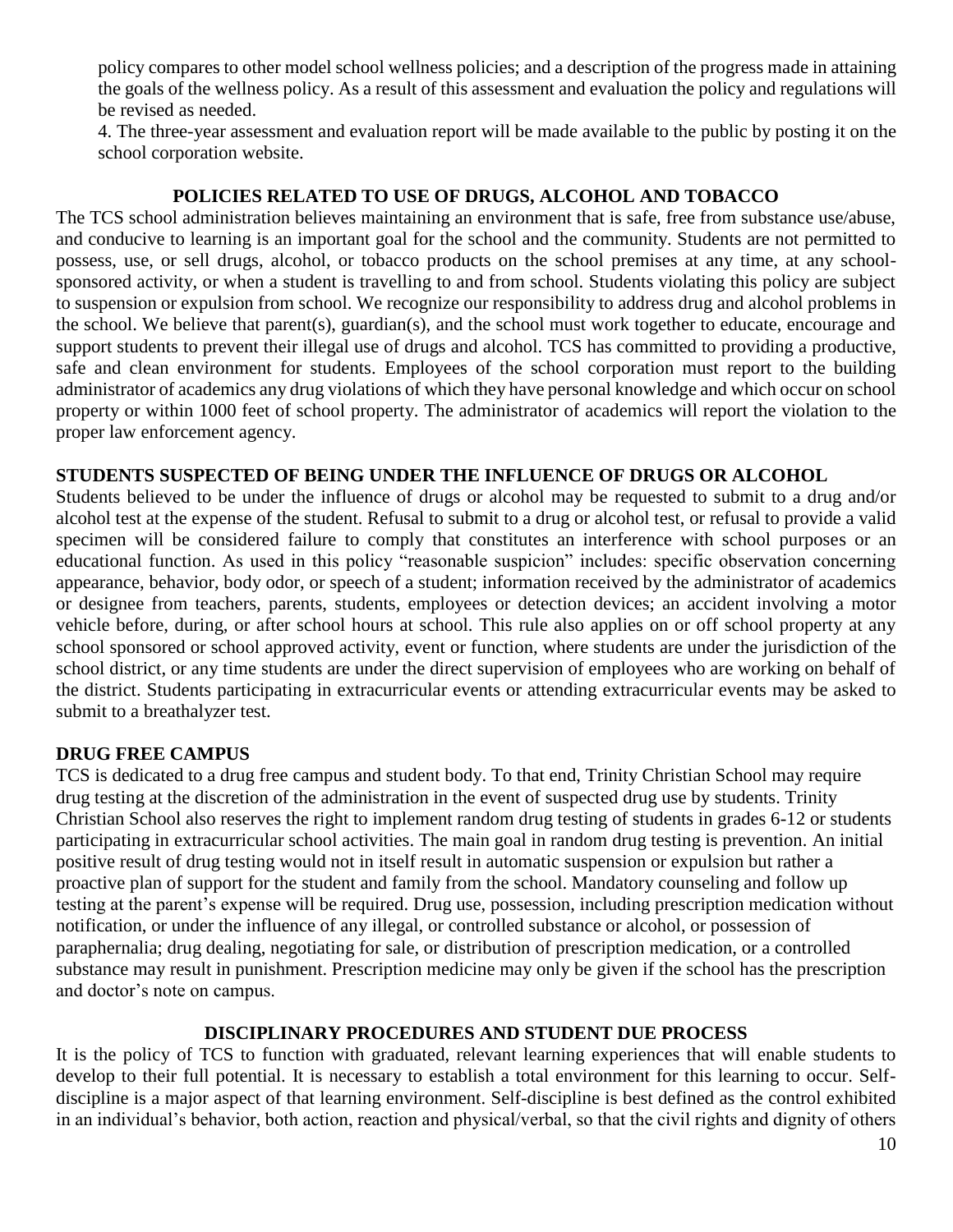are protected. Situations when the behavior of any student disrupts, in some way, the learning environment for others, require discipline procedures initiated by classroom teachers and/or administrative personnel. These discipline procedures will be employed throughout TCS by school personnel to maintain the educational environment as set forth in the philosophy of this corporation. Because behaviors are complex chains of events, there will be no specific criteria for the use of discipline procedures other than the preceding description of selfdiscipline. However, the discipline procedures shall be administered fairly, with respect for the dignity of all persons involved, and without anger, malice or prejudice. Rules or guidelines pertaining to student conduct are intended as a basis for the development of positive attitudes and appropriate behavior on the part of students interacting with parents, teachers, administrator of academics and others and are not meant to be punitive measures.

# **DELEGATION OF AUTHORITY**

In all matters relating to the discipline and conduct of students, school corporation personnel stand in the relation of parents and guardians to the students of the school corporation. Students must follow responsible directions of school personnel of all educational settings and refrain from disruptive behavior that interferes with the educational environment. In carrying out the educational function and school purposes of the school corporation the following grants of authority are hereby made:

- 1. Each teacher and any of the other school personnel shall, when students are under his/her charge, have the right to take any action which is then reasonably necessary to carry out, or to prevent an interference with the educational function of which he/she is then in charge. Teachers may not suspend students from school. Separation of a student from any educational function within the supervision of some teacher or other school personnel, other than the administrator of academics or his/her designee, shall not be considered a removal but rather a referral to the office for counseling and/or disciplinary intervention. Building-level procedures and guidelines will be followed in these cases.
- 2. The administrator of academics may take any action concerning his/her school or any school activity within his/her jurisdiction that is reasonably necessary to carry out or prevent interference with an educational function or school purposes. Such action may include establishing written rules and standards to govern student conduct. Similarly, the administrator of operations, or administrator of academics, or his administrative teacher with his approval, may take any action with respect to all schools within the school corporation that is reasonably necessary to carry out or prevent interference with an educational function or school purposes.
- 3. The administrator of operations and the administrator of academics within each school are authorized to adopt formal policies establishing lines of responsibility and related guidelines and regulations pertinent to student discipline.
- 4. The terms "administrator of operations" and "administrator of academics" shall include their respective designees, which shall include, but not be limited to, the assistant administrator of academics, athletic director, guidance counselors and administrative assistants.

# **PERSONAL SEARCH PROCEDURES**

The administrator of academics or his/her designee may search the person of a student during a school activity if the administrator of academics or his/her designee has a reasonable suspicion for a search of that student. Searches of the person of a student shall be limited to:

- 1. Searches of the pockets of the student.
- 2. Any object in the possession of the student such as, but not limited to, a purse, briefcase, book bag, wallet, music case.
- 3. A "pat down" of the exterior of the student's clothing. Searches of the person of a student, which require removal of clothing other than a coat, jacket, shoes, or socks, shall be referred to a law enforcement officer in accordance with this policy.
- 4. A person of the same sex as the person being searched shall conduct searches of the person of a student in a private room with at least one other adult present who shall witness, but not participate in, the search.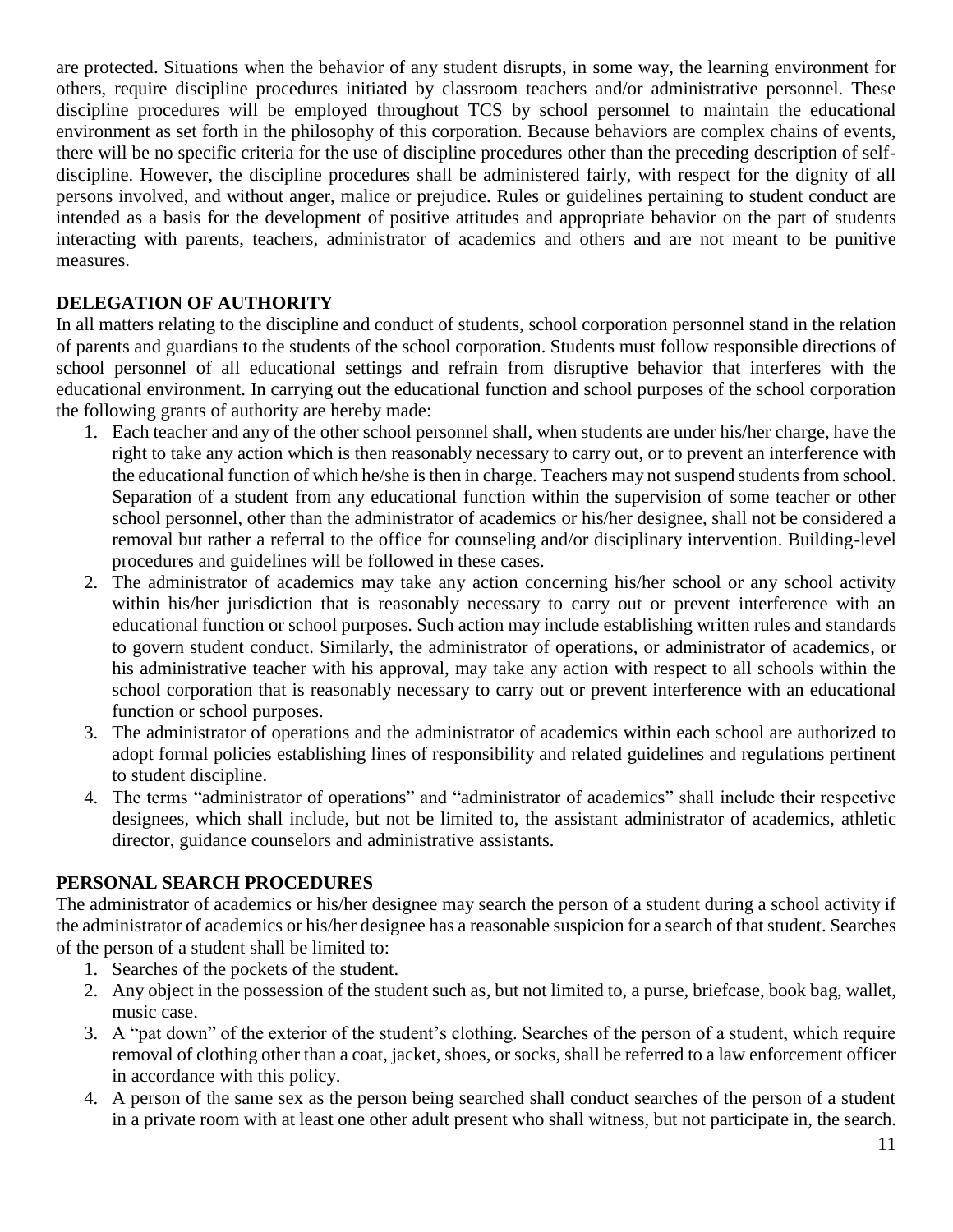## **CANINE SEARCHES**

Drugs are not allowed in TCS. Any student carrying, holding, using or selling drugs is considered a student in need of services. Many our students are drug-free and good citizens who desire and value the secure, safe, drugfree environment that we intend to provide. TCS administration will conduct canine drug searches at a time and date of their discretion with the assistance of the police should a need ever arise. Such searches can include parking lots, lockers, hallways, common areas, and student book bags and purses. In the event of reasonable suspicions as indicated by the canine or other sources, further search of a student's book bag, possessions and/or person will be made, at which time the County Prosecutor will become involved. Before that further search is conducted, a reasonable effort will be made to notify the parents and offer them the opportunity to be present.

# **RESTRAINT AND SECLUSION POLICY:**

A supportive school environment can greatly reduce, and in many cases, eliminate, the need for restraint or seclusion of students. However, at times it may become necessary for employees to use reasonable restraints and/or seclusion when there is an imminent risk of harm to the students or others, in compliance with Indiana law (I.C. 20-20-40). In accordance with the provisions of I.C. 20-33-8, administrator of academics and teacher members may take the following actions:

- 1. Removal from class or activity: Per Indiana law, a high school or middle school teacher will have the right to remove a student from his/her class or activity for a period of up to five class periods and an elementary teacher will have the right to remove a student from his/her class for one school day if the student is assigned regular or additional work to be completed in another school setting. Per TCS policy, separation of a student from any educational function within the supervision of some teacher or other school personnel, other than the administrator of academics or his/her designee, shall not be considered a removal but rather a referral to the office for counseling and/or disciplinary intervention. Building-level procedures and guidelines will be followed in these cases.
	- a. NOTE: Subject to limitations applicable to students governed by special education requirements under federal law, a student may be removed from a class under the supervision of an individual (and not returned to that class pending a parent conference and development of a behavior plan) when the student is an imminent threat to the health or safety of the supervising teacher member or other individuals in the supervised class.
- 1. Suspension from school administrator of academics: A school administrator of academics (or designee) may deny a student the right to attend school or take part in any school function for a period of up to ten school days. Suspension shall mean any disciplinary action whereby a student is separated from school attendance for a period of ten (10) days or less which does not constitute an expulsion. Suspension shall not include situations in which a student is removed from school for failure to comply with immunization requirements.
- 2. Expulsion: In accordance with the due process procedures defined in this policy, a student may be expelled from school for a period of no longer than the remainder of the current semester plus the following semester. In cases when the student is being expelled for possession of a firearm, destructive device, or deadly weapon, the maximum length of the expulsion period is listed under the Grounds of Suspension and Expulsion section in this policy.
	- a. Expulsion shall mean a disciplinary action whereby a student:
		- i. Is separated from school attendance for a period in excess of ten (10) days.
		- ii. Is separated from school attendance for up to two semesters.
	- iii. May have the loss of all credits as a result.
	- iv. Is separated from school attendance for up to two semesters which may include an assignment to attend an alternative school, an alternative education program, or a homebound education program.

Students suspended or recommended for expulsion from school have the right of due process including but not limited to the right to be informed of the charges leading to the suspension or the recommendation for expulsion.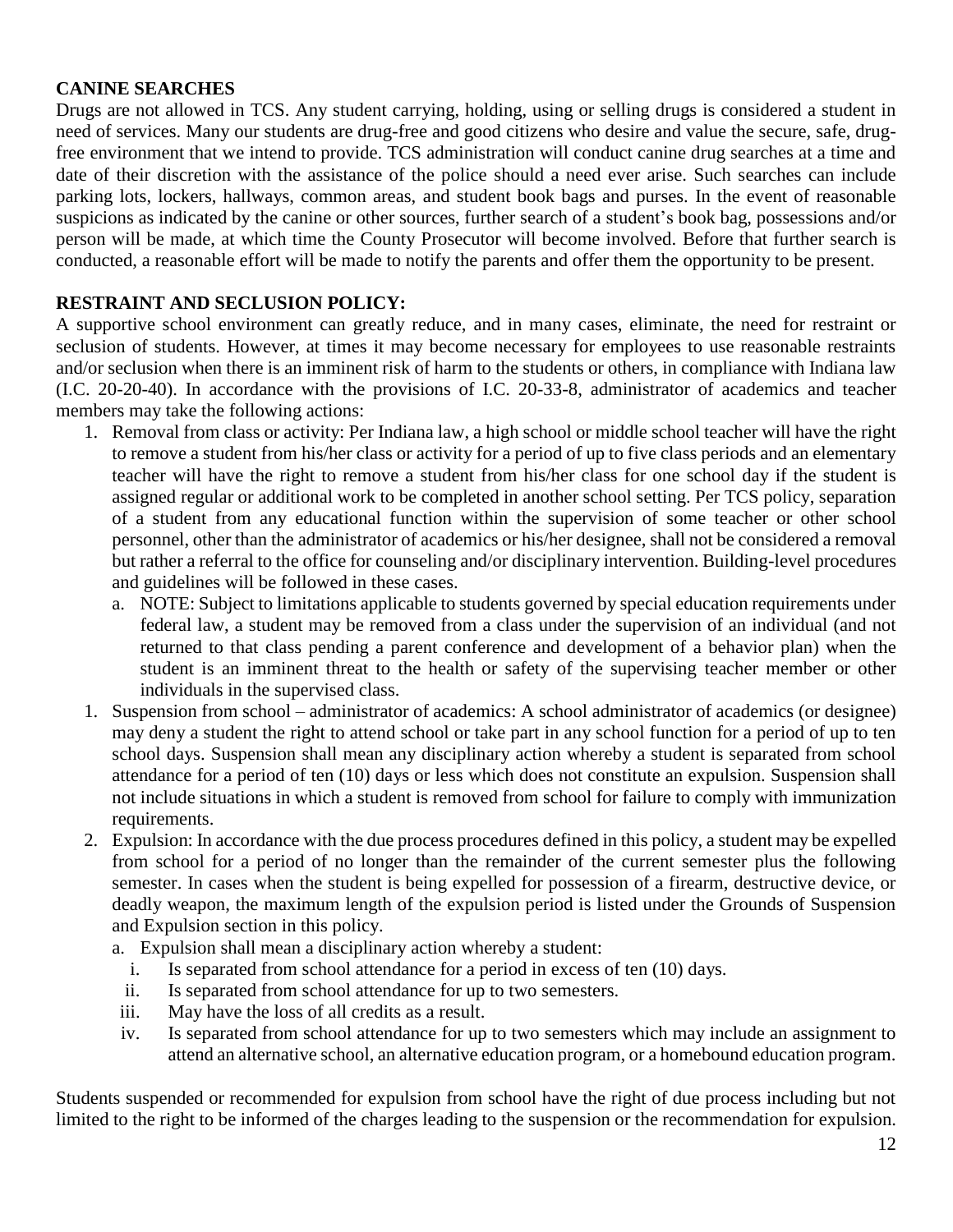The student also has the right to be informed of the charges to be provided, a summary of evidence against the student, and to be provided the opportunity to explain his or her conduct. A reciprocal agreement regarding expulsion or suspension shall be in effect with all extension schools and/or cooperative programs that enroll students from the school corporation. All the discipline procedures are subject to rights and procedures accorded to students and their parents under the Individuals with Disability Education Act (IDEA.) Copies of the school's procedures for actions to be taken pursuant to the IDEA may be obtained from the Special Education Director, ESC. It is the right of TCS that a notation will be made on the student's permanent record and transcript when a student is expelled from school. The administrator of academics or designee may require that a student who is at least 16 years of age and wishes to re-enroll after an expulsion attend one or more of the following:

- 1. An alternative school or an alternative education program.
- 2. Evening classes.
- 3. Classes established for students who are at least 16 years of age.

# **SUSPENSION PROCEDURES**

When the administrator of academics (or designee) determines that a student should be suspended, the following procedures will be followed:

- 1. A meeting will be held prior to the suspension of any student with the student. At this meeting the student will be entitled to:
	- a. A written or oral statement of the charges
	- b. If the student denies the charges, a summary of the evidence against the student will be presented; and,
	- c. The student will be provided an opportunity to explain his/her conduct.
- 2. The meeting shall precede suspension of the student except where the nature of the misconduct requires immediate removal. In such situations, the meeting will follow the suspension as soon as reasonably possible following the suspension.
- 3. Following the suspension, the parent or guardian of the suspended student will be notified in writing. The notification will include the dates of suspension, description of the student's misconduct, and the action taken by the administrator of academics.

# **EXPULSION PROCEDURES**

The student or parent has the right to appeal the decision of the person conducting the expulsion meeting to the school within 10 days of the receipt of notice of the action taken. The student or parent appeal to the school must be in writing. If an appeal is properly made, the school must consider the appeal unless the school votes not to hear the appeal. If the school hears the appeal, it will consider the written summary of the expulsion meeting and arguments of the school administration and the student and/or the student's parent. The school will take any action deemed appropriate.

LEGAL REFERENCE: 20 U.S.C.8001 20 U.S.C. 8002 I.C. 20-33-8-18. When the administrator of academics (or designee) recommends that a student be expelled from school, the following procedures will be followed:

- 1. The administrator of academics (or designee) may conduct an expulsion meeting, or may appoint one of the following persons to conduct the expulsion meeting:
	- a. Legal counsel
	- b. A member of the administrative teacher who did not expel the student during the current school year and was not involved in the events giving rise to the expulsion.
- 2. An expulsion will not take place until the student and the student's parent is given notice of their right to appear at an expulsion meeting conducted by the administrator of academics or the person designated above. Failure by a student or a student's parent to request and to appear at this meeting will be deemed a waiver of rights administratively to contest the expulsion or to appeal it to the school.
- 3. The notice of the right to appear at the expulsion meeting will be in writing, delivered by certified mail or by personal delivery and will contain the reasons, for the expulsion and the procedure for requesting an expulsion meeting.
- 4. At the expulsion meeting, the administrator of academics (or designee) will present evidence to support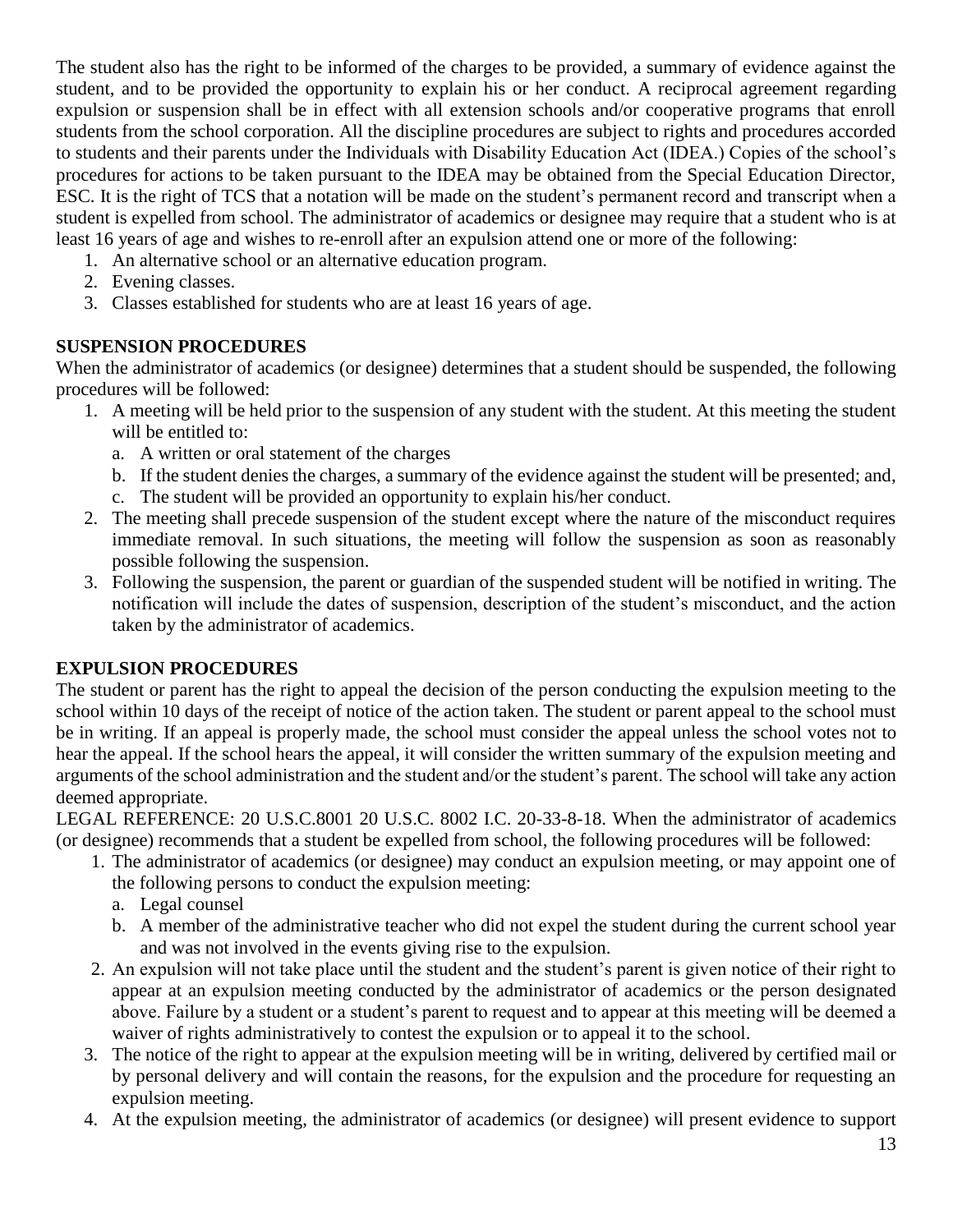the charges against the student. The student or parent will have the opportunity to answer the charges against the student, and to present evidence to support the student's position. An attorney may not represent the student at the expulsion meeting, but the attorney may be available for consultation outside the meeting room during the expulsion meeting.

5. If an expulsion meeting is held, the person conducting the expulsion meeting will make a written summary of the evidence heard at the meeting, take an action found to be appropriate and give notice of the action taken to the student and the student's parent.

# **GROUNDS (LOCATION) FOR SUSPENSION OR EXPULSION**

The grounds for suspension or expulsion listed below apply when a student is:

- 1. On school grounds before, during and immediately after school hours and at any other time when the school is being used by a group.
- 2. Off school grounds at a school activity, function or event.
- 3. Traveling to or from school or a school activity, function or event. d). Using property or equipment provided by the school.

# **STUDENT MISCONDUCT AND/OR SUBSTANTIAL DISOBEDIENCE**

Grounds for suspension or expulsion are student misconduct and/or substantial disobedience. Examples of student misconduct and/or substantial disobedience for which a student may be suspended or expelled include, but are not limited to:

- 1. Using violence, force, noise, coercion, threat, intimidation, fear, passive resistance, or other conduct constituting an interference with school purposes, or urging other students to engage in such conduct.
- 2. Engaging in any kind of aggressive behavior that does physical or psychological harm to another person or urging of other students to engage in such conduct. Prohibited conduct includes coercion, harassment, bullying, hazing, or other comparable conduct.
- 2. Engaging in violence and/or threat of violence against any student, teacher member, and/or other persons. Prohibited violent or threatening conduct includes threatening, planning, or conspiring with others to engage in a violent activity.
- 3. Causing or attempting to cause damage to school property, stealing or attempting to steal school property and/or private property.
- 4. Causing or attempting to cause physical injury or behaving in such a way as could reasonably cause physical injury to any person. Self‑defense or reasonable action undertaken on the reasonable belief that it was necessary to protect oneself and/or another person is not a violation of this rule.
- 5. Threatening or intimidating any person for any purpose, including obtaining money or anything of value.
- 6. Threatening (whether specific or general in nature) injury to persons or damage to property, regardless of whether there is a present ability to commit the act.
- 7. Failing to report the actions or plans of another person to a teacher or administrator of academics where those actions or plans, if carried out, could result in harm to another person or persons or damage property when the student has information about such actions or plans.
- 8. Possessing, handling, or transmitting a knife or any object that can reasonably be considered a weapon, is represented to be a weapon, or looks like a weapon.
- 9. Possessing, using, transmitting, or being affected by any controlled substance, prescription drug, narcotic drug, hallucinogenic drug, amphetamine, barbiturate, marijuana, alcoholic beverage, intoxicant or depressant of any kind, or any paraphernalia used in connection with the listed substances. Also prohibited is the consumption of any of the stated substances immediately before attending school or a school function or event.
	- a. Exception to Rule 9: a student with a chronic disease or medical condition may possess and selfadminister prescribed medication for the disease or condition if the student's parent has filed a written authorization with the building administrator of academics. The written authorization must be filed annually. The written authorization must be done by a physician and must include the following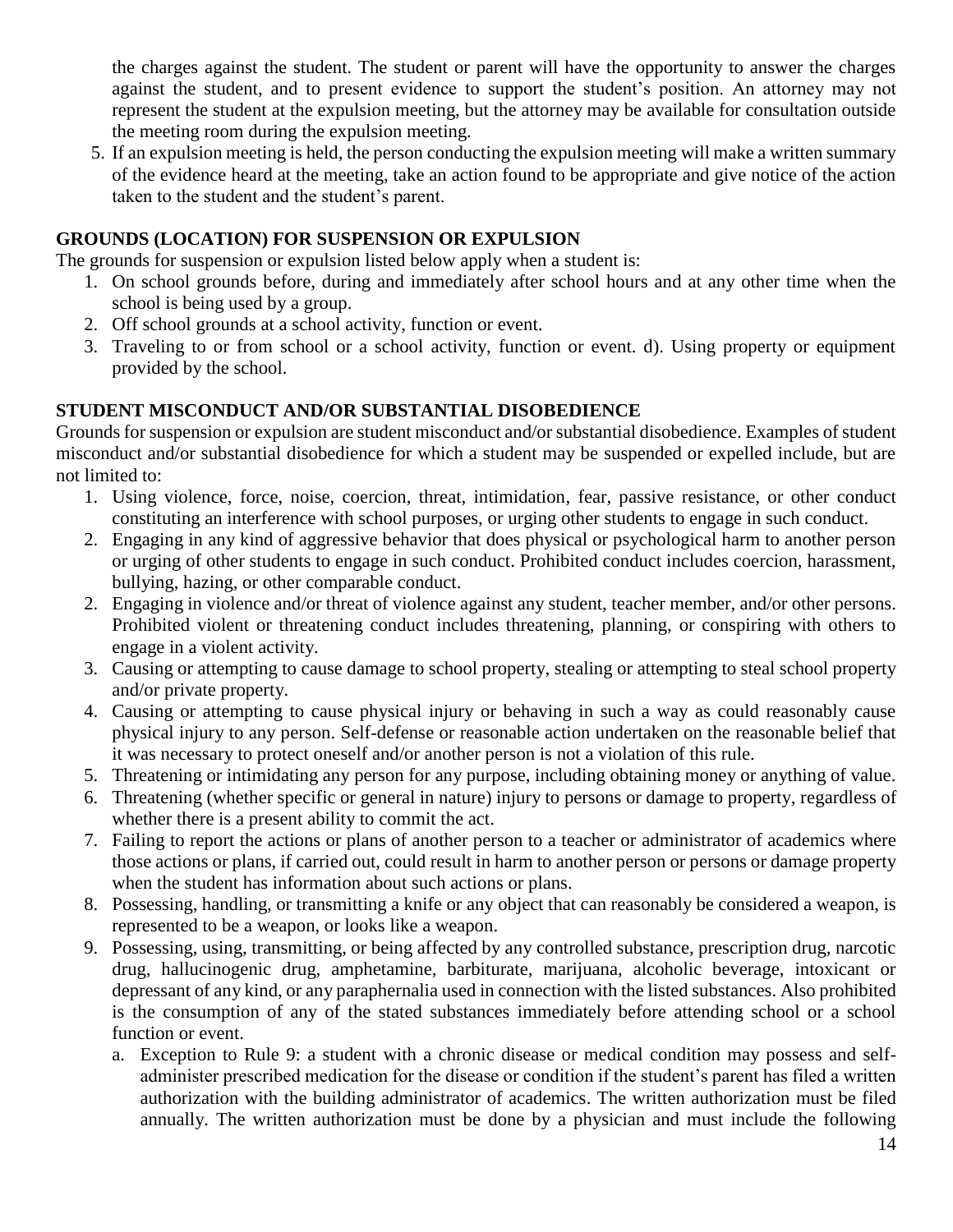information:

- i. That the student has an acute or chronic disease or medical condition for which the physician had prescribed medication.
- ii. The nature of the disease or medical condition requires emergency administration of the prescribed medication.
- iii. The student has been instructed in how to self-administer the prescribed medication.
- iv. The student is authorized to possess and self-administer the prescribed medication.
- 10. Possessing, using, or transmitting any substance which is represented to be or looks like a narcotic drug, hallucinogenic drug, amphetamine, barbiturate, marijuana, alcoholic beverage, stimulant, depressant, or intoxicant of any kind, including such substances that contain chemicals which produce the same effect of illegal substances including but not limited to Spice and K-2.
- 11. Possessing, using, transmitting, or being affected by caffeine‑based substances other than beverages, substances containing phenylpropanolamine (PPA), stimulants of any kind, or any other similar over-thecounter products.
- 12. Possessing, using, distributing, purchasing, or selling tobacco or nicotine-containing products of any kind or in any form. The possession of an electronic cigarette (generally known as "e-cigarette") is prohibited which also includes any item that looks like or is represented to be an electronic cigarette.
- 15. Offering to sell or agreeing to purchase a controlled substance or alcoholic beverages.
- 16. Failing to comply with directions of teachers or other school personnel during any period when the student is properly under their supervision, where the failure constitutes an interference with school purposes or an educational function.
- 17. Failing to completely and truthfully respond to questions from a teacher member regarding school-related matters including potential violations of the student conduct rules or state or federal law.
- 18. Falsely accusing any person of sexual harassment, or of violating a school rule, and/or a state or federal law.
- 19. Engaging in any activity forbidden by the laws of Indiana that constitutes an interference with school purposes or an educational function.
- 20. Aiding, assisting, agreeing or conspiring with another person to violate these student conduct rules or state or federal law.
- 21. Engaging in academic dishonesty, including cheating, intentionally plagiarizing, wrongfully giving or receiving help during an academic examination, and wrongfully obtaining test copies or scores.
- 22. Taking, recording, displaying and/or distributing pictures (digital or otherwise), video or audio recordings without the consent of the student or teacher member in a situation not related to a school purpose or educational function.
- 23. Possessing sexually-related materials which include images displaying uncovered breasts, genitals, or buttocks.
- 24. "Sexting" or using a cell phone or other personal communication device to send text or email messages or possessing text or email messages containing images reasonably interpreted as indecent or sexually suggestive while at school or at a school related function. In addition to taking any disciplinary action, phones will be confiscated and students should be aware that any images suspected to violate criminal laws will be referred to law enforcement authorities.
- 25. Engaging in pranks or other similar activity that could result in harm to another person.
- 26. Using or possessing gunpowder, ammunition, or an inflammable substance.
- 27. Violating any rules that are reasonably necessary in carrying out school purposes or an educational function, including, but not limited to:
	- a. engaging in sexual behavior on school property;
	- b. engaging in sexual harassment of a student or teacher member;
	- c. disobedience of administrative authority;
	- d. willful absence or tardiness of students;
	- e. engaging in speech or conduct, including clothing, jewelry or hair style, that is profane, indecent, lewd,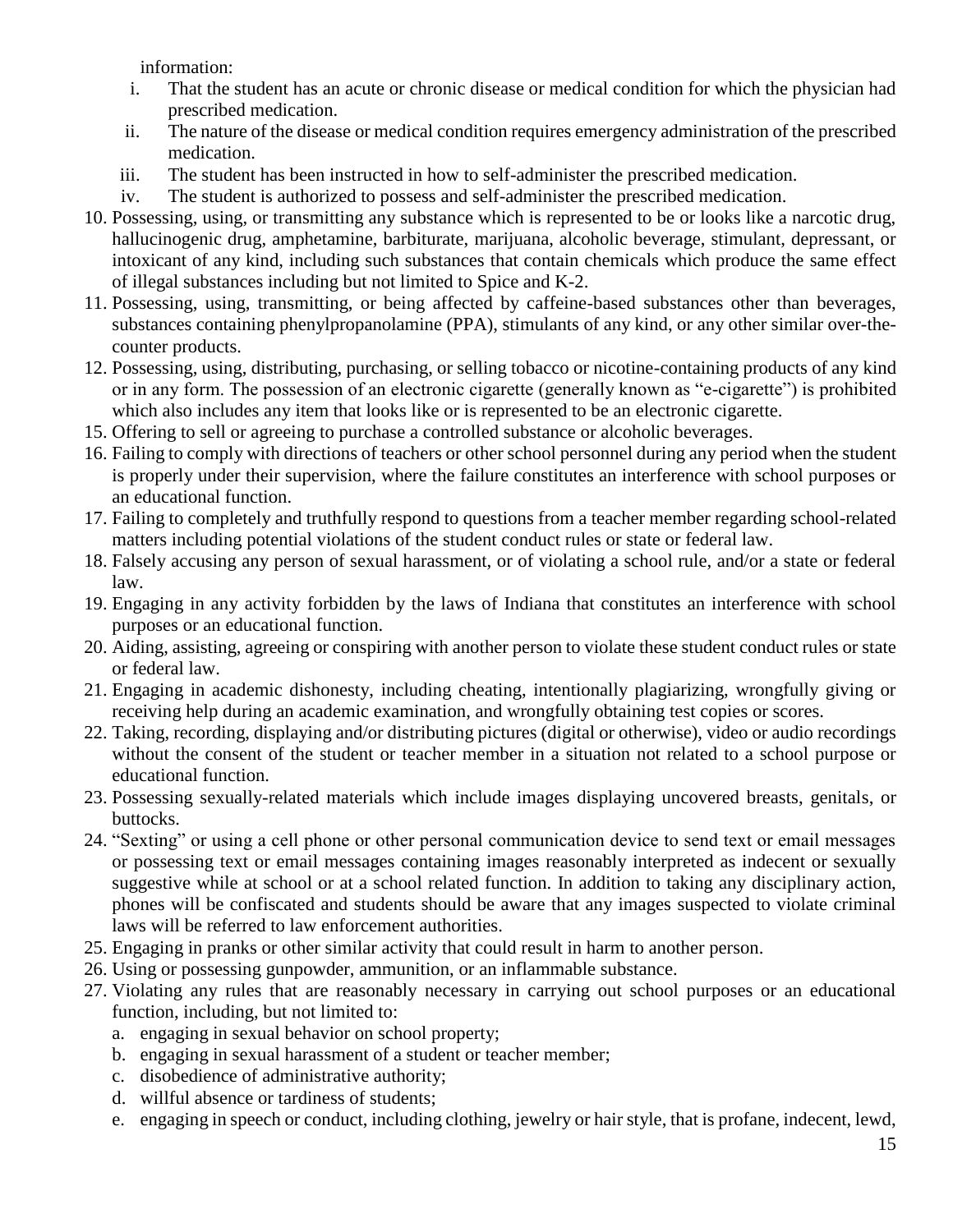vulgar, or refers to drugs, tobacco, alcohol, sex, or illegal activity, or is plainly offensive to school purposes;

- f. violation of the school corporation's acceptable use of technology policy or rules;
- g. violation of the school corporation's administration of medication policy or rules;
- h. possessing or using a laser pointer or similar device.
- 28. Possessing or using on school grounds during school hours an electronic device, a cellular telephone, or any other telecommunication device, including a look-a-like device, in a situation not related to:
	- a. school purpose or educational function or using such device to engage in an activity that violates school rules. This rule is not violated when the student has been given clear permission from a school administrator of academics or a designated teacher member to possess or use one of the devices listed in this rule.
- 29. Bullying, plagiarism, sexual harassment and any student conduct rule the school building administrator of academics establishes and gives notice to students and parents.

# **PLAGIARISM/ACADEMIC DISHONESTY**

Plagiarism is a form of fraud which may result in both academic and disciplinary consequences, up to forfeit of credit and/or suspension/expulsion. Plagiarism is defined in part by the following examples. The definition of plagiarism:

- 1. Using a paper (either purchased or free) off the Internet and passing it off as your own
- 2. Using a paper that was previously turned in by you for a similar assignment
- 3. Using a paper turned in by another student for a similar assignment
- 4. Cutting and pasting passages or portions of papers from those off the Internet or previously used papers without proper citation
- 5. Copying a passage verbatim without using quotation marks around it, even if it has a citation after it
- 6. Changing just a few words in a passage (instead of truly paraphrasing the passage) without putting quotation marks around it, even if it has a citation after it
- 7. Using a direct passage with quotation marks but forgetting citation
- 8. Incorrect citation information after a passage or on the Works Cited page
- 9. Recording research in a sloppy fashion: wrong dates, titles, page numbers, etc.
- 10. Not using proper citation when building on someone else's idea, opinion, or theory
- 11. Using from a source facts, statistics, graphs, drawings any pieces of information that are not common knowledge without proper citation
- 12. Using World Language translation sites and passing the translated material off as your own

# References on plagiarism:

- 1. MLA Handbook
- 2. Indiana University http://www.indiana.edu/~wts/wts/plagiarism.html
- 3. Purdue University http://owl.english.purdue.edu/

Academic Dishonesty: Academic dishonesty is another detrimental practice in student learning. Academic dishonesty includes, but is not limited to, the use of wireless communication devices to surreptitiously gain advantage, unauthorized sharing of information and/or assignments, use of prohibited translation programs to produce World Language projects, and unauthorized use of study aids, study guides or other materials on a quiz or test. Academic dishonesty will carry the same penalties as plagiarism.

# **BULLYING**

Bullying is defined in I.C. 20-33-8-0.2 and I.C. 20-33-8-13.5.

- 1. Bullying committed by students toward other students is strictly prohibited.
- 2. For purposes of this rule, bullying is defined as overt, unwanted, repeated acts or gestures, including verbal or written communications or images transmitted in any manner including electronically or digitally,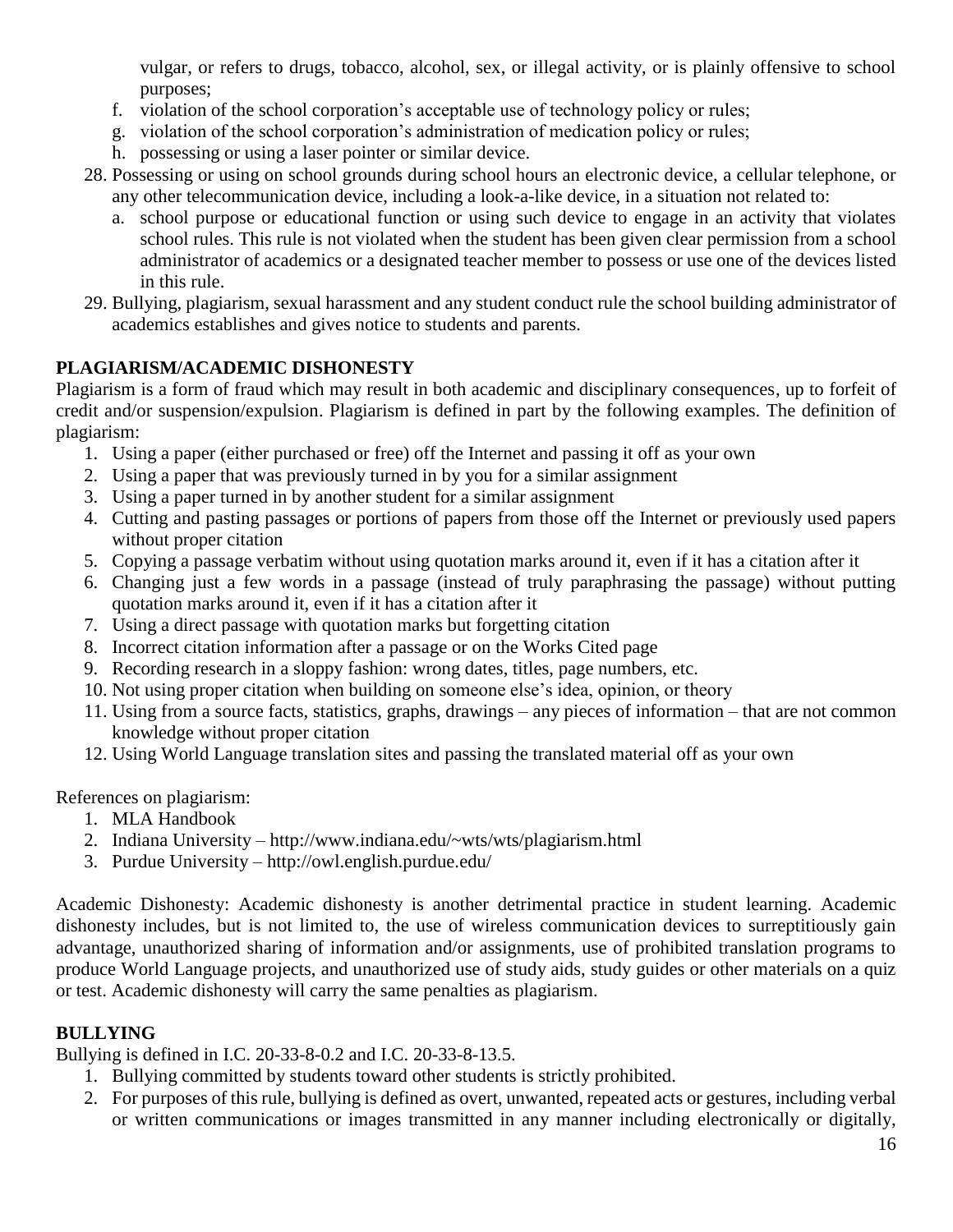physical acts committed, aggression, or any other similar behaviors that are committed by a student or group of students against another student with the intent to harass, ridicule, humiliate, intimidate, or harm the targeted student and create for the targeted student an objectively hostile school environment that:

- a. places the targeted student in reasonable fear of harm to the targeted student's person or property;
- b. has a substantially detrimental effect on the targeted student's physical or mental health;
- c. has the effect of substantially interfering with the targeted student's academic performance; or
- d. has the effect of substantially interfering with the targeted student's ability to participate in or benefit from the services, activities, and privileges provided by the school.
- 3. Any student or parent who has knowledge of conduct in violation of this rule or any student who feels he/she has been bullied in violation of this rule should immediately report the conduct to his/ her school administrator of academics or designee who has responsibility for all investigations of student misconduct including bullying. A student or parent may also report the conduct to a teacher or counselor who will be responsible for notifying the appropriate school personnel in charge of investigation. This report may be made anonymously.
- 4. The school administrator of academics or his/her designee shall investigate promptly all reports of bullying made pursuant to the provisions of this rule. Such investigation must include any action or appropriate responses that may be taken to address the bullying conduct wherever it takes place. The parents of the bully and targeted student(s) shall be notified of the progress and the findings of the investigation and, as appropriate, any remedial action that has been taken to the extent disclosure is permitted by law.
- 5. The school administrator of academics or designee will be responsible for working with the school counselor and other community resources to provide information and/or follow-up services to support the targeted student and to educate the student engaging in bullying behavior on the effects of bullying and the prevention of bullying. In addition, the school administrator of academics and school counselors will be responsible for determining if the bullying behavior is a violation of law required to be reported to law enforcement under Indiana law based upon their reasonable belief. Such determination should be made as soon as possible and once this determination is made, the report should be made immediately to law enforcement.
- 6. False reporting of bullying conduct as defined by this rule by a student shall be considered a violation of this rule and will result in any appropriate disciplinary action or sanctions if the investigation of the report finds it to be false.
- 7. A violation of this rule prohibiting bullying may result in any appropriate disciplinary action or sanction, including suspension and/or expulsion.
- 8. Failure by a school employee who has a responsibility to report bullying or investigate bullying or any other duty under this rule to carry out such responsibility or duty will be subject to appropriate disciplinary action, up to and including dismissal from employment within the school corporation.
- 9. Counseling, corrective discipline, and/or referral to law enforcement will be used to change the behavior of the perpetrator. This includes appropriate intervention(s), restoration of a positive climate, and support for victims and others impacted by the bullying.
- 10. Training will be provided to school personnel and students concerning the identification, prevention, and intervention in bullying.
- 11. All schools in the corporation are encouraged to engage students, teacher, and parents in meaningful discussions about the negative aspects of bullying.
- 12. The administrator of academics or designee will be responsible for developing detailed administrative procedures consistent with the Indiana Department of Education guidelines for the implementation of the provisions of this rule.

#### **SEXUAL HARASSMENT**

It is the policy of TCS to maintain a learning and working environment that is free from sexual harassment. Students shall not harass other students or school employees or volunteers through conduct or communication of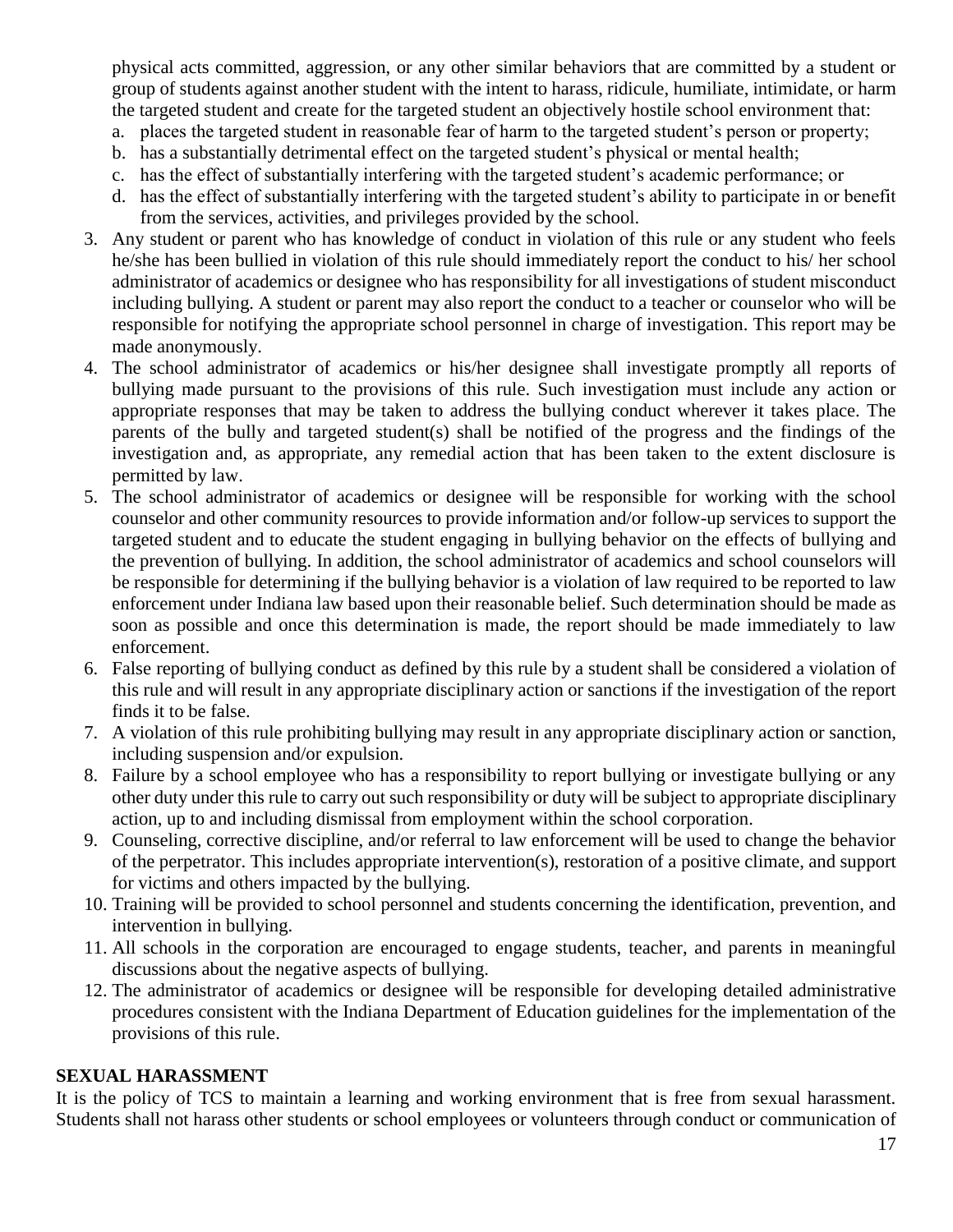a sexual nature. Sexual harassment shall consist of unwelcome sexual advances, requests for sexual favors, and other inappropriate verbal or physical conduct of a sexual nature. Conduct of a sexual nature may include verbal or physical sexual advances and/or comments regarding physical or personality characteristics of a sexual nature. Verbal or physical conduct of a sexual nature constitutes sexual harassment when the allegedly harassed person has indicated, by his or her conduct or verbal objection, that it is unwelcome. Sexual harassment may include, but is not limited to the following: verbal harassment or abuse; repeated remarks to a person with sexual or demeaning implications; and unwelcome touching. Any student/parent who alleges sexual harassment by an employee or another student in the school corporation shall make a written report to his or her school administrator of academics or counselor on forms to be supplied by the corporation and filled out by the person making the charge. A substantial charge against a student shall subject such student to such disciplinary action, including suspension and/or expulsion consistent with the student conduct code. Any student who knowingly files false charges against an employee or another student to demean, harass, abuse or embarrass that person shall be subject to disciplinary action consistent with the student conduct code. These procedures will be followed for any type of harassment or intimidation.

# **POSSESSING A FIREARM OR A DESTRUCTIVE DEVICE**

- 1. No student shall possess, handle or transmit any firearm (as defined in I.C. 35-47-1-5) or a destructive device (as defined in I.C. 35-47.5-2-4) on school property or at a school-related event.
- 2. The following devices are a firearm under this rule:
	- a. any weapon which will or is designed to or may readily be converted to expel a projectile by the action of an explosive
	- b. the frame or receiver of any weapon described above
	- c. any firearm muffler or firearm silencer
	- d. any destructive device which is an explosive, incendiary, or poison gas bomb, grenade, rocket having a propellant charge of more than four ounces, missile having an explosive or incendiary charge of more than one-quarter ounce, mine, or any similar device
	- e. any weapon which will, or which may be readily converted to, expel a projectile by the action of an explosive or other propellant, and which has any barrel with a bore of more than one-half inch in diameter
	- f. any combination of parts either designed or intended for use in converting any device into any destructive device described in the two immediately preceding examples, and from which a destructive device may be readily assembled
	- g. an antique firearm
	- h. a rifle or a shotgun that the owner intends to use solely for sporting, recreational, or cultural purposes
- 3. For purposes of this rule, a destructive device is:
	- a. an explosive, incendiary, or overpressure device that is configured as a bomb, a grenade, a rocket with a propellant charge of more than four ounces, a missile having an explosive or incendiary charge of more than one-quarter ounce, a mine, a Molotov cocktail or a device that is substantially like an item described above,
	- b. a type of weapon that may be readily converted to expel a projectile by the action of an explosive or other propellant through a barrel that has a bore diameter of more than one-half inch, or
	- c. a combination of parts designed or intended for use in the conversion of a device into a destructive device. A destructive device is NOT a device that although originally designed for use as a weapon, is redesigned for use as a signaling, pyrotechnic, line throwing, safety, or similar device.
- 4. The penalty for possession of a firearm or a destructive device: suspension up to 10 days and expulsion from school for at least one calendar year with the return of the student to be at the beginning of the first semester after the one year period. The administrator of academics may reduce the length of the expulsion if the circumstances warrant such reduction.
- 5. The administrator of academics shall immediately notify the appropriate law enforcement agency when a student engages in behavior described in this rule.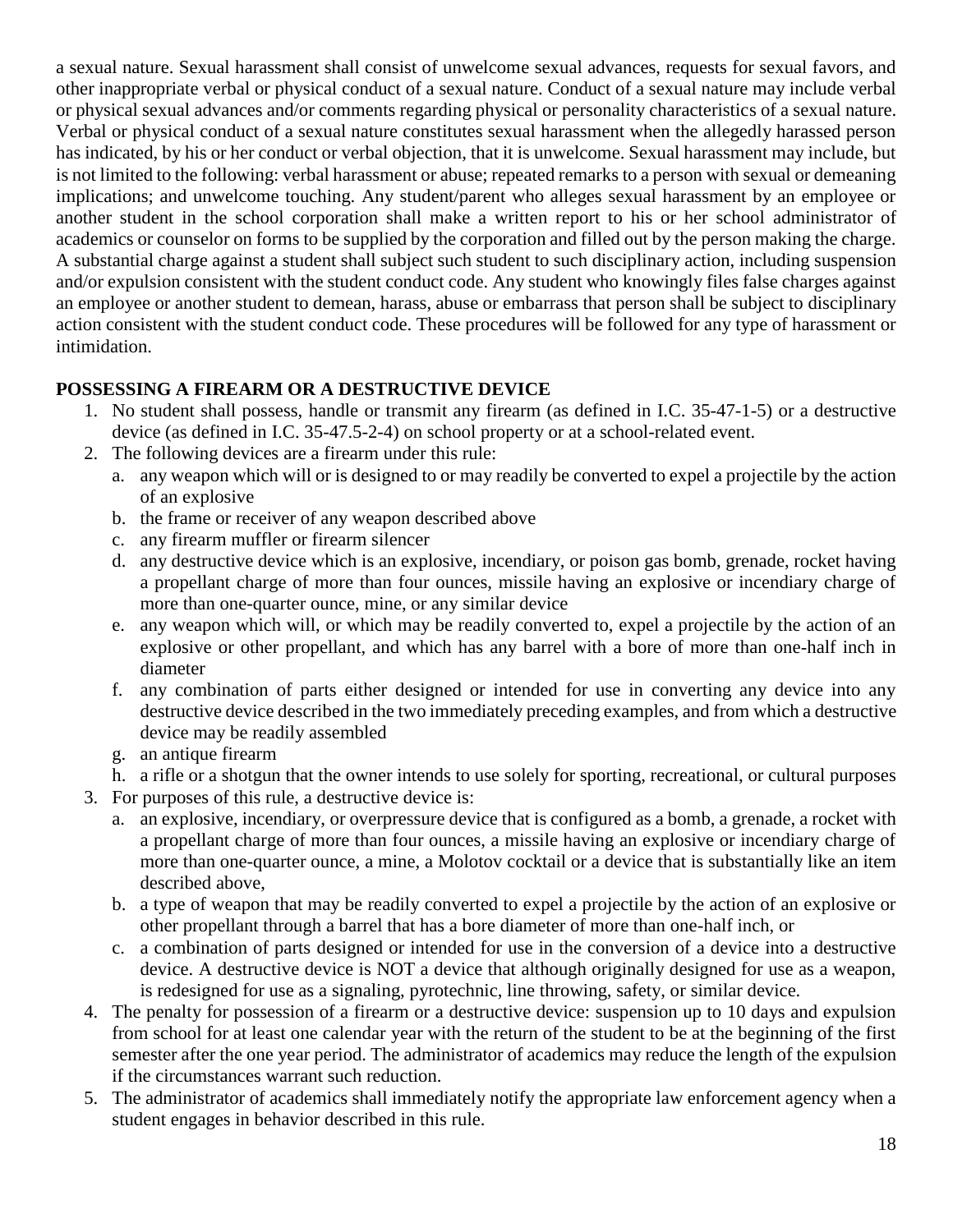## **POSSESSING A DEADLY WEAPON**

- 1. No student shall possess, handle or transmit any deadly weapon (as defined in I.C. 35-31.5-2-86) on school property or at a school-related event. The following devices are deadly weapons as defined in I.C. 35- 31.5-2-86:
	- a. a weapon, Taser or electronic stun weapon, equipment, chemical substance, or other material that in the manner it is used, or could ordinarily be used, or is intended to be used, is readily capable of causing serious bodily injury.
	- b. an animal readily capable of causing serious bodily injury and used in the commission or attempted commission of a crime.
	- c. a biological disease, virus, or organism that can cause serious bodily injury.
- 2. The penalty for possession of a deadly weapon: up to 10 days suspension and expulsion from school for a period of up to one calendar year.
- 3. The administrator of academics shall notify the appropriate law enforcement agency designated by the Prosecuting Attorney immediately when a student engages in behavior described in this rule (possessing a deadly weapon) on school property or at a school-related event.

# **UNLAWFUL ACTIVITY**

A student may be suspended or expelled for engaging in unlawful activity on or off school grounds if the unlawful activity may reasonably be an interference with school purposes or an educational function, or the student's removal is necessary to restore order or protect persons on school property. This includes any unlawful activity meeting the above criteria that takes place during weekends, holidays, other school breaks, and the summer period when a student may not be attending classes or other school functions.

# **DETENTION**

Teachers may assign detention as a component of their classroom discipline plan. Teachers assigning detention will notify the parent why the detention was assigned and when the detention is to be served. Teacher assigned detention will be supervised by the assigning teacher in the classroom.

# **HIERARCHY OF DISCIPLINE CONSEQUENCES**

Any student who is suspended from school may not be on campus or attend school-related activities (on or off campus) while on suspension. Any student who is involuntarily transferred to an alternative educational site may not attend Trinity Christian School activities (on or off campus). Placement on the hierarchy of discipline consequences is determined by the individual infraction. Consequences may include but not limited to:

- In-School Suspension
- Out-of-School Suspension
- Expulsion
- Credit/Grade Percentage loss
	- o This will take place in the class of which the disciplinary actions is occurring most frequently
- Cleaning of the school
- Level One Verbal Warning
- Level Two Written Warning
- Level Three Parent Contact
- Level Four Behavior Contract with Conference
- Level Five Disciplinary Application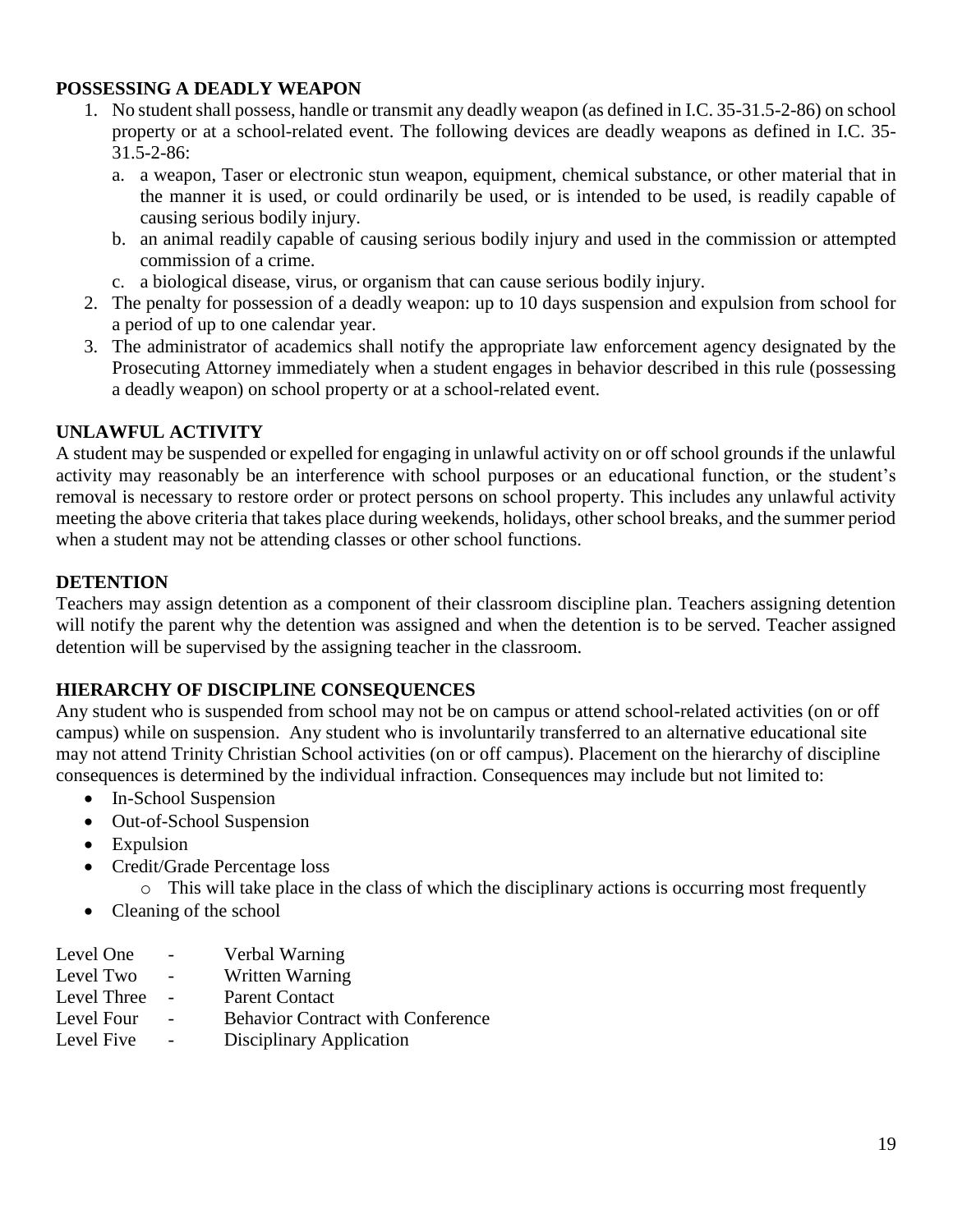## **ATTENDANCE**

# **EMANCIPATED STUDENT**

To be emancipated for all school purposes, a student must provide proper legal documentation to their guidance counselor.

# **ARRIVAL TIME**

Students should not arrive at the school before 8:15 a.m. each morning with the following exceptions:

- 1. Involvement in a club function.
- 2. Participation in an athletic practice or event.
- 3. Purchase of breakfast in the cafeteria.
- 4. Under the direct supervision of a school employee.
- 5. Part of before and after school program

# **ATTENDANCE**

TCS is required to enforce regular attendance of students. TCS recognizes that being present in the classroom enables the student to participate in instruction, class discussions, and other related activities. Attendance shall be required of all TCS students, except those exempted under other provisions of State law, during the days and hours that the school is in session or during the attendance sessions to which s/he has been assigned. Exceptions to compulsory attendance that shall be recognized by the school corporation as provided by state statute are:

- 1. services as a page or honoree of the general assembly (I.C. 20-33-2-14)
- 2. service on a precinct election board or helper to a political candidate on the date of an election (I.C. 20- 33-2-15)
- 3. subpoena to appear in court as a witness in a judicial proceeding (I.C. 20-33-2-16)
- 4. service in active duty with the National Guard for not more than ten (10) days (I.C. 20-33-2-17)
- 5. participating as a member of the Indiana wing of the civil air patrol for not more than (5) days (I.C. 20- 33-2-17.2)
- 6. participating in an educationally related non-classroom activity which is consistent with and promotes educational philosophy and goal of the school corporation, facilitates the attainment of specific educational objectives, is part of the goals and objectives of an approved course or curriculum, represents a unique educational opportunity, cannot reasonably occur without interrupting the school day, and is approved in advance by the school administrator of academics (I.C. 20-33-2-17.5)

For any of these exceptions a student shall not be recorded as an unexcused absence from school. The administrator of operations and/or administrator of academics shall require, from the parent of each student or from an adult student who has been absent for any reason, a phone call (TCS preference) or written statement of the cause for such absence. TCS reserves the right to verify such statements and to investigate the cause of each absence.

In addition to the excused absences listed in state statutes, TCS considers the following to be excused absences:

- 1. illness verified by a note from the parent
- 2. illness verified by a note from a physician
- 3. recovery from an accident
- 4. required court attendance
- 5. suspension
- 6. professional appointments-Parents are encouraged to schedule medical, dental, legal, and other necessary appointments other than during school hours. When appointments are necessary during the school day, the student shall report back to school immediately after the appointment with a signed statement from the doctor, dentist, lawyer, counselor, etc.
- 7. death in the immediate family or of a relative
- 8. observation or celebration of a bona fide religious holiday in accordance with Policy 5223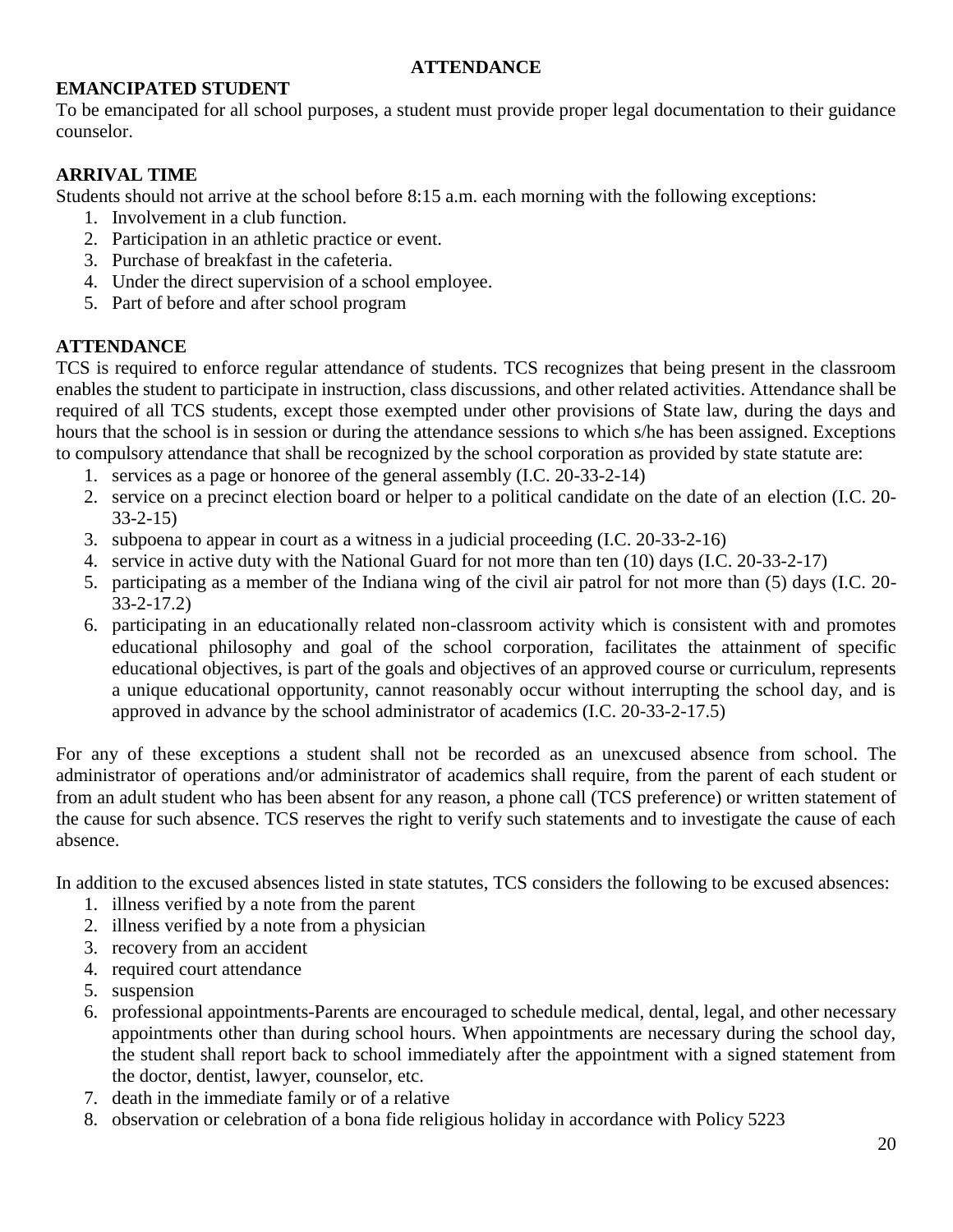- 9. maternity
- 10. military connected families' absences related to deployment and return.
- 11. such other good cause as may be acceptable to the administrator of academics as permitted by law.
- 12. Prearranged absences include vacations, college visits, medical absences extending beyond ten-day limit, job interviews, and scholarship interviews.
	- a. Parents are expected to plan vacations/college visits around the school schedule as absences are a serious interruption to the learning process.
	- b. The parent must call the school attendance office at least two school days in advance of any prearranged absence.
	- c. A prepared form shall be obtained by the student from the attendance office and signed by the teachers.
	- d. Class work shall be completed in advance of the prearranged absence or as teachers may determine.
	- e. The administrator of operations and/or administrator of academics shall deny prearranged absence days to students having excessive absences or when vacation days will extend absences beyond the ten-day limit.

All absences must be reported by a parent or guardian by calling the school. If a student is absent or will be late to school or has an appointment, it is very important that the school is notified by 9:15 a.m., which is the end of first period. For these reasons the school has determined that students may have no more than ten (10) absences per class per semester. If a student compiles ten (10) absences in a semester, they may lose their credits for the semester. Despite the best intentions, there are times when students cannot attend school, even to the point of exceeding the ten-day limit. Parents, school officials and the students should work together to help the student through such a difficult period. Three types of absences are defined below:

## **UNEXCUSED ABSENCES**

An unexcused absence is any absence not covered under either the definition of excused absence or listed as an exception to compulsory attendance. An out of school suspension shall not be considered an unexcused absence. Repeated instances of unexcused absences may result in disciplinary action up to suspension or expulsion of a student. The following are considered unexcused absences:

- 1. Any absence not recognized by state law or TCS:
	- a. Failure of parents to call the school before 9:15 a.m. on the day of the absence.
	- b. Failure to prearrange vacation.
	- c. Personal transportation difficulties.
- 2. Vacations without prearrangement
- 3. Absence other than those mentioned above as excused unless approved by the assistant administrator of academics.
- 4. Students arriving late to school less than 5 minutes after the beginning of the school day will be considered tardy. Beyond 5 minutes late the student will be considered unexcused for the time missed. Students who are more than 5 minutes late to school must report to the attendance office upon arrival and sign in.

## **TRUANT**

Student is absent from the school campus without knowledge of parent and school. A "truant" is defined as a student who is absent from school without the knowledge or consent of the parent and school, or absent from school when there is an attempt to evade the Indiana Compulsory Attendance Law. A "habitual truant" is defined as a student who is truant three times during any semester. A student who is truant is considered unexcused. Indiana Code 20-33-2-11 provides that any person, while of the ages of 13 or 14, who is determined to be a habitual truant as defined by TCS policy, cannot be issued an operator's license or learner's permit until the age of 18, or until the student's attendance record has improved as determined by TCS upon review of the student's record. The administrator of operations and/or administrator of academics or an attendance officer having jurisdiction shall report a child who is habitually absent from school to an intake officer of the juvenile court or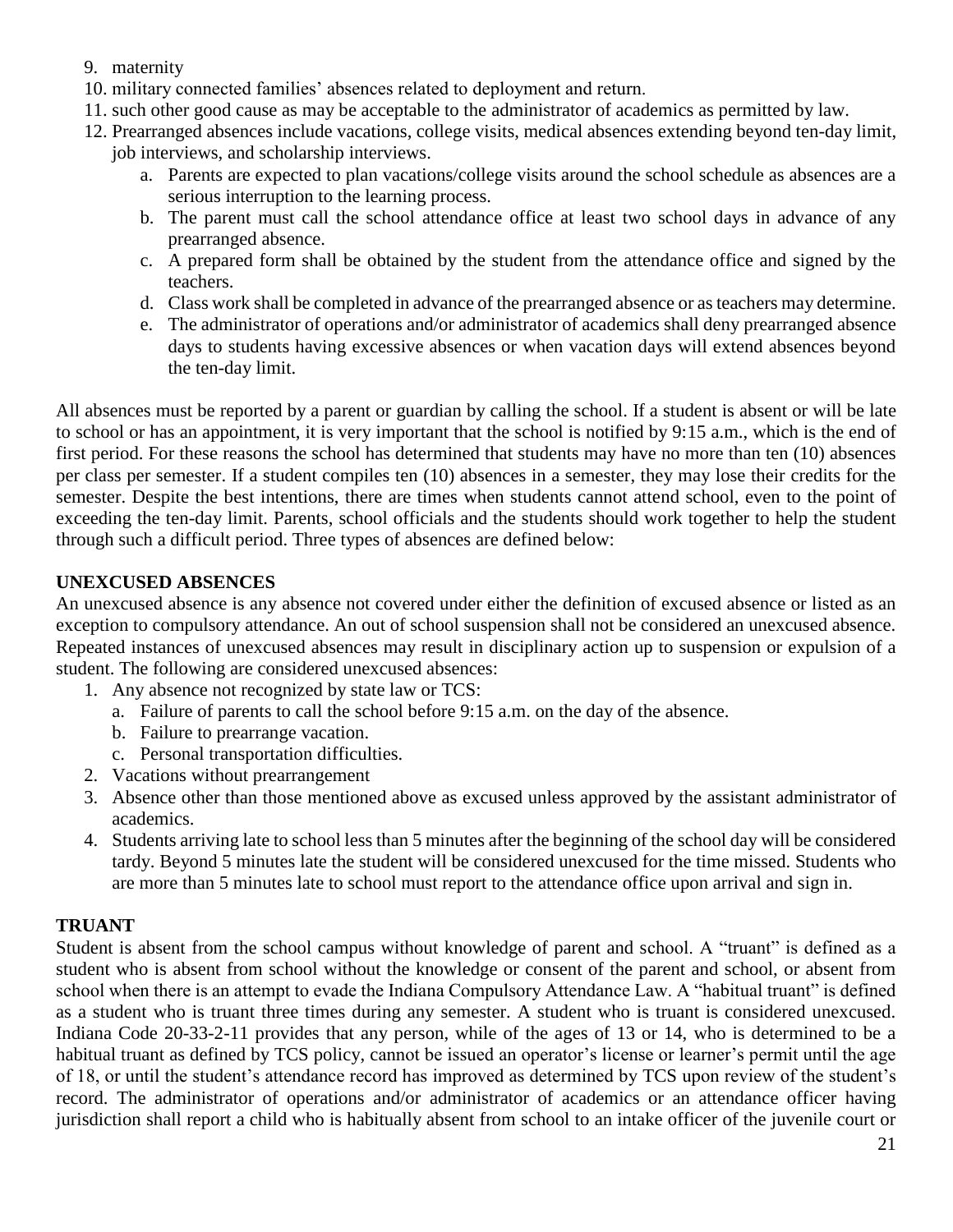the Department of Child Services.

# **TARDIES**

Being on time to class enhances the educational process for the students involved as well as for the teacher and the students of a class. The following is to be noted regarding tardies:

- 1. A student shall be in the proper classroom when the class begins.
- 2. Students having proper authorization from a teacher person shall not be considered tardy.

Seven (7) tardies is considered a day of absence. Any other behavior and discipline procedures will act alongside this, but will not be conversely challenged by it.

After three (3) tardies, a student will be assigned clean up duty. A student, for each clean up duty, will have a tardy removed from record. If a student fails to complete their clean up duty as assigned and continues to be tardy, the grade of the student in the class of which they repeatedly are late will be deducted.

## **EXCESSIVE ABSENCES**

It is believed that students who miss more than ten days per semester have missed a significant amount of classroom interaction as well as instruction. Parents will be notified when a student has accumulated five absences in a class. Should the student continue to be absent, prior to the tenth absence, the parent, student, and administrator of academics will work together to resolve the situation. This conference will include an attendance contract that identifies the future responsibilities of each party and allows the student to remain in good standing in the class. Unless extenuating circumstances exist, if the contract is violated, students may be referred to the juvenile judge due to excessive absences.

NOTE TO PARENTS AND STUDENTS: EACH ABSENCE, WHETHER EXCUSED OR UNEXCUSED OR TRUANCY, COUNTS TOWARD THE TEN-DAY LIMIT. To promote clear, fair attendance procedures, TCS has adopted the Indiana Attendance Codes as its standard for determining whether a student's absence is excused or unexcused. TCS is fully compliant with the rights and responsibilities that are offered for students who receive services under Individuals with Disabilities Education Act and Section 504 of the Rehabilitation Act of 1973. Should a student reach this ten (10) day limit, they may lose their credits for the semester.

## **LEAVING SCHOOL/SIGNING IN/SIGNING OUT**

Unless part of a student's academic plan, no student may leave school prior to dismissal time without a parent or guardian providing approval. This approval may be specific to an instance or more generalized in nature as required by school administration. No student will be released to a person other than a custodial parent or guardian without specific permission from the custodial parent or guardian. A student shall report to the attendance office before leaving school for an appointment, a prearranged absence, or for any reason other than a normal ending of the school day. Students returning from an appointment or arriving late to school should also report to the office upon their return. Failure to follow procedure will be considered insubordination. Students, unless previously scheduled for a legitimate reason, may not leave during chapel.

## **EMERGENCY CLOSING**

As inclement weather sets in, it brings with it the possibility of hazardous roads caused by snow, ice or fog. Such weather conditions can necessitate last-minute decisions to close school. TCS utilizes electronic means to simultaneously phone and/or email all parents when an emergency announcement is necessary. The usefulness of this approach is only as good as the telephone and email emergency contact information parents supply to our schools. School delay/cancellation information is also provided to local media outlets. In combination, these modes of communication serve to keep parents informed when weather or other emergencies cause schedule or calendar alterations. As a general principle of operation, when the schools remain open during inclement weather, TCS recognizes the basic right of parents and guardians to decide whether to send their children to school under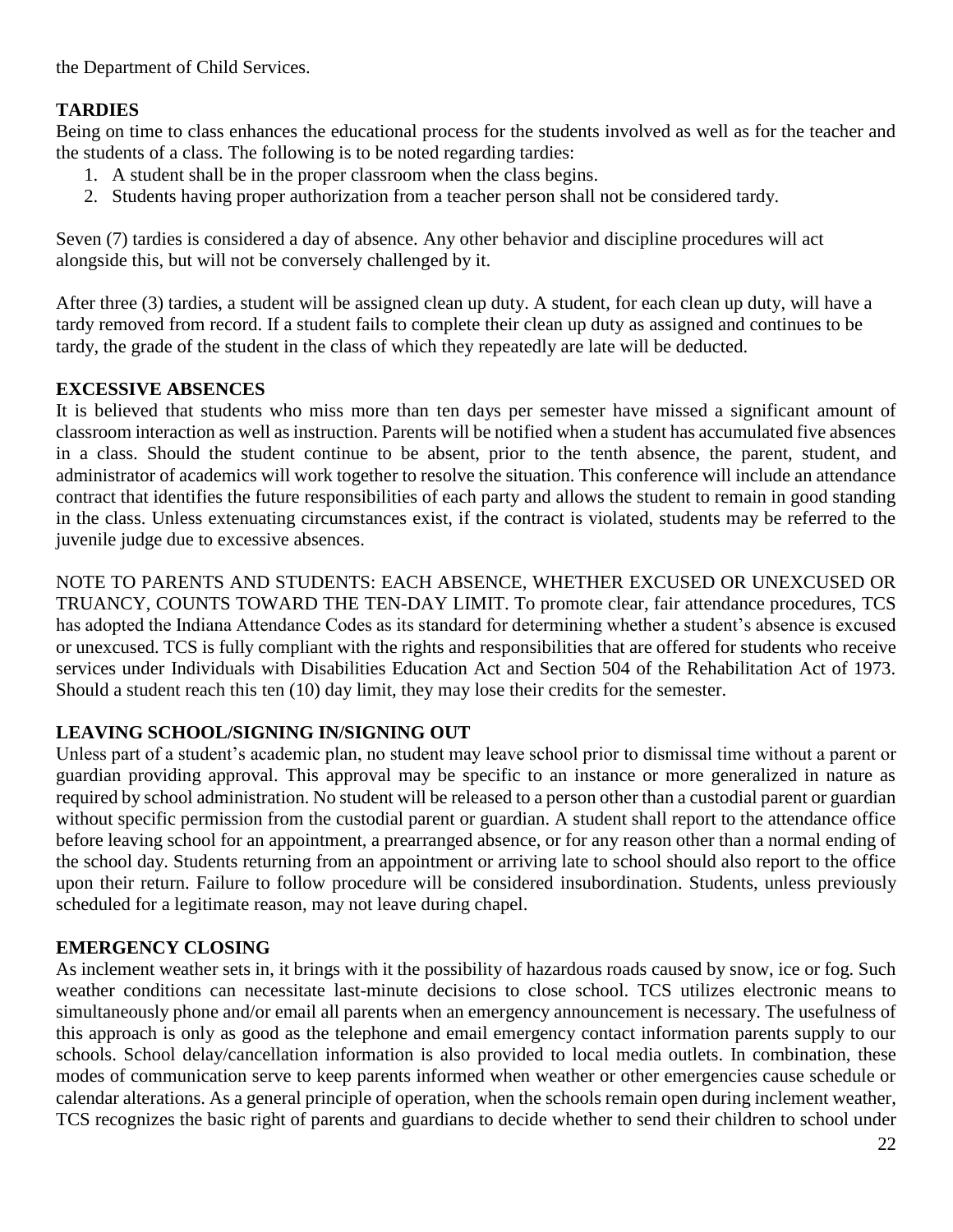these conditions. Such absences will be considered excused. Also, parents and students must remember the students' responsibility to "make up" school work missed through any absence. In these situations, parental decisions about school attendance are respected. In some situations, if the weather improves, a scheduled extracurricular activity may not be canceled even though school is canceled for the day. A parent may use discretion as to their student's participation in the activity. No penalty will be assessed if a student chooses not to participate.

# **ACADEMIC AFFAIRS, RESIDENCY, ENROLLMENT AND WITHDRAWAL INFORMATION**

Students wishing to transfer to TCS from another school after the school year has begun must affirm in writing from the administrator of academics (or designee) of the sending school that the student is leaving while in good disciplinary standing. Students determined by the administrator of academics of TCS to have been legally dismissed or denied attendance to another school will not be eligible to enter TCS until the disciplinary action has been served. If a student has been expelled from another school corporation, that student may not enroll in TCS during the period of the expulsion unless the following conditions are met:

- 1. The student informs the administrator of academics of TCS of the expulsion.
- 2. The administrator of academics of TCS consents to the student's enrollment.
- 3. The student consents to the terms and conditions of enrollment established by the administrator of academics of TCS.

If the student fails to inform the administrator of academics of TCS of an existing expulsion order or fails to follow the conditions of enrollment to TCS, the administrator of academics may withdraw consent for enrollment during the period of expulsion. Before consent for enrollment is withdrawn the student will be granted an informal hearing before the administrator of academics. Students withdrawing from school should contact their counselor who will guide them through the process.

# **STUDENT WITHDRAWAL FROM SCHOOL**

A high school education is necessary for every student. Any student having trouble in graduating from high school should consult school counselors to work through conflicts. Public law and TCS policy require that no student under the age of 18 may withdraw from school unless 1) the student requests in writing to withdraw from school 2) a parent provides written consent to withdraw, and 3) the administrator of academics consents to the withdrawal because of an exit interview. During the exit interview, it will be determined if the student's request for withdrawal is based on financial hardship, illness, or court order. Students not meeting one of these three criteria may not withdraw from school until their 18th birthday. (IC 20-33-2-9) The school administrator of academics shall advise the student and the student's parent that the student's withdrawal from school may prevent the student from receiving or result in the revocation of the student's employment certificate and driver's license or learner's permit. (IC 9-24-2-1) Any student who leaves school without following protocol is still responsible for returning all textbooks, library materials and any financial assessment.

## **MISCELLANEOUS**

## **DRESS CODE**

Refusal to comply with this request will be considered insubordination. Violations may constitute grounds for suspension or expulsion. The following list is not inclusive but gives general guidelines for determining proper school attire:

- 1) Closed shoes and a full top must be worn. Tank tops, halters, spaghetti strap tops, strapless tops, and bare midriffs are NOT considered to be full tops.
- 2) Wearing gloves, head bands, caps, hats, or headgear of any kind is not permitted in the building except under school personnel direction or when health and safety necessitate use.
- 3) Pants and skirts that are not able to provide appropriate coverage always are prohibited.
- 4) Students will not be permitted to wear jewelry or clothing that advertises or promotes the use of alcohol, drugs, tobacco, or other substances that, if used by a minor, would be illegal. Students will not be permitted to wear jewelry or clothing that is lewd, vulgar, or sexually suggestive in language or design. Additionally,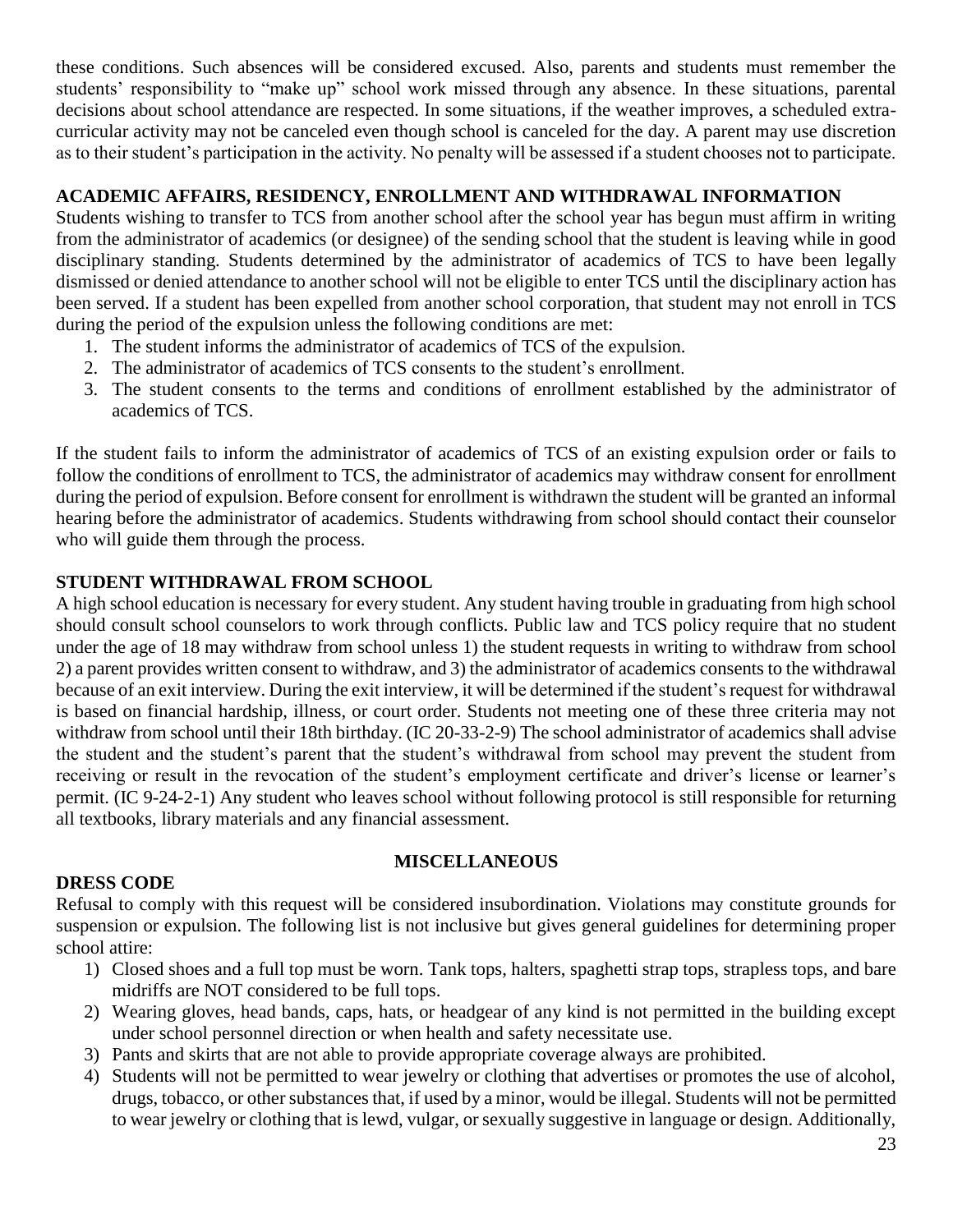jewelry and clothing will not be permitted which advertises or promotes behaviors not conducive to a positive school climate or that is disruptive to the educational functioning and purpose of the school.

- 5) Males are not permitted to wear earrings.
- 6) Tattoos must be covered always and are discouraged.
- 7) Vulgar or inappropriate clothing are not allowed.
- 8) Leggings, jeggings, sweatpants, and/or torn jeans/jeans with holes are not allowed.
- 9) Hoodies (other than TCS hoodies), large jackets, sweatshirts, and outerwear are not allowed.
- 10) Polos, sweaters, school t-shirts, and button up shirts are required, as well as jeans and khaki style pants.
	- i) Polos and sweaters are to be a solid color or striped design.
	- ii) School t-shirts may be worn every day.

#### **SCHOOL DANCES**

At school dances, students are expected to dress appropriately and to maintain appropriate dress throughout the dance. A student requesting to bring a guest or friend who is not a TCS student must have a Student Guest Form completed and returned to the main office prior to the event. This form requires the signature of the administrator of operations or administrator of academics of the guest's school. The minimum grade level for all guests is ninth grade, and all guests must be under the age of twenty-one. All guests must attach a photocopy of their current school I.D., Driver's License, or State I.D. to this form. Guests must also present their I.D. to be admitted to the dance.

#### **PUBLIC AFFECTION**

Students are expected to refrain from affectionate expressions toward others while in school. Notification of parents and disciplinary action shall be taken against students who do not cooperate with the rule.

#### **DRIVERS LICENSE IAC 20-8.2-3-17.2**

All expulsions and second suspensions will result in the suspension of the student's driver's license. State law requires a report be made to the Bureau of Motor Vehicles if a student is less than 18 years of age, is a habitual truant, is under at least a second suspension from school for the school year, or has been expelled or excluded from school, or has withdrawn from school for a reason other than financial hardship. No permit or operator's license may be issued under the aforementioned circumstances, and existing permits or licenses will be invalidated until the earliest of the following: 1.) the person becomes 18 years of age; 2.) 120 days after the person is suspended, or the end of a semester during which the person returns to school, whichever is longer. A student who is at least thirteen years of age but under the age of fifteen years, and who is determined to be a habitual truant cannot be issued an operator's license or learner's permit until the age of eighteen years, or until the attendance record has improved as determined by TCS upon review of the student's record. Provisions exist for periodic review of all students determined to be habitual truants and their reclassification. Procedures will be developed by the administrator of academics or designee. Students must be passing five classes to apply for a parking permit and maintain a "C" (2.0) average. Students must also show proof of insurance.

#### **WORK PERMITS**

Students needing a work permit must pick up an "Intention to Employ" card in the school office and return it complete with parent signature, birth date and place of birth, as well as all information required of the employer. Once this card is completed correctly and turned into the guidance secretary, the office will complete the process within 48 hours. Students must be passing five classes to apply for a work permit and maintain a "C" (2.0) average.

#### **LOCKERS**

A locker shall be available to every student to store school supplies and personal items necessary for use at school. Lockers shall be issued at student orientation. Students may use locks to secure lockers. It is the responsibility of the student to report locker problems to the main high school office. The student shall further be responsible for the general condition of the locker, should affix no stickers to the locker, and shall remove all contents at the end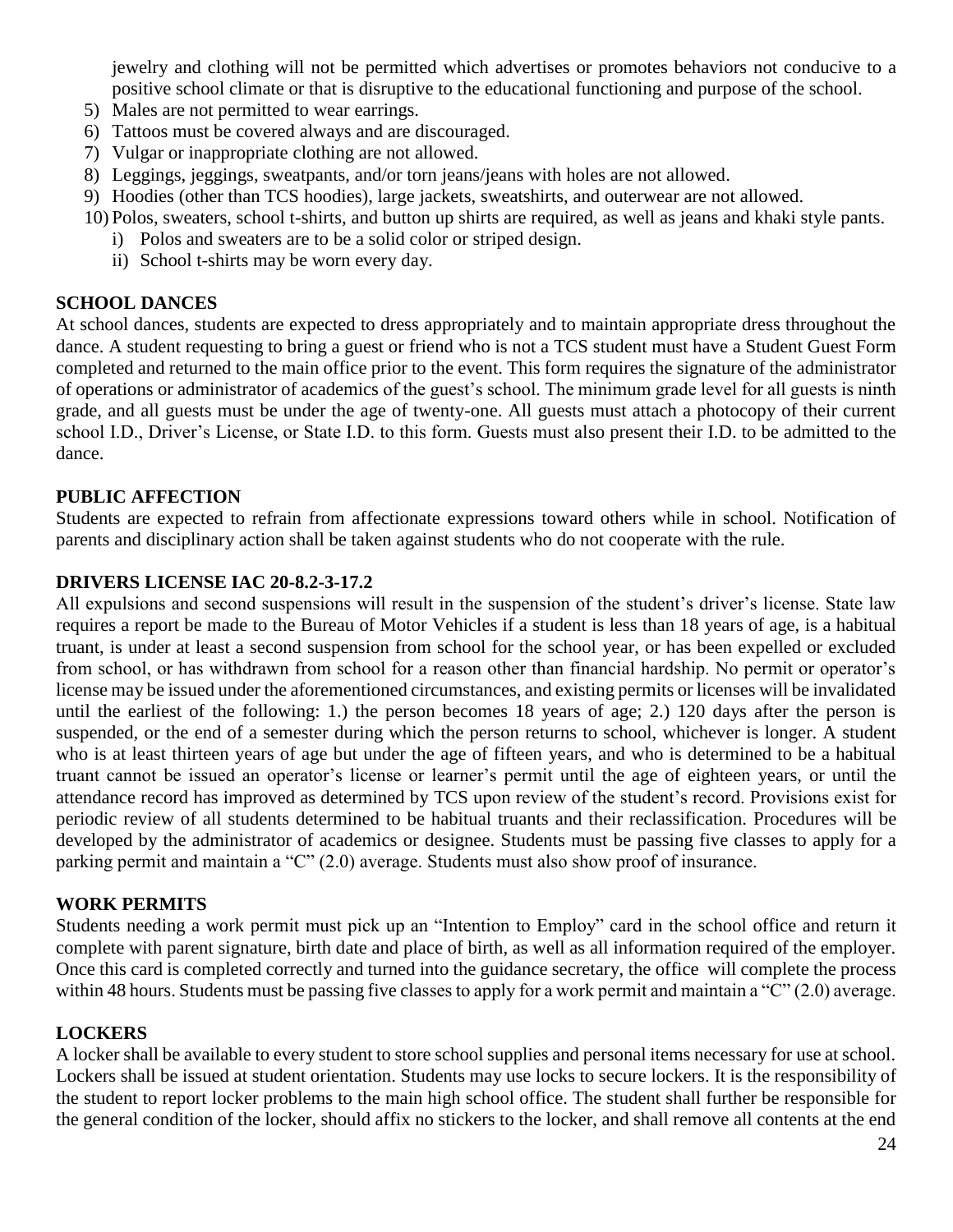of the school year. The school does not assume the responsibility for items presumed stolen or in any way missing from lockers. A student who uses a locker that is the property of a school corporation is presumed to have no expectation of privacy in that locker or the locker's contents. A law enforcement agency having jurisdiction over the geographic area having a school facility containing a student's locker may, at the request of the administrator of academics, assist a school administrator of academcis in searching a student's locker and the locker's contents. The administrator of academics, assistant administrator of academics, or guidance counselor will open and inspect any locker in the school building if there is judged to be a clear and present danger to the student who uses the locker, or to other students or property, or if there is reasonable evidence that materials forbidden by law, school policy, or school rules are therein. In the absence of the administrator of academics, assistant administrator of academics, and guidance counselor, the athletic director will be responsible for opening lockers. The student, when possible, shall be present when the locker is inspected.

# **MESSAGES/DELIVERIES/TELEPHONE/VISITORS**

Messages and deliveries, including homework, are welcomed. Items and messages will be left in the front office until students can pick them up at an appropriate time. Items cannot be delivered to classrooms to prevent interruptions to instruction. Students must have permission from a teacher person to use school telephones. Though visitation is of parents is welcomed, to ensure teacher availability, please make an appointment before the visit. Call (317) 631-3194 to reach the school office. TCS must balance the desire to host visitors with the explicit safety and instructional needs of students and teacher. For that reason, all doors other than the front doors are locked during the school day and video surveillance is utilized. Visitors to the school must report to the main office immediately upon entering the building. All visitors must sign in and obtain proper identification. Visitors must be prearranged. All volunteers must work through a faculty member of the main office to complete a criminal background check. Please be advised that TCS is a closed campus during school hours.

# **VISITOR I.D. CARDS**

- All visitors must carry a school issued visitor I.D. card while they are in the building.
- Visitors will receive the I.D. card after signing in and must return the I.D. card when signing out.

# **ADMINISTRATION OF MEDICATION AND HEALTH ISSUES**

TCS does not employ official school health care professionals. TCS, when allowed and able, will give your child medication when needed. TCS is bound by Indiana State Law to follow certain regulations regarding these medications. TCS is not permitted to exceed the recommended dosages as stated on the original label without a physician note. Inhalers and epi-pens may be carried by the student with physician and parent permission notes on file in the TCS office. Both physician and parental permission in writing must be updated every school year for the use of an epi-pen or inhaler. All other medication (besides inhalers and individual epi-pens) must be kept in the TCS office. Only a TCS appointed designee shall administer medications to students. The administration of medications and/or treatments for students on a field trip will involve a concerted effort between the administration and school teacher, along with the parents and student. In the interest of student safety, it is preferred that all medication, both prescription and non-prescription, should be transported to and from the school office by a parent or guardian. If transported to/from school by a student, the parent/guardian must provide written permission to do so. This written permission only authorizes to/from school transportation. During school hours, the medication must be kept in the school office. All medications for elementary school children must be transported by a parent or guardian. Insulin in an insulin pump is excluded from this policy. Insulin by any other delivery route is included in this policy in its entirety. Prescription medication (ordered by the physician):

- 1. Medication must be turned in to the office in the original pharmacy-labeled container with the student's name/date/medication/dosage and the time dosage is to be administered.
- 2. Any prescription medication must be accompanied by a physician's order. This order can be brought in by the parent or faxed to the school office by the physician. Any change in dose of a prescription medication would require a new physician order forwarded to the school office.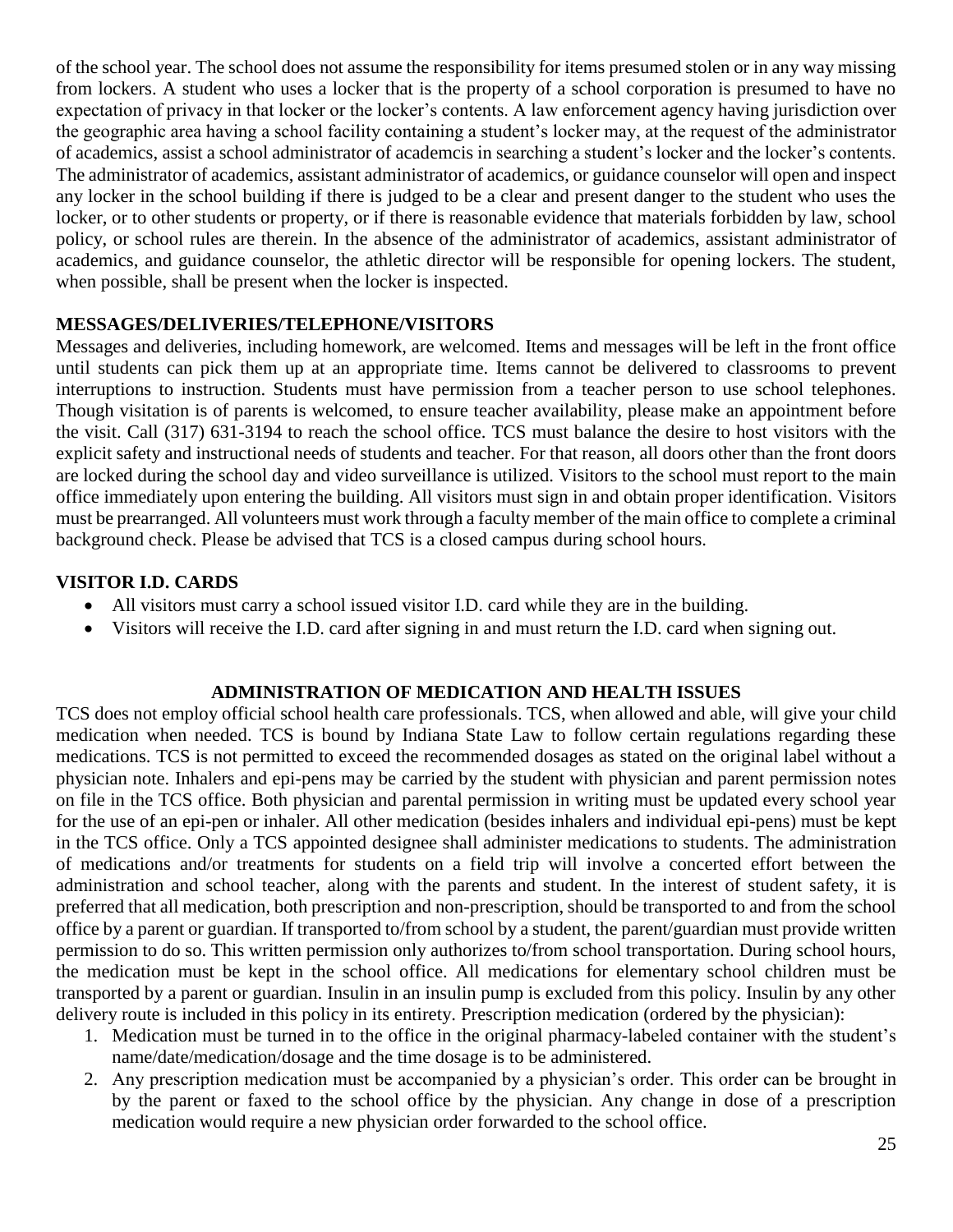- 3. Written permission from the parent giving the school authority to administer the medication must also accompany the prescription medicine.
- 4. If a medication is to be stopped, the parent should notify the school office of the withdrawal of consent in writing.

Please ask your pharmacist when filling the medications that require refrigeration (i.e. liquid antibiotics) to fill a separate bottle with appropriate dosage to remain at school to avoid transportation problems, temperature change, or a missed dose when transportation problems occur.

Non-prescription medication:

- 1. The school will provide Tylenol, Ibuprofen and Tums or its generic equivalent in the dose appropriate for student's age and weight as per the package instructions. When you register your student, you can request permission for one or these medications. Parents of elementary school students who receive any of these medications will be notified of their administration. This notification may come in the form of a phone call, email, or a note on their office visit pass that they should bring home. Middle school students who receive medication will receive the office visit pass to bring home. All other medication must be provided by parent/guardian and dispensed by the office.
- 2. Written permission from the parent/guardian must be on file before any medication can be given, including over the counter decongestants, antihistamines or cough medicines that are brought in from home per the policies stated above. The amount to be dispensed must be on file before any medication will be given. A permission form may be obtained from the school office any time throughout the school year.
- 3. Homeopathic Products: TCS, in concert with the National School Nurse Association guidelines, does not honor requests by parents/guardians to dispense over the counter herbs, minerals, and vitamins and other homeopathic products. Homeopathic products will only be dispensed with a physician's order.
- 4. Medication Return: At the end of the school year OTC and prescription medications MUST be picked up by parents by the last day of school for students. All unclaimed medications will be discarded after the last day of school.

## **OFFICE, MEDICATION, AND MEDICAL EMERGENCIES**

Students who are injured or become ill are to report their condition to a teacher and then with the permission of the teacher may go to the school office. Occasionally, the need arises for the office to request a parent to pick up a child who has become ill. Parents will be notified if their child has a fever, vomiting, diarrhea, a significant illness or injury, or needs emergency treatment. If a student is too ill to remain at school, the parent or emergency contact shall be notified and arrangements made for transportation before the student is released. If a child is sent home ill during the school day, we request that parents not return the child to school later that same school day. The school may require clearance from a licensed physician for a student to return to school whenever it is deemed necessary to protect the health of the student or other students. In case of medical emergencies, every effort will be made first to contact the parent of the student. If the parent cannot be reached, or if in the opinion of school officials, immediate action is required, emergency ambulance services will be called. The cost of such emergency ambulance service shall be the responsibility of the parent. An accident or injury requiring treatment is followed up with a report to the administrator of academics. If a parent wishes to be notified each time their child visits the office for health reasons, regardless of the reason, that will be done.

## **STUDENTS WITH ALLERGIES**

Students may have food or environmental allergies (including chemical sensitivities) which adversely affect their ability to learn. Students with allergies who require accommodations in school or school-related activities should be provided accommodations pursuant to an individual health plan (IHP), a Section 504 Plan, or ISP. While TCS teacher will attempt to identify students with life-threatening allergies, parents and guardians of students with allergies should alert the school building administrator of academics and nurse upon enrollment or diagnosis. A student may be eligible for a Section 504 Plan if the allergy substantially limits a major life activity, such as breathing, respiratory function, immune system function, or learning. In addition, a student may be eligible for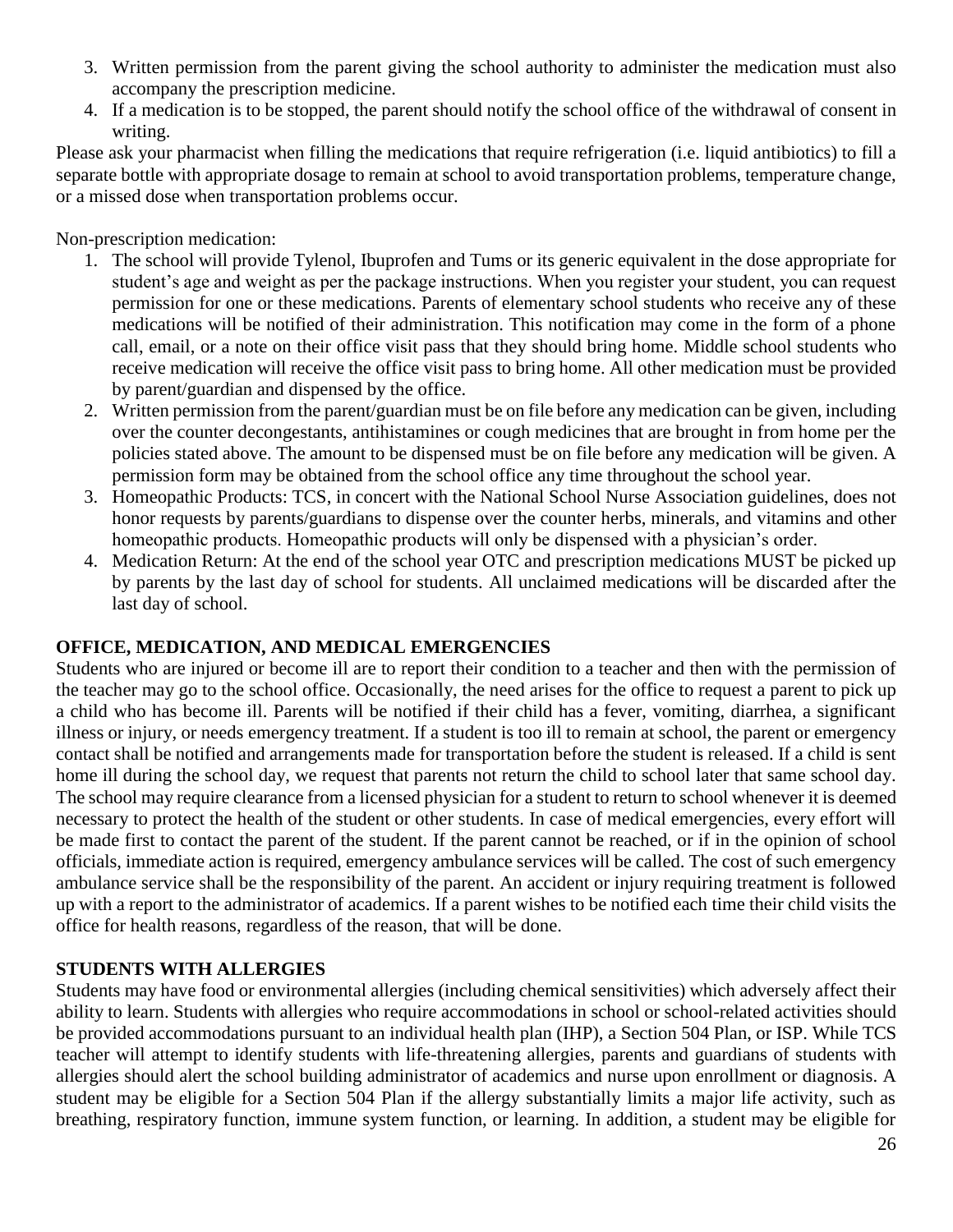special education and related services pursuant to an ISP if the allergy adversely affects his or her educational performance. If the student's allergy(ies) are the only concern impacting the student's ability to receive a free and appropriate public education (FAPE), it will most likely be appropriate to have a Section 504 Plan. An IHP, including an emergency action plan (EAP), may be developed for students with allergies that do not rise to the level of a disability. This committee or team may include school representatives, the student's parent(s) or guardian(s), and/or the student's private medical provider. If the student's medical provider indicates that a specific accommodation should be provided, the committee or team will determine if that accommodation is needed for the student. The committee or team's determination is a highly-individualized process and no "standard" accommodation shall be mandatory for all students (e.g., it may not be appropriate for all students with a peanut allergy to sit at a "peanut-free" lunch table). Reasonable accommodations may include, but are not limited to:

- 1. Allowing the student to carry an epinephrine auto-injector pen
- 2. Posting notices via parent-teacher groups about ensuring that snacks sent to school by parents are allergenfree
- 3. Designating zones as allergen-free (such as a "peanut-free" table in the cafeteria or a "peanut-free" classroom) with well-posted signs
- 4. Using specialized cleaning procedures for designated classrooms, zones, or tables, which may include separate supplies to clean allergen-free areas
- 5. Publishing school breakfast/lunch menus with allergens specified
- 6. Using specialized food preparation procedures which include separating utensils, surfaces, dishes, etc.
- 7. Enforcing "no eating" policies on bus

Confidentiality and the storage of medications will be implemented in according with TCS policy and federal and state law. Teacher will respond to allegations of harassment or bullying based on an allergy in accordance with TCS policy and federal and state law. In general, TCS is not legally required to create a policy or ban products from a building to respond to an individual student's allergy(is). No accommodation can create an entirely riskfree environment, but TCS is committed to providing FAPE and a reasonably safe environment for all students.

## **HEALTH SCREENINGS**

As required by the state of Indiana, health screenings will be conducted with all students in the grade levels at TCS. The screenings will be conducted during the second semester of each school year. If a parent does not wish for his/her child to be screened, please notify the speech pathologist/health care professional at the beginning of the school year. IN 511 IAC 7-41-8.

## **IMMUNIZATIONS**

In accordance with Indiana Code 20-34-4-2 and its 2009 revisions to include rules under IC 4-22-2, all students enrolled in TCS must be immunized against the following diseases: diphtheria, pertussis, tetanus, measles, rubella, poliomyelitis, mumps, varicella, meningitis, and hepatitis. All children must provide written documentation of such immunizations at the time of their first enrollment in TCS. No child will be permitted to attend school for more than twenty days beyond the date of his/her enrollment without such documentation of immunization. Parents providing an acceptable written statement of religious or medical objections to immunization will be exempt from this policy.

## **RETURNING TO SCHOOL FROM ILLNESS**

Any student who has been absent from school because of a disease considered by a health care professional to be infectious or contagious may be required to provide written assurance from a licensed physician that he/she is no longer in an infectious or contagious state. These illnesses include pink eye, mononucleosis, impetigo, tuberculosis, whooping cough, measles, polio, meningitis, mumps, diphtheria, scabies, pneumonia, strep, shingles, MRSA and hepatitis. If you are not sure about a particular illness, please call the school health care professional for advice before your child comes to school. The latest information on communicable diseases can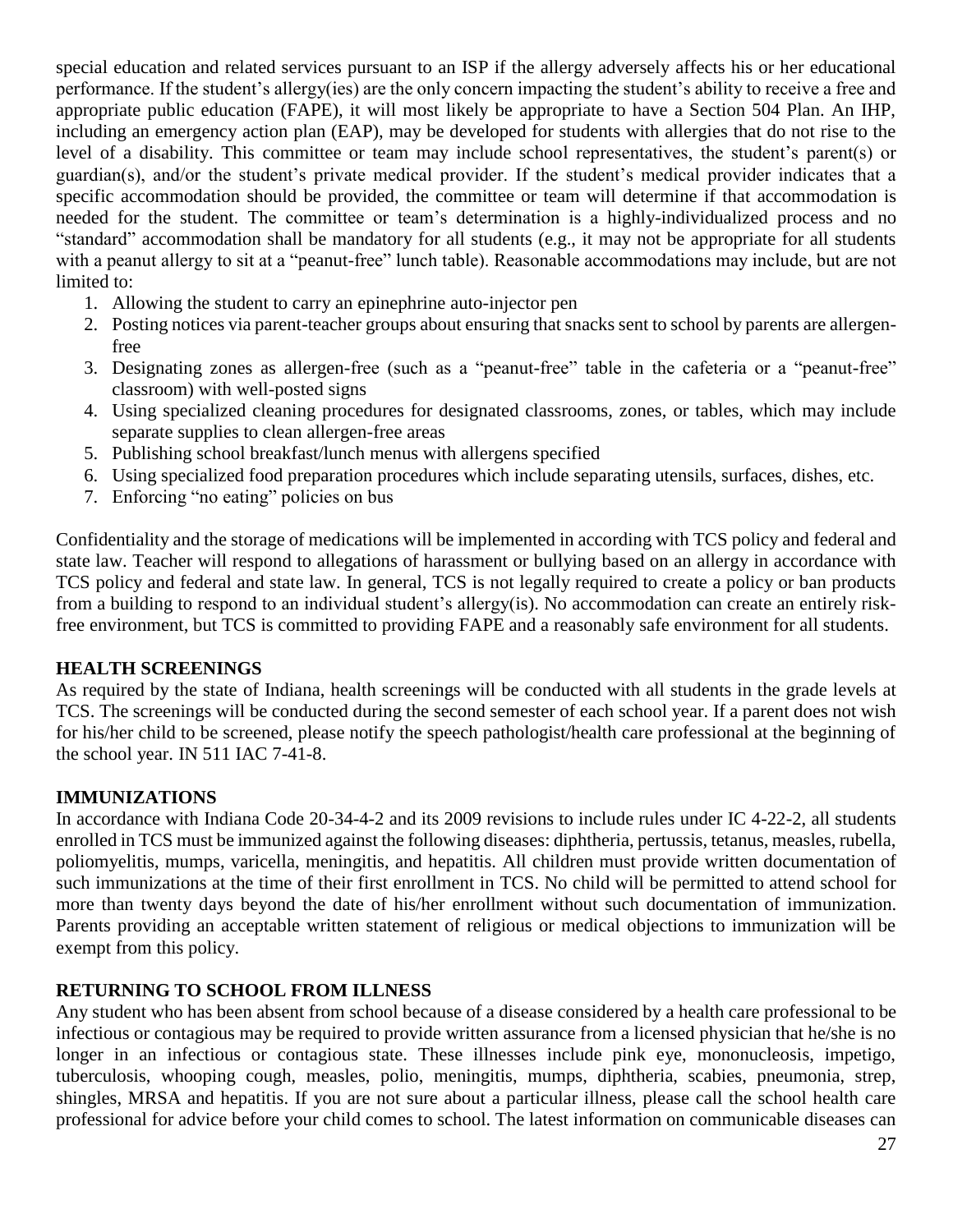be found at the following website: www.in.gov/isdh/files/Communicable\_Disease\_Reference\_Guide\_2009\_2.16.09.pdf To minimize the spread of infection, please do not send your student to school when ill. The following guidelines may help you determine when it is safe to return your child to school:

- 1. Temperature below 100 degrees for 24 hours without medication
- 2. No vomiting for 24 hours and able to tolerate a bland diet
- 3. Diarrhea free for 24 hours
- 4. Lessening of "acute cold symptoms" such as a persistent cough, or excessive "runny nose"

If your child has been prescribed an antibiotic, please consult with the physician regarding when the student will no longer be contagious and can return to school. Normally 24-36 hours of antibiotic therapy is required to meet this criterion.

# **LICE AND BEDBUGS**

LICE (pediculosis): If a student is found to have live head lice or bedbugs while at school, the parent/guardian will be contact and at the request of the parent/guardian, the student may be sent home. The school will not choose to send home a student due to lice. If a parent does request the student to be sent home, this will count as an unexcused absence. Data does not support the exclusion of students for the presence of nits, although continued monitoring by the school for signs of re-infestation is appropriate. This practice of not excluding is supported by the American Academy of Pediatrics, the National Association of School Nurses, and the Department of Health. Parents have prime responsibility of assisting in the prevention and management of head lice cases through regular checks of their children's hair and immediate treatment when head lice are detected.

BEDBUGS: If bed bugs are found on a student, then the parents of that student will be notified. A change of clothes sealed in a plastic bag for the child may be requested. Backpacks, lunchboxes, and other items that travel back and forth to school may be inspected daily and stored in sealed plastic containers to prevent the spread of bedbugs to other school areas. Continued prevention measures may be taken until successful treatment of the home has been verified.

## **STUDENT INTERNET ACCEPTABLE USE POLICY**

The Internet is a place for the exchange of information and ideas on a wide range of subjects. With access to computers and people all over the world also comes the availability of materials that may not be of educational value in the context of the school setting. The TCS network is connected to the Internet. While TCS implements Internet filtering on all TCS sites, it is impossible to control all materials on a global network. As such, students may encounter materials that are obscene, abusive, or otherwise offensive. TCS firmly believes that information and the interaction available utilizing the network outweighs the possibility that students may access materials that are not consistent with the educational goals of TCS. Internet access is a supplement to traditional sources, both print and non-print, not as a replacement for them. The purpose of this policy is to identify standards that will assist in ensuring students benefit from their use of the TCS network and the Internet.

# **USE OF THE TCS NETWORK**

The use of the TCS network is a privilege, not a right. Students who fail to comply with this policy or violate TCS disciplinary policies while using the TCS network may lose the privilege to access the TCS network. Students may also lose the privilege to use computer equipment provided by TCS or to bring their own computerized devices to school. Students may also be subject to other disciplinary action as appropriate based upon the nature and severity of the violation. All students who request access to Internet resources through TCS, whether on or off school property, will complete and sign a Student Internet Access/Computer Use Agreement with TCS. An agreement must be signed and submitted to the proper school personnel before any access request is processed. TCS will not provide Internet access to any student who does not have a properly signed agreement on file with the school corporation. In the case of students under the age of 18, parental consent and signatures will be required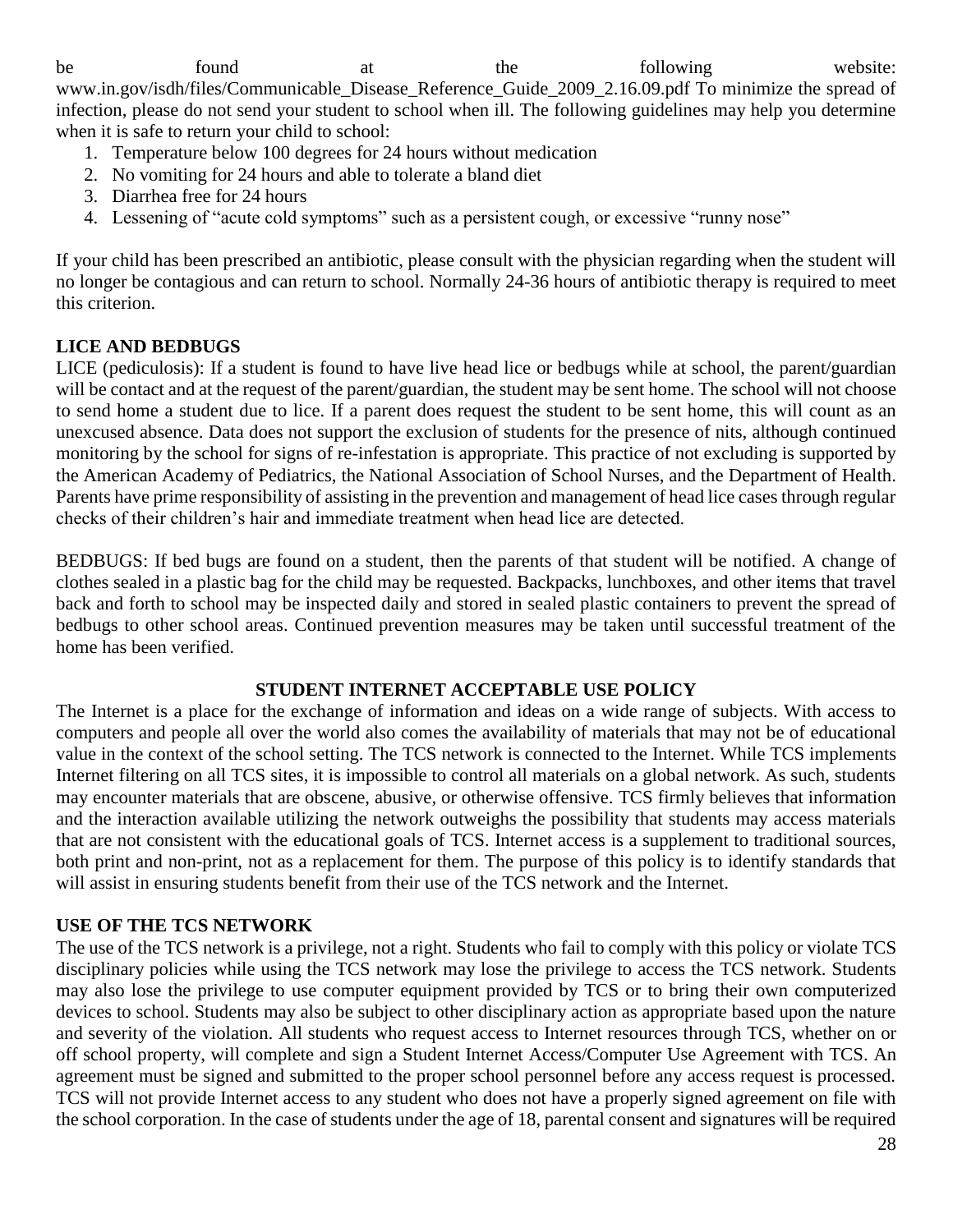before access will be granted.

# **SERVICES**

As part of the electronic information highway, Internet provides access to:

- 1. Electronic mail communications with people all over the world.
- 2. Information and news from government other public agencies, as well as the opportunity to correspond with scientists, authors, and politicians from around the world.
- 3. Discussion forums on a variety of topics.
- 4. Library catalogs and other materials from the Library of Congress, the Smithsonian, the Indiana State Library, and many universities.

# **ACCEPTABLE USES**

Acceptable use of Internet resources is based on its original purpose, which is to provide a backbone network to support research and education in and among academic institutions in the United States by providing access to unique resources and the opportunity for collaborative work. The operation of this worldwide computer network relies upon the proper conduct of its users. Thus, individuals must adhere to appropriate use guidelines. TCS does not assume responsibility for individuals using the network through its facilities, but does acknowledge the responsibility to the Internet community to enforce accepted standards of network protocol and the obligation to recommend the termination of a user's network password and identification if misuse of the Internet resources is discovered. Outside of school, families bear responsibility for the same guidance of Internet use as they exercise with information sources such as television, telephones, radio, movies and other possibly offensive media. Use of the Internet by TCS students must be in support of education and research and must be consistent with the educational objectives of the corporation. During classroom activities, it is the responsibility of the classroom teacher to supervise student Internet use in a manner that is consistent with the educational objectives of TCS and this policy.

# **UNACCEPTABLE USES**

Use of the TCS network for any of the following purposes is prohibited:

- 1. To knowingly access, upload, download, or distribute or attempt to knowingly access, upload, download or distribute pornographic, obscene, or sexually explicit materials.
- 2. To transmit or attempt to transmit obscene, abusive, or sexually explicit language, images, or materials.
- 3. To annoy, harass, intimidate, or threaten, or attempt to annoy, harass, intimidate, or threaten any person or organization.
- 4. To vandalize, damage, or disable, or attempt to vandalize, damage, or disable the property of another person or organization.
- 5. To endanger or attempt to endanger the integrity of a computer on the TCS network or the data stored on the network, including the introduction of computer viruses or worms.
- 6. To circumvent or attempt to circumvent TCS's Internet security measures and/or filters.
- 7. To log on or to attempt to log on to the network using another person or group's name and password or to otherwise misuse a name or password.
- 8. To falsely represent or attempt to falsely represent oneself in any Internet communication.
- 9. To access or attempt to access another person's materials, information, or files without the implied or direct permission of that person.
- 10. To transmit or attempt to transmit, without authorization, information that is false or defamatory or violates the privacy of another person.
- 11. To interfere with or attempt to interfere with the lawful activities of any person, business, or organization in any manner.
- 12. To violate or attempt to violate copyright, or otherwise use another person's intellectual property without his/her prior approval or proper citations.
- 13. To transmit or attempt to transmit, without authorization, copyrighted materials or materials protected by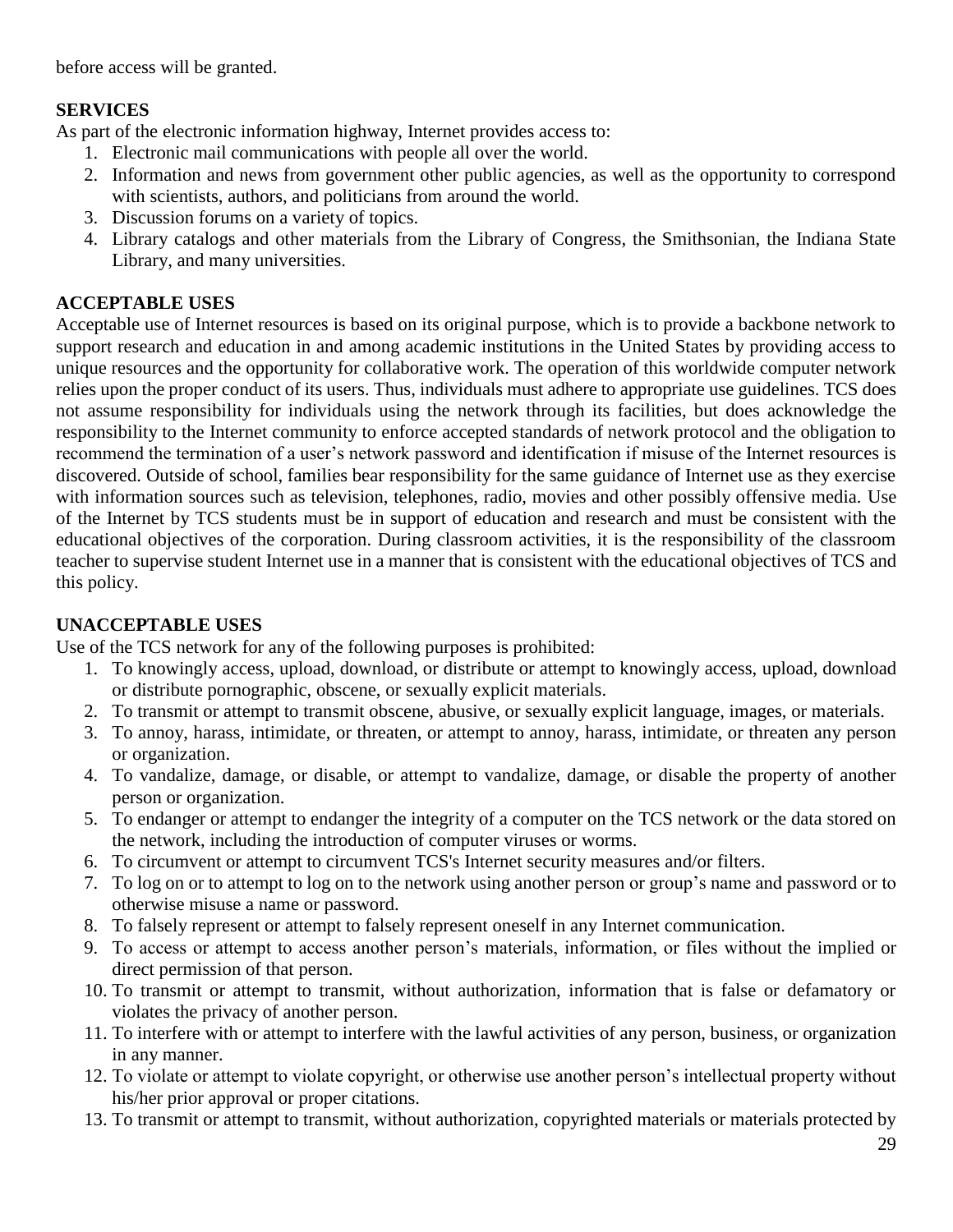trade secret.

- 14. To transmit or attempt to transmit unsolicited emails (e.g., chain letter emails, spamming emails) or emails to any of TCS's distribution lists without permission of a school official.
- 15. To download or attempt to download games, entertainment software, or copyrighted material without permission of a school official.
- 16. To utilize peer-to-peer file-sharing applications or attempt to utilize peer-to-peer file-sharing applications without permission of a school official.
- 17. To install or modify or attempt to install or modify any software on any TCS computer.
- 18. To engage in commercial activity, product advertisement, or political lobbying.
- 19. To violate or attempt to violate any local, state or federal statute, or any rule, regulation, or policy of TCS.

This is not an exhaustive list. Other similar behaviors are prohibited and may subject a student to the denial of privileges, disciplinary action, and/or referral to appropriate law enforcement agencies.

# **PRIVACY LIMITATIONS AND FILTERING**

In accordance with its obligations under the Children's Internet Protection Act, TCS implements measures to block or filter, to the extent practicable, access to material that is obscene, pornographic and/or harmful to minors. Because of these monitoring obligations, students have no expectation of privacy in any aspect of their use of the TCS network or any computer equipment, software, access accounts, or other types of materials or facilities owned, controlled, or provided by TCS. Use of the TCS network constitutes consent to be monitored. TCS reserves the right to view, copy, intercept, or block the transmission of any type of material or communication which does not conform to this policy, and may use any such material or communication in the investigation of any violation of this policy or in any disciplinary actions or proceedings against any student which might result from the student's violation of this policy. TCS also reserves the right to make referral of certain types of violations to appropriate law enforcement agencies.

# **STUDENT RESPONSIBILITIES**

In accordance with its obligations under the Children's Internet Protection Act, TCS has undertaken efforts to educate students about appropriate online behavior, including cyberbullying awareness and response and interactions with individuals on social networking websites and in chat rooms. Students using the network and communicating with others on the Internet should exercise caution and remember the following:

- 1. People in chat rooms on instant messaging may not be who they appear to be.
- 2. Personal information, such as home telephone numbers, names, addresses, and photographs of students, should never be disclosed in a public forum (e.g., a chat room or on a profile).
- 3. Students should not reveal their names or personal information to or establish relationships with strangers met through the Internet, unless a parent or school official has coordinated the communication.
- 4. Internet security is tenuous at best. Students should refrain from sending or receiving any communications or material over the network that they would not want to be made public.
- 5. Do not respond to unsolicited emails, advertisements, or other requests for your personal information.
- 6. Protect your password by making it long and strong (combining upper and lowercase letters with numbers and symbols).
- 7. If a student is uncomfortable or feels harassed, intimidated, or threatened by information that he or she receives over the Internet, he or she should tell a teacher, administrator of academics, or other school official immediately. Likewise, if a student is asked by another Internet user to stop emailing or contacting them, the student must stop all contact immediately.
- 8. If a student receives inappropriate materials or stumbles onto inappropriate materials on the Internet while doing legitimate research, the student is expected to notify the teacher, administrator of academics, or another school official.

Network etiquette expects that the student abides by the following guidelines. These guidelines include, but are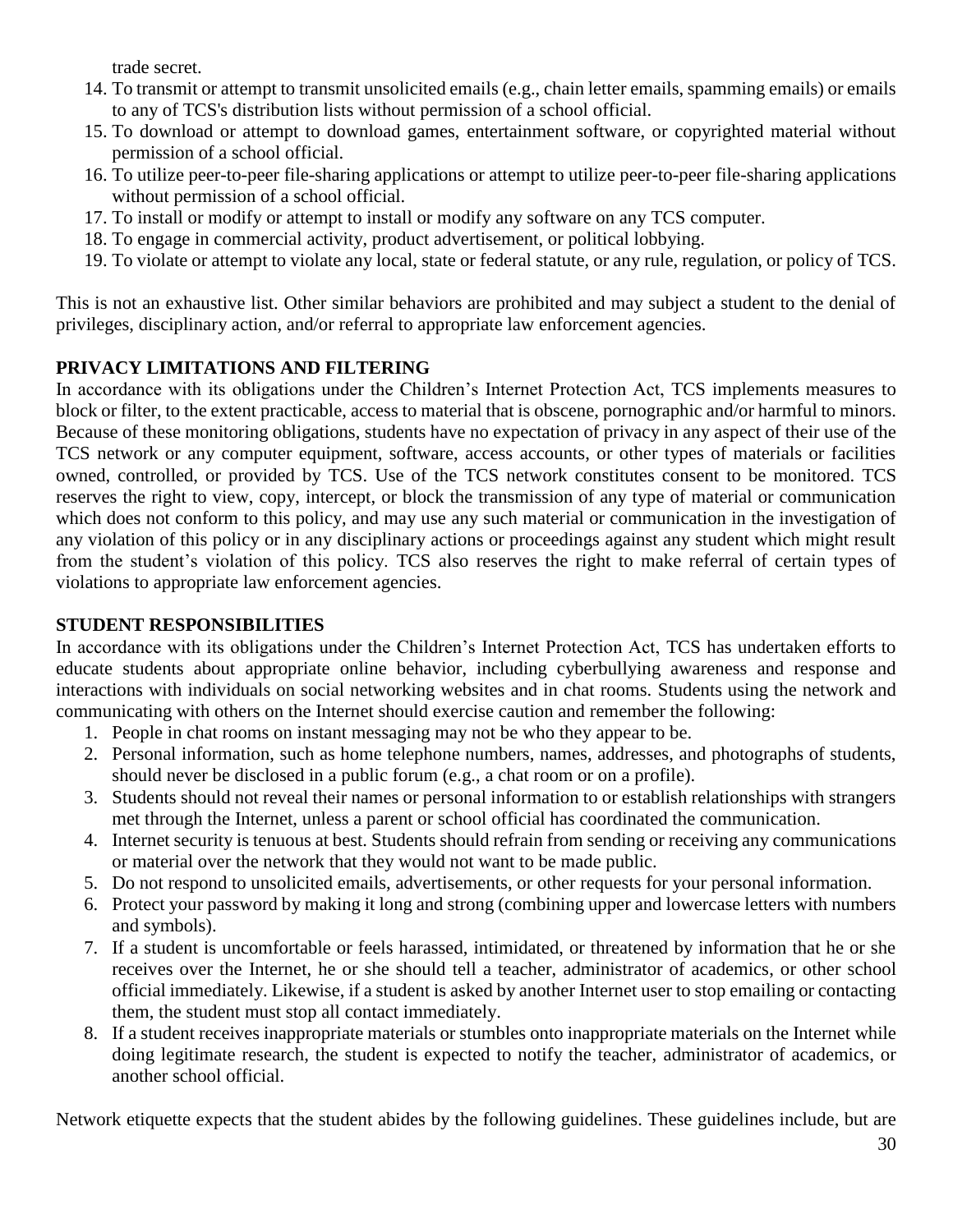not limited to:

- 1. Students are expected to be courteous and respectful. The use of vulgar, obscene, lewd, and otherwise inappropriate language is prohibited. Students shall not engage in cyberbullying.
- 2. While the Internet itself has virtually boundless resources, the availability of local communication and storage resources is limited. Since list servers and mail servers can generate a significant amount of data to be stored, students are expected to "clean up" their files or mailboxes at appropriate times to not create a storage problem on the host server.
- 3. All communications and information obtained via the network or the Internet should be assumed to be intellectual property subject to federal copyright law.
- 4. Any attempt to compromise network security is prohibited. Any student identifying a possible breach in security must notify a system administrator of operations or the corporation's Chief Technology Officer.

# **INFORMATION AND SERVICE DISCLAIMERS**

TCS make no warranties of any kind, whether expressed or implied, about the information gained through the Internet, including its quality or accuracy. Use of information obtained through the Internet is at the student's own risk and TCS cannot be held responsible for any material a student mistakenly or intentionally accesses or transmits via the TCS network. TCS makes no warranties about the quality of the services provided and is not responsible for any claims, losses (including, but not limited to, the loss of data), damages, costs, or other obligations arising from a student's use of the TCS network or any computer equipment or software owned, controlled, or provided by TCS. It is the policy of TCS that the cost of any materials to a student utilizing the Internet is the responsibility of the student, or in the case of a student under the age of 18, the person who authorizes a network account. This authorization extends to any financial obligation that may be incurred when utilizing the network. Under no circumstances will TCS be liable for any unauthorized purchases or other financial obligations resulting from TCS-provided access to the Internet. The signatures on the Internet Access/Computer Use Agreement are legally binding and indicate that the party (parties) who signed has (have) read the terms and conditions carefully, understand the significance of the policy, and agree to abide by the policy in all its terms and conditions.

# **USE OF PERSONAL COMPUTING DEVICES**

TCS permits students to bring personal laptops or other computing devices to school for academic purposes, only after having received permission and going through a reviewal process for permission. Use of these devices is at the discretion of the teacher and administration. The purpose of this policy is to ensure that students and their parents/guardians understand the obligations and limitations associated with the use of personal laptops or other devices. These guidelines are a supplement to the school's Internet Acceptable Use Policy, which applies to the use of any computing device in school, including personal laptops and other devices.

Guidelines for Use

- 1. Use of a personal laptop or other computing device is at the discretion of the administration and teacher. Students must obtain permission before using such a device in class.
- 2. Use of a personal laptop or other device must support instructional activities.
- 3. Students must agree to disable audio/video functions and to put away a personal laptop or other device, if asked.
- 4. Personal laptops and other computing devices are subject to search by a teacher or administrator of academics at any time.
- 5. Students may only use personal laptops or other devices in accordance with TCS Internet Acceptable Use Policy.
- 6. A violation of any of these guidelines may result in the revocation of privileges regarding the use of a personal laptop or computing device and appropriate disciplinary and/or legal action.
- 7. A "wireless communication device" is a device that emits an audible signal, vibrates, displays a message, or otherwise summons or delivers a communication to the possessor. The following devices are examples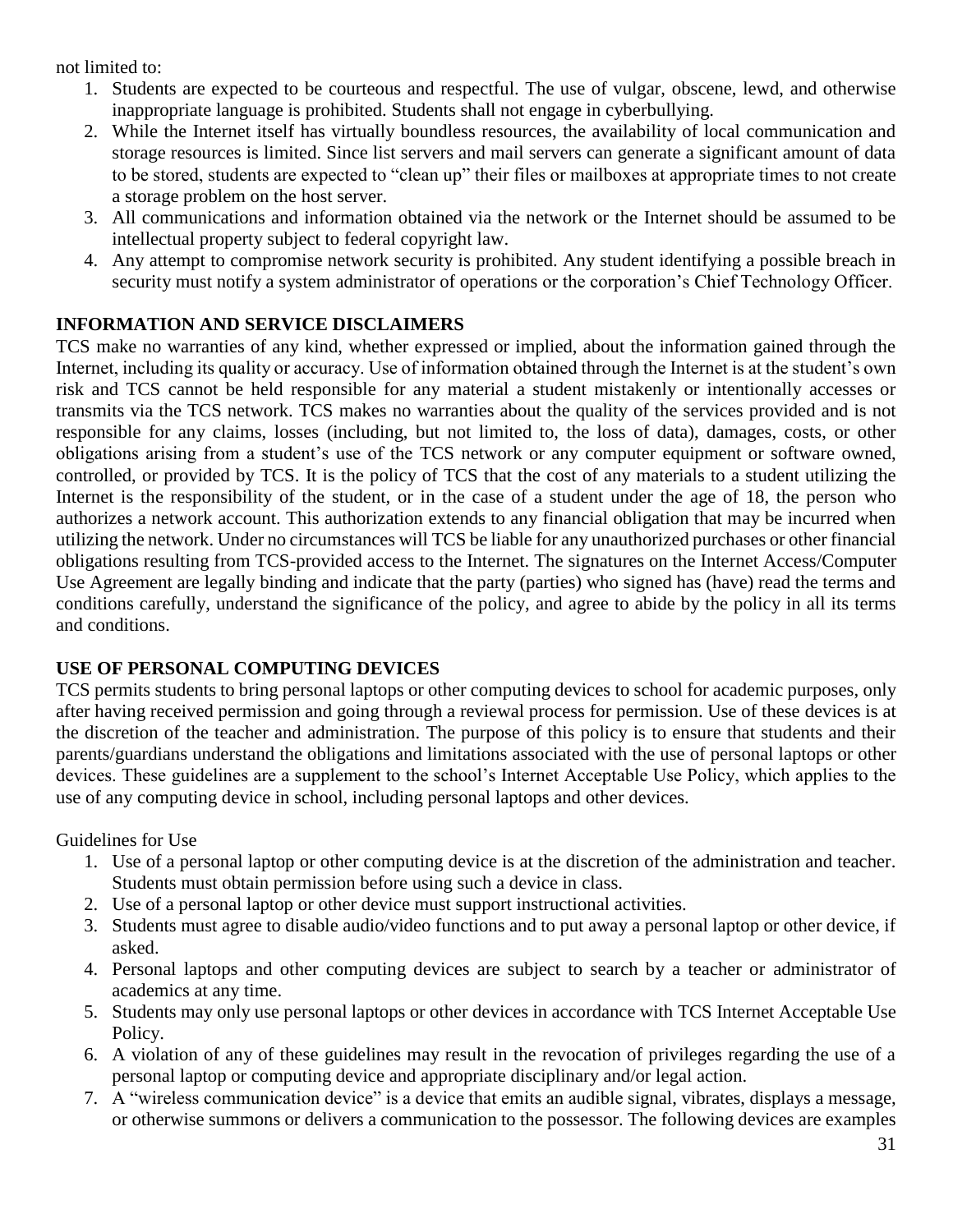of WCDs: cellular and wireless telephones, pagers/beepers, personal digital assistants (PDAs), BlackBerry/Smartphones, Wi-Fi-enabled or broadband access devices, two-way radios or video broadcasting devices, laptops, and other devices that allow a person to record and/or transmit, on either a real time or delayed basis, sound, video or still images, text, or other information. Students may not use WCDs on school property or at a school-sponsored activity to access and/or view Internet websites that are disruptive to the school activity. Students may use WCDs while riding to and from school on a school bus or other school vehicle at the discretion of the bus driver. Distracting behavior that creates an unsafe environment will not be tolerated.

Using a WCD to take or transmit audio and/or pictures/video of an individual without his/her consent maybe considered an invasion of privacy. Students who use a WCD to violate the privacy rights of another person may have their WCD confiscated and held. WCDs, including but not limited to those with cameras, may not be possessed, activated or utilized at any time in any school situation where a reasonable expectation of personal privacy exists. These locations and circumstances include but are not limited to locker rooms, shower facilities, restrooms, classrooms, and any other areas where students or others may change clothes or be in any stage or degree of disrobing or changing clothes. The building administrator of academics has authority to make determinations as to other specific locations and situations where possession of a WCD is absolutely prohibited. No expectation of confidentiality will exist in the use of WCDs on school premises/property. Students are prohibited from using a WCD in any way that might reasonably create in the mind of another person an impression of being threatened, humiliated, harassed, embarrassed or intimidated. See Policy 5517.01 – Bullying and Other Forms of Aggressive Behavior. Students are also prohibited from using a WCD to capture and/or transmit test information or any other information in a manner constituting fraud, theft, cheating, or academic dishonesty. Likewise, students are prohibited from using their WCDs to knowingly receive such information. Possession of a WCD by a student is a privilege that may be forfeited by any student who fails to abide by the terms of this policy, or otherwise engages in misuse of this privilege.

Violations of this policy may result in disciplinary action and/or confiscation of the WCD. The building administrator of academics may also refer the matter to law enforcement if the violation involves an illegal activity (e.g. child pornography). Discipline will be imposed on an escalating scale ranging from a warning to an expulsion based on the number of previous violations and/or the nature of or circumstances surrounding a violation. Any search of a WCD will be conducted in accordance with Policy 5771 – Search and Seizure. If multiple offenses occur, a student may lose his/her privilege to bring a WCD to school for a designated length of time or on a permanent basis.

## **RESTRICTIONS AND DISCLAIMERS**

TCS accepts no responsibility or financial liability for personal laptops or other computing devices that are brought to school by students. Laptops or other devices that are lost, stolen, or damaged are the responsibility of the student and his/her parents/guardians, regardless of how the loss, theft, or damage occurs. Students are advised to take steps to guard against damage, loss, or theft. TCS' technology department will not provide technical support for any personal laptop or other computing device. Phones, games, electronics, or other hand-held devices, or other personal property are not the responsibility of the school. These items should remain home or in the lockers. Students are responsible for protecting their personal property.

## **HOMEWORK**

# **ACADEMICS AND GRADUATION**

TCS does not utilize a traditional homework model. Teachers may utilize assignments as supplemental tools to the standards based objectives and curriculum. However, grades will be centered around mastery of standards, not solely the completion of assignments. Completing assignments does not show understanding, but rather the ability to use resources (not limited to but including internet, parents, peers). Mastering and showing understanding of standards will be conducted through examination. Students will be provided time each day to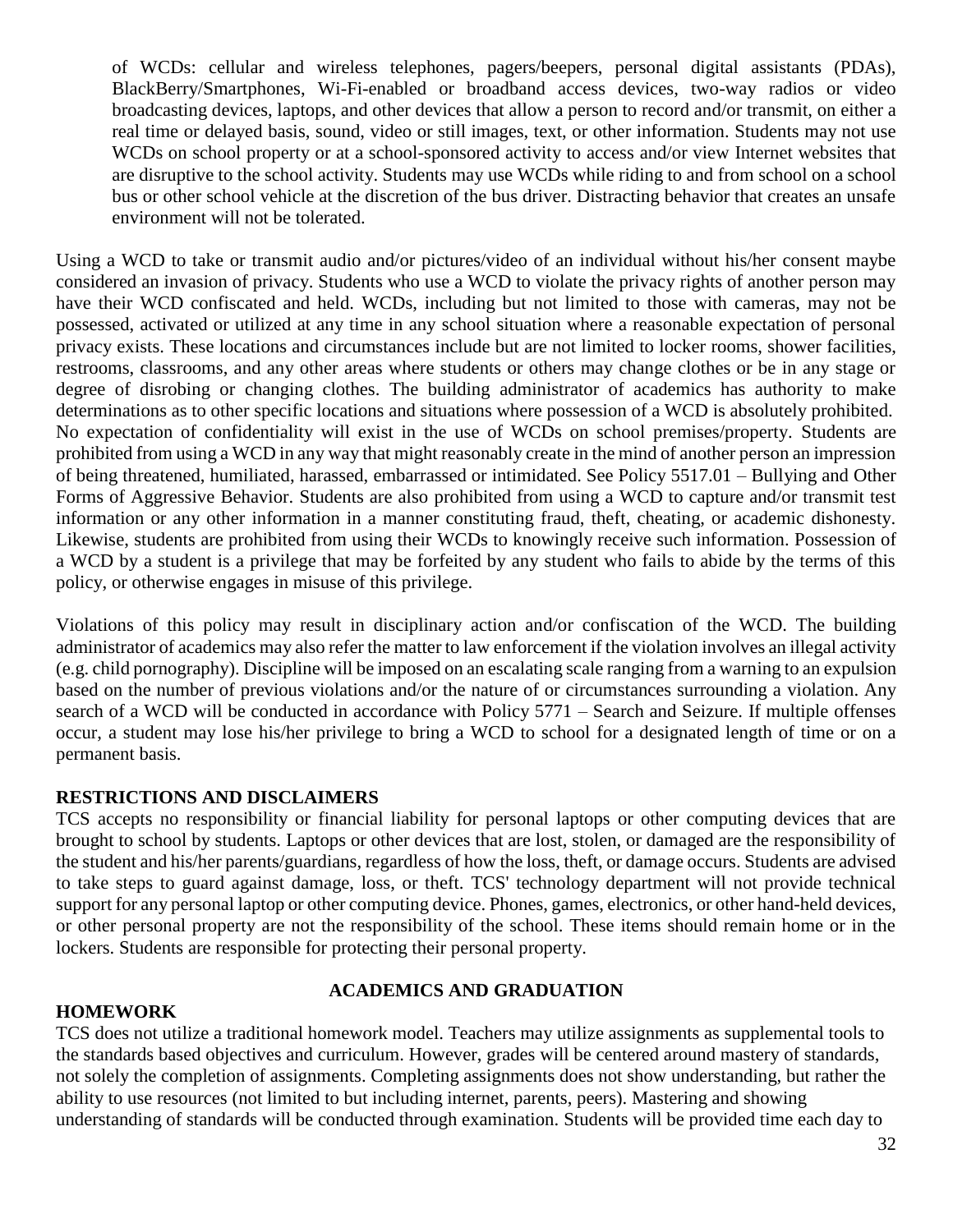complete work assigned in class.

Students wishing to earn a TCS diploma must complete the following steps:

- 1. For the class of 2018, pass the English 10 ECA and Algebra I ECA
- 2. For the class of 2019 and beyond, pass the required college and career readiness exam (or other pathways unforeseen or newly created by the Department of Education).
- 3. Meet all minimum requirements for the General, Core 40, Technical Honors, or Academic Honors Diploma. (The guidance department can provide specific requirements for these diploma paths.)

## **HIGH SCHOOL COURSES COMPLETED WHILE ATTENDING TCS MIDDLE:**

Students that have completed the second level of a course sequence (Geometry, Spanish II, etc.) will be awarded high school grades and credits to appear on their transcript. They will also receive credit for Algebra I.

# **COMPUTING G.P.A.**

To compute a grade point average, the total number of grade points earned is divided by the total credits. Averages are figured cumulatively; that is, the total points for all semesters of school work are divided by the total credits attempted for all semesters. GPA.'s will be rounded to the nearest one-hundredth of a point

The following value is assigned to each letter grade:

| $A+$         | 4.0 | 98-100% | $C+2.3$   | 78-79% |
|--------------|-----|---------|-----------|--------|
| $\mathsf{A}$ | 4.0 | 92-97%  | $C = 2.0$ | 72-77% |
| $A -$        | 3.7 | 90-91%  | $C-1.7$   | 70-71% |
| $B+$         | 3.3 | 88-89%  | $D+ 1.3$  | 68-69% |
| B            | 3.0 | 82-87%  | $D = 1.0$ | 62-67% |
| $B-$         | 2.7 | 80-81%  | $D-7$     | 60-61% |

## **HONOR ROLL**

Qualifying students will be eligible for one of two honor rolls each qualifying period. Students receiving a grade point average (GPA) of 4.0 or above will be eligible for the 4.0 and above honor roll providing no failing grade or incomplete grade is earned. Students receiving a GPA of 3.0 to 3.99 will be eligible for the 3.0 to 3.99 honor roll providing no failing grade or incomplete grade is earned.

## **TRANSFER OF CREDITS**

New Enrollees: TCS will accept all required and elective credits for students transferring from another accredited school. Courses taken from non-accredited schools will be used to help determine placement but no credits will be used toward diploma requirements without approval of the administrator of academics or designee. Quality points will be awarded for only those courses that are also offered at TCS. To help maximize future student success and curricular continuity from one level of course work to the next, students are encouraged to take courses offered at TCS whenever possible. Students can transfer credit courses from another school or educational service provider.

## **RETAKING CLASSES**

Students who receive a grade of C+ or lower may retake the class at TCS if desired. The grade received in the retake class will become the grade of record. Any exceptions to this must be approved by the administrator of academics. Students must notify their guidance counselor when the replacement grade is earned.

#### **SCHEDULING OF CLASSES**

At student orientation in August, students will receive their official schedule for the academic year. Students are expected to follow these schedules. Changes of schedules will require approval of the administrator of academics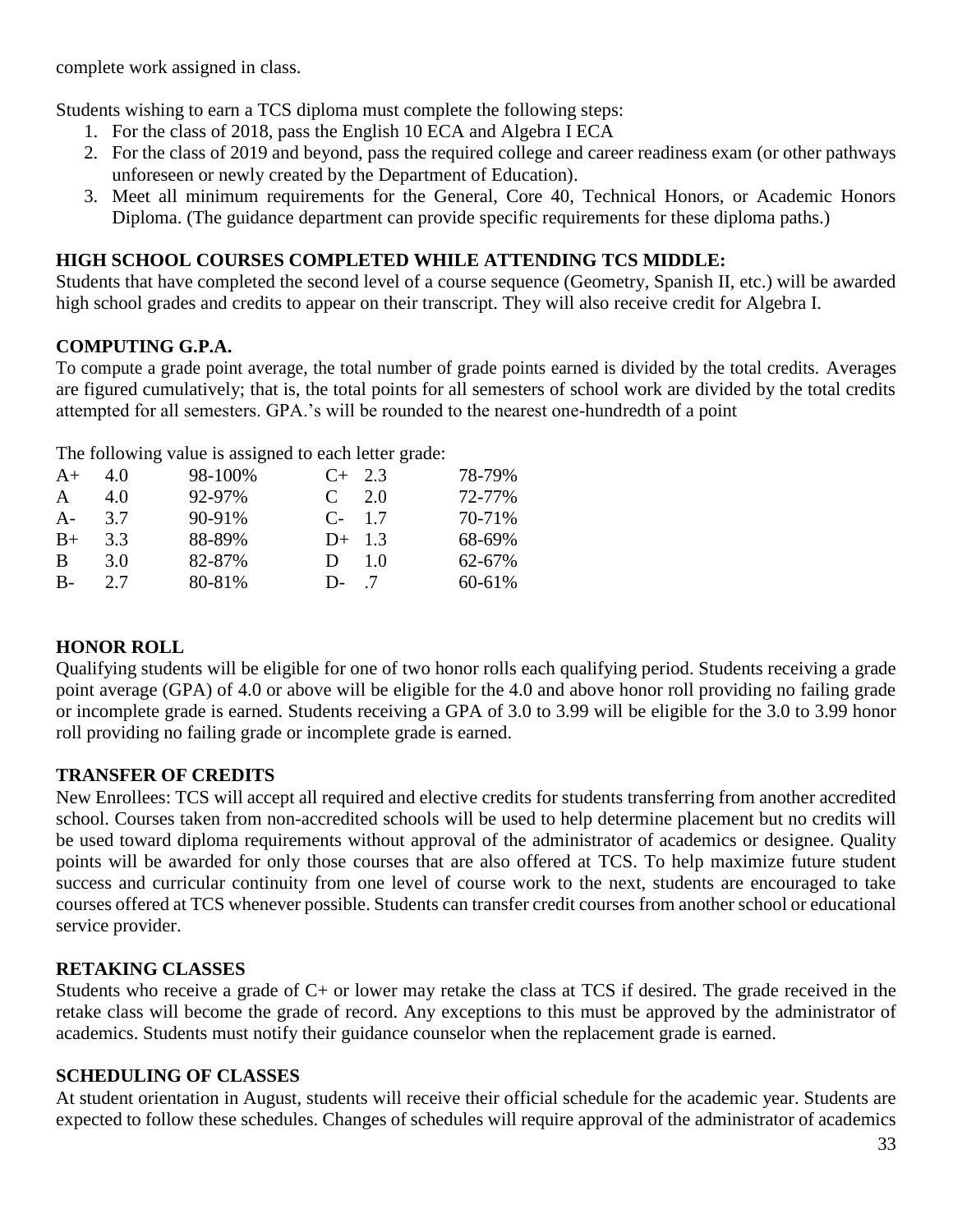or designee and be addressed for the following reasons.

- 1. Changes in a student's special need status, IEP or resource requirements.
- 2. Medical issues as documented by a medical provider.
- 3. Errors made by the school in developing the schedule.
- 4. Changes that allow students to qualify for the Academic Honors or Core 40 diploma.
- 5. Failure of a prerequisite course as identified in the TCS course descriptions.
- 6. Failure of a course required for entrance into post-secondary education.
- 7. Failure of a course required for post-secondary study as documented by the institution.
- 8. Failure of a course required for graduation.
- 9. Dropping a study hall for a credit bearing course.
- 10. Dropping an elective class for a required class.
- 11. Balance of class size as determined by the school.
- 12. History of failure in the same course taught by the same teacher.
- 13. Change to planned graduation date.

14. Adding a class to continue the sequence of a year-long course. Requests for specific lunch periods or teachers cannot be honored.

## **TRANSPORTATION**

#### **BICYCLES**

Student bikes must be parked in the designated bike storage locations.

## **BUS TRANSPORTATION**

Students riding the TCS bus shall conduct themselves in accordance with the bus safety rules provided by the bus driver. Students in violation of the rules jeopardize bus privileges. Students being transported on the TCS bus are under the direct supervision, direction, and control of the bus driver and are subject to disciplinary measures by the bus driver and school officials. Students are to unload and go directly into the building. If riding the bus for sporting events, the student may be granted permission to ride with a parent/guardian, but must receive permission from the school administration. Beyond this, TCS does not offer home-school-home bus transportation.

## **BUS, DRIVING AND PARKING PRIVILEGES**

TCS student drivers shall have an application on file in the office and shall display a student driving tag from the rear-view mirror of the front windshield. Cars not displaying this tag shall be considered "unauthorized" vehicles on school property and may be cause for disciplinary action, loss of driving privileges or the car to be towed at the owner's expense. Students are to park in their assigned lots. Parking in any other unauthorized area can result in disciplinary action, loss of the driving privilege and/or the car being towed at the owner's expense. The maximum speed limit on school property is 15 mph or less as safety dictates. Pedestrians have the right of way. At the order of the fire marshal, parking in exits, fire lanes or outside lanes is prohibited ALWAYS and may result in towing at the owner's expense. Students and riders arriving in cars are to park and come into the building immediately. Non-students may not loiter with students in the parking lot. Any drivers that conduct themselves in an unsafe manner may lose their privilege to drive to school or receive discipline action deemed appropriate by the administration.

## **CAFETERIA AND FOOD PROGRAM**

In accordance with Federal civil rights law and U.S. Department of Agriculture (USDA) civil rights regulations and policies, the USDA, its Agencies, offices, and employees, and institutions participating in or administering USDA programs are prohibited from discriminating based on race, color, national origin, sex, disability, age, or reprisal or retaliation for prior civil rights activity in any program or activity conducted or funded by USDA. Persons with disabilities who require alternative means of communication for program information (e.g. Braille, large print, audiotape, American Sign Language, etc.), should contact the Agency (State or local) where they applied for benefits. Individuals who are deaf, hard of hearing or have speech disabilities may contact USDA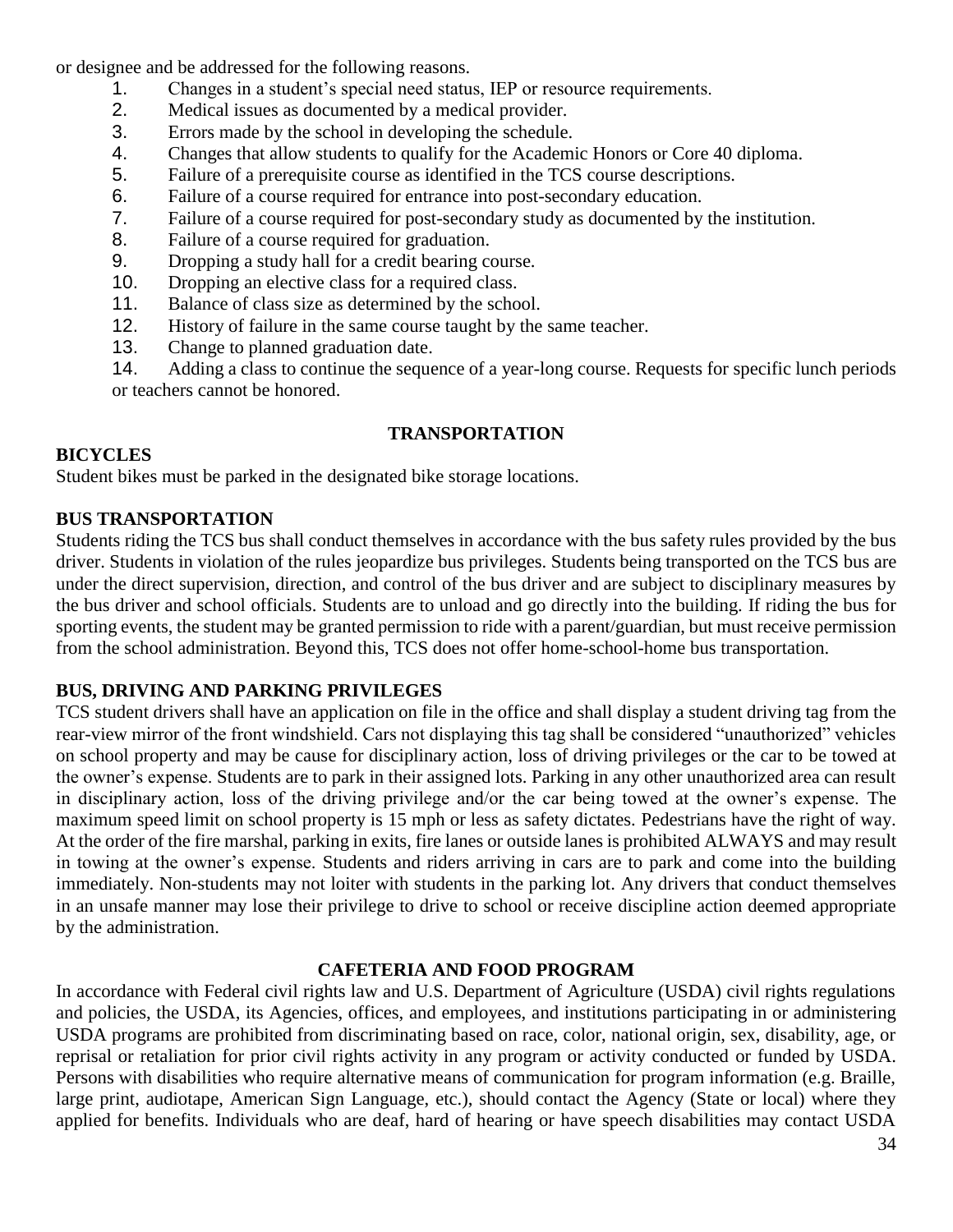through the Federal Relay Service at (800) 877-8339. Additionally, program information may be made available in languages other than English. To file a program complaint of discrimination, complete the USDA Program Discrimination Complaint Form, (AD-3027) found online at: http://www.ascr.usda.gov/ complaint filing cust.html, and at any USDA office, or write a letter addressed to USDA and provide in the letter all the information requested in the form. To request a copy of the complaint form, call (866) 632-9992. Submit your completed form or letter to USDA by:

*mail: U.S. Department of Agriculture*

*Office of the Assistant Secretary for Civil Rights 1400 Independence Avenue, SW Washington, D.C. 20250-9410; fax: (202) 690-7442; or email: program.intake@usda.gov.*

*This institution is an equal opportunity provider.*

### **CO-CURRICULAR & EXTRA-CURRICULAR STUDENT ACTIVITIES, CLUBS & ORGANIZATIONS**

Students at TCS are encouraged to consider opportunities for growth through participation in the wide variety of activities and clubs offered. These programs and activities exist to enhance student connectedness to the school, proved unique learning opportunities that cannot be replicated in the traditional classroom, and ultimately increase overall student achievement. These activates should be considered only after the student has planned a course of academic study. Students should strive to maintain proper balance in the total number of activities selected in relation to the basic academic load carried.

# **EXPECTATIONS AND CONDUCT FOR PARTICIPATION**

Any student who represents TCS should exhibit the highest standards of personal conduct both inside and outside of school. Participation in school activates is a privilege, and students who participate have an escalated level of responsibility for exemplary conduct. Regarding extracurricular activities, these expectations and code of conduct are in effect 12 months a year for students enrolled in grades K-12. Students who engage in criminal activity, use intoxicating beverages or illegal drugs, engage in bullying or intimidating behavior, or commit major school infractions shall not be allowed to serve in or will be removed from any club/activity officer or leadership position for the remainder of the school year in which the action takes place. For clubs where the participants represent the school in interscholastic competition, the above actions can lead to suspension and/or removal from competition consistent with school discipline policy and the student-athlete code of conduct. Additionally, students failing to consistently maintain passing grades and acceptable standards of conduct as outlined in organizational charters or contracts as set by rules of sponsors or coaches, or by the general standard of acceptable behavior at TCS may be denied membership in or may be removed from an activity by order of the sponsor, coach or administrator of academics.

## **ATHLETICS**

# **WHAT MUST BE DONE BEFORE YOUR FIRST PRACTICE**

A new physical, code of conduct form and medical release form must be filed each year in the Athletic Office. Before participating in a practice for any team, an athlete and his/her parent/guardian must have all forms required by TCS and the IHSAA completed, signed and on file in the Athletic Office:

- 1. Physical examination form (dated after May 1 of the current year by the start of fall practices and updated once every 12 months).
- 2. Code of conduct form.
- 3. Emergency medical release form.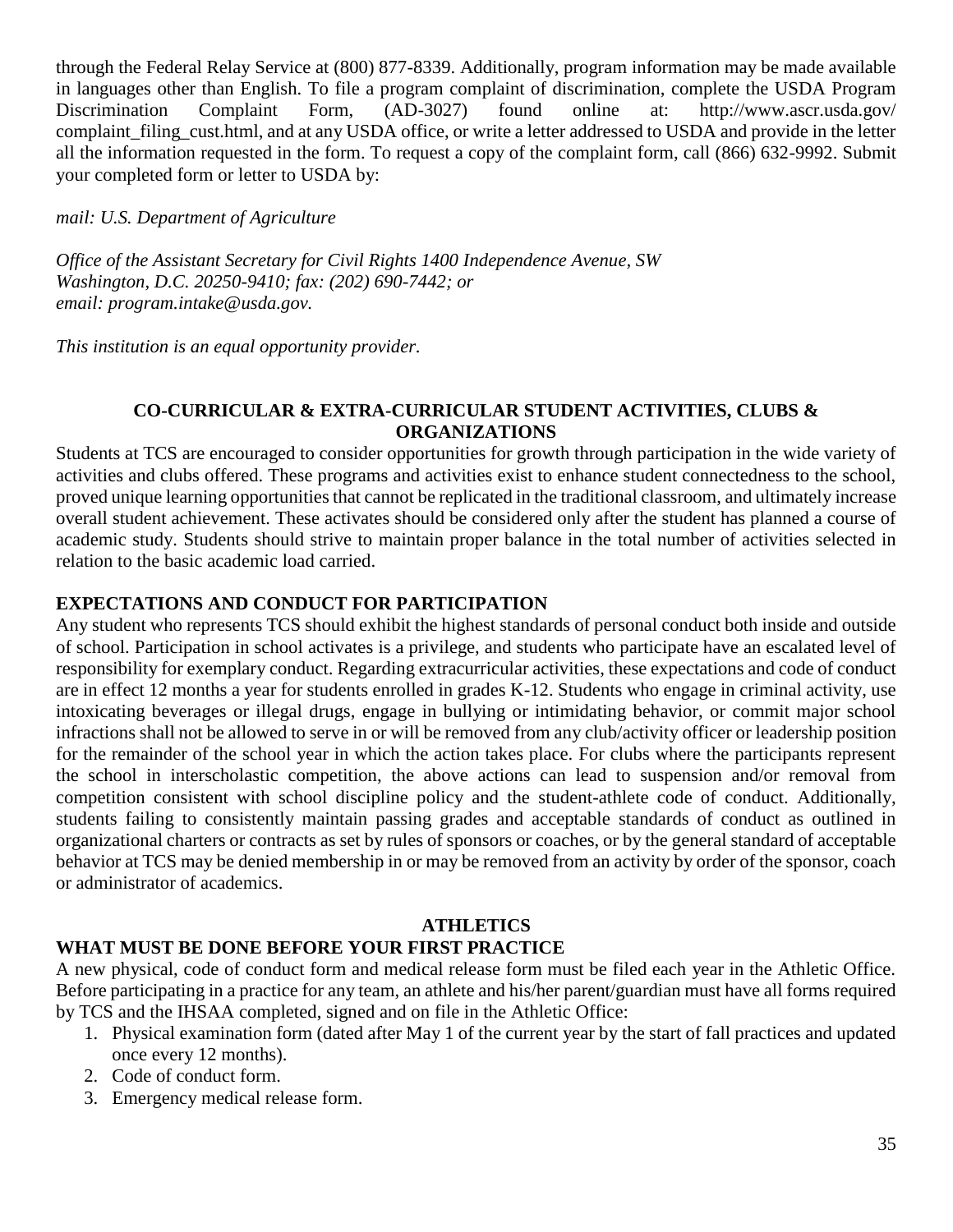# **ATHLETIC PARTICIPATION**

Participation in the athletic program at TCS requires self-discipline and sacrifice. An athlete is an example for peers and the young people in the community. Students may use the following criteria to determine eligibility for athletic participation:

- 1. A student who is or shall be twenty (20) years of age prior to or on the scheduled date of the IHSAA State Finals in a sport shall be ineligible for interschool athletic competition in that sport; a student who is nineteen (19) years of age on the scheduled date of the IHSAA State Finals in a sport shall be eligible as to age for interschool athletic competition in that sport.
- 2. Shall be currently enrolled and passing in five full credit subjects.
- 3. Any student that receives a D or F at the end of an official grading period is required to participate in an intervention activity developed by the coach in consultation with the Athletic Director.
- 4. Shall have a physical examination completed using the IHSAA physical examination form and with a consent and release statement signed by a parent on file in the athletic office and dated between May 1 and the first practice each year.
- 5. Shall not participate in non-school contests in a sport after beginning practice and participation in the sport unless waivers are available for that sport and completed appropriately.
- 6. Shall have never received money or merchandise directly or indirectly for athletic participation.
- 7. Shall abide by rules and regulations of the coaching teacher in the sport of participation.
- 8. Shall attend school a minimum of the last three periods of a school day to practice or compete in athletic contests. Individual circumstances which may prove to be the exception shall be handled by the assistant administrator of academics or athletic director.
- 9. Shall have on file a signed parent consent form agreeing to abide by the terms of the Athletic Code.
- 10. Shall have on file a trainer's emergency medical card.

# **CHANGING A SPORT**

Completion of a season includes through that sport's sectional. If an athlete is "cut" from a team, he/ she may join another team or program in that sport season. An athlete cannot quit one sport and join another sport, until that sport season is concluded. Any exceptions to this rule must be cleared by the Athletic Director.

# **TEAM CUTTING POLICIES**

Coaches at TCS have their own policy on how they will choose their teams. In some sports, "cutting" a team down to manageable size is a necessity. Coaches will explain their policy to candidates for their team at the first meeting. An athlete may be cut from a team any time during a season.

# **PRACTICES: REGULAR/VACATION/SCHOOL CLOSING**

All team members are expected to attend all practices. Practice schedules during school vacations are set by the coach and only the coach can excuse an athlete from practice. Practice during a school closing time (snow, etc.) are often held and attendance at these practices are considered voluntary.

- 1. 15-MINUTE RULE: Players must leave campus/picked up from campus 15 minutes after practice ends or upon arrival from the games. Parents please communicate in advance with the head coach if this is going to be a problem. Repeated offenses will lead to suspensions and possible financial charges.
- 2. REFUND AND DISMISSAL POLICY: There will be no refunds given for any money for any reason, including but not limited to: quitting the team, transferring to another school, getting dismissed from the team and/or program due to violation of student-athlete contract. In this case, re-entry to the program will be decided by the head coach and athletic director and will be based on the student-athlete's progress toward the problem(s) that led to his original dismissal from the program.

## **TRAVEL**

In general, students should travel to sports events via school transportation and return by the same means.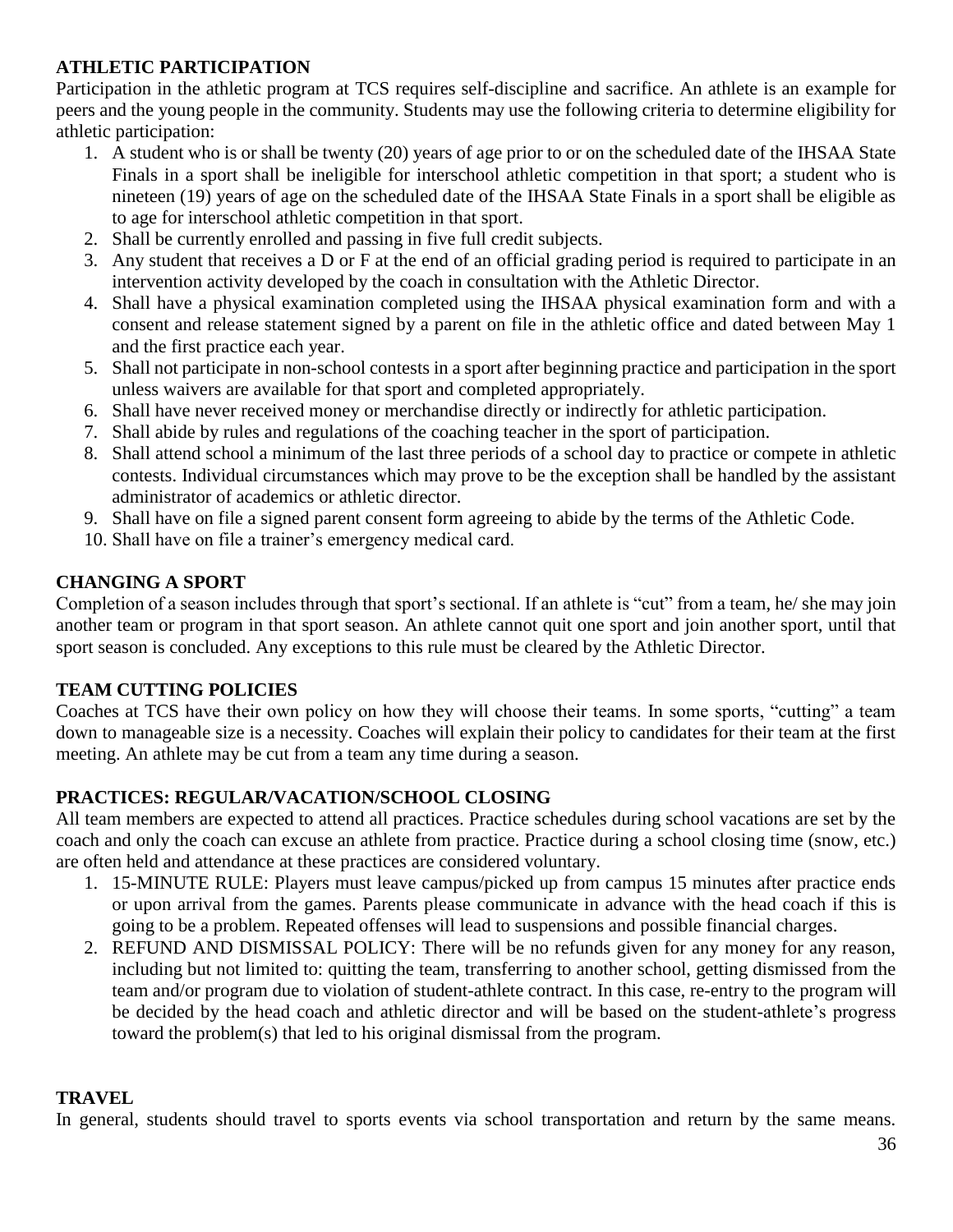However, the Athletic Department recognizes certain unique situations when other options are acceptable, if sparingly utilized. Such would be:

- 1. A parent wishing to transport his/her own child may do so by giving the coach a signed note to that effect. The note must be given to the coach by the parent or verified as authentic by the parent.
- 2. A child may only ride with someone else's parent in rare cases and with an authenticated note from his/her own parent.
- 3. In cases where school transportation is not available or is in poor use of resources, a student may travel to or from an event with the parent or coach after providing the coach with an authentic note of permission.
- 4. (Example: taking one diver to the IHSAA regional). Any coach transporting a student will be required to have on file with the Athletic Department, proof of insurance as required by the Indiana Department of Motor Vehicles, and a copy of his/her current driver's license.
- 5. In the very rare event that a coach cannot ride the team bus, he or she must have an assistant or another coach on the bus to supervise the team.

# **ATHLETIC AWARDS**

Only one letter shall be awarded to any athlete. The letter shall be the first one earned. If displayed, the letter shall be put on a jacket approved by the Athletic Department Administration. An athlete shall qualify for a letter jacket upon receipt of his/her first varsity letter. The cost of the jacket shall be borne by the athlete. Illness, injury, and other circumstances shall be handled by the Athletic Department Administration as each individual case arises. All letters or credits awarded an athlete shall be approved by the Athletic Department Administration. TCS does not recognize letters at other schools. To receive a letter or credit for an award, an athlete shall complete the season in good standing.

Basketball

• An athlete shall have participated in 33% of the total quarters and be certified for the sectional. Cheerleading

• A cheerleader shall earn at least 90% of the possible points assigned to each season.

Cross Country

- An athlete shall run in 75% of the meets.
- An athlete shall place in 75% of the meets in which he/she participates.

Soccer

• An athlete shall participate in 50% of the halves.

Track

• An athlete shall participate in 50% of the meets and/or compete in the sectional.

Volleyball

• An athlete shall participate in 50% of the games and be certified for the sectional.

# **INJURIES/SPECIAL CONSIDERATIONS**

Individual coaches retain the right to recommend (to the Athletic Council) injured athletes for a letter in cases where the athlete would have lettered but for the injury. Other unique cases may be recommended for approval by the coach to the Athletic Director (Athletic Council).

# **STUDENT-ATHLETE CODE OF CONDUCT STATEMENT**

The following TCS athletic rules are in accordance with the Indiana High School Athletic Association Constitution. Combined with the following procedures and policies they constitute the TCS Student-Athlete Code of Conduct (Code.) The conduct of participants in athletics at TCS, both IHSAA sanctioned and club sports, in or out of school, year-round, shall be such as:

- 1. Not to reflect discredit upon our school
- 2. Not to create a disruptive influence on the discipline, good order, moral or educational environment in our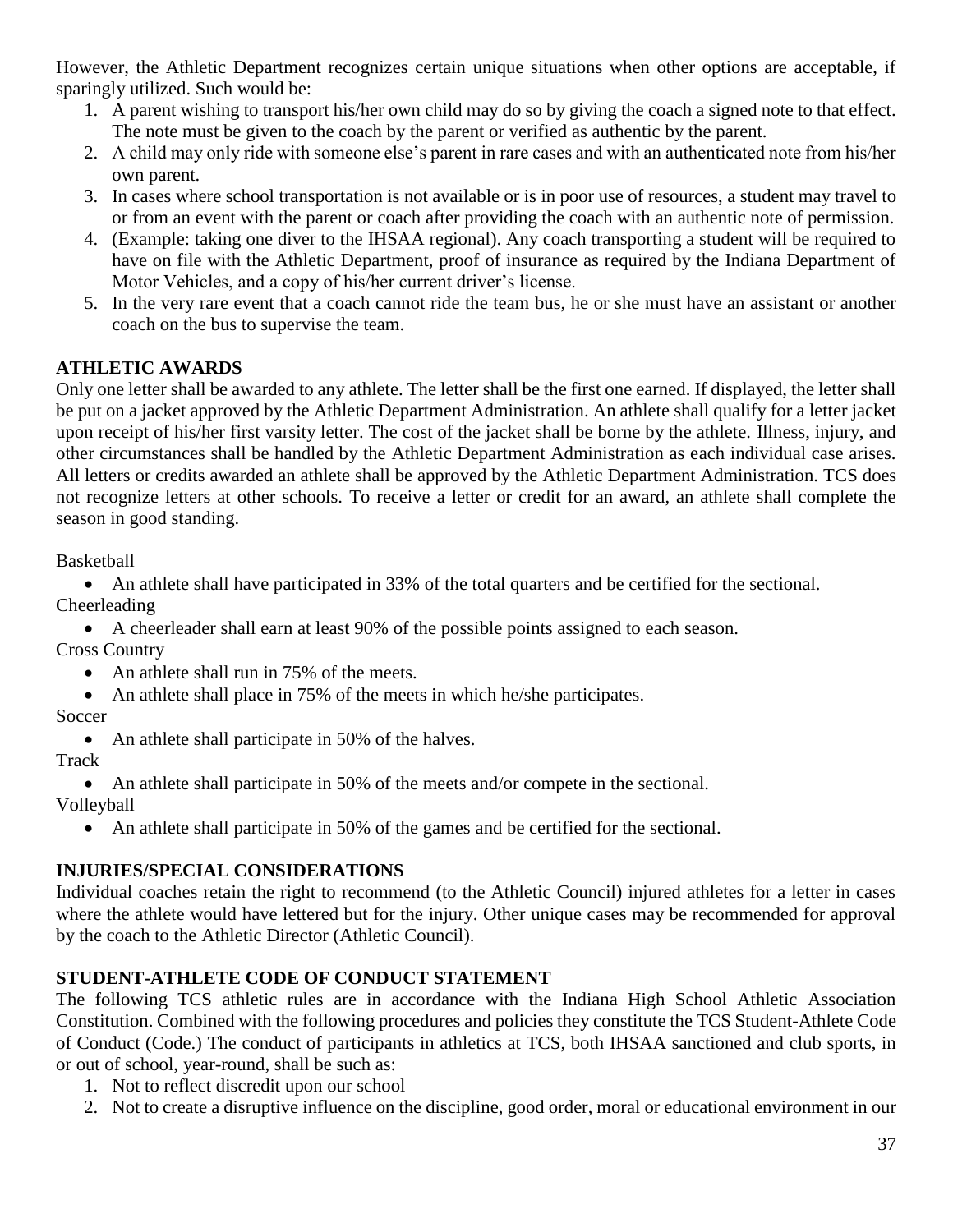school.

Any such misconduct violating these principles shall be subject to disciplinary measures.

# **TCS ATHLETIC POLICY REGARDING STUDENT HAZING AND HARASSMENT**

Hazing and harassment are behaviors, by one person towards another, which are insulting, intimidating, humiliating, malicious, degrading or offensive. It creates negative and uncomfortable feelings for the person, or groups of persons, to whom it is directed. Such a person may feel anything from a discomfort or embarrassment in the presence of the person or group of people displaying the behavior, to a feeling of terror or even fear for their safety. Hazing and harassment can take many forms whether physical, verbal, sexual or emotional, and can involve a combination of these elements. Sexual hazing or harassment is a form of sexual discrimination under both Title VII of the Civil Rights Act and Title IX of the Educational Amendments Act of 1972. Hazing, or initiation rites, which single a person or group of people out and subject them to embarrassing, degrading or secretive behavior will almost always be viewed as harassment. It is the policy of TCS to maintain a learning and working environment that is free from sexual hazing and harassment. It shall be a violation of this policy for any employee of TCS to haze or harass another employee or student through conduct or communication of a sexual nature. This is also applied to behavior between students or groups of students. It is not just the conduct itself which may make certain behavior inappropriate, but the context or way in which it is delivered, or its repetitive nature. Allegations of emotional, physical, or sexual abuse or neglect involving a minor must be reported to an available administrator of academics. Once a complaint of harassment or abuse is made, the school must work with it, as the school has a responsibility to ensure a safe environment for its students and teacher alike. The school will work with harassment and abuse matters promptly, fairly and openly. Coaches must be alert to society's changing perceptions about the appropriate use of power. With coaching comes power, with power comes vulnerability. Codes of behavior for players and coaches must be developed and communicated in such a manner that guide and govern "the words and actions" of all participants during their sport season. The coach is the most influential participant in preventing harassment, hazing and abuse during their coach season. The coach must use every opportunity to reinforce the principle of appropriate behavior by being a role model and communicating with athletes daily in practice, during pre-competition preparation, during competition, and in post-competition feedback sessions. The coach has a responsibility to behave in a respectful manner. The coach is an important leader who must reinforce an environment free of abusive, hazing and harassing behaviors of all student athletes and coaches alike. The value and safety of children and youth must be reflected in the standards of the entire athletic department and of all the people of authority involved and associated with the advocacy of our students.

## **PARENT/COACH RELATIONSHIPS**

Both parenting and coaching are extremely rewarding but sometimes difficult vocations. By establishing an understanding of each other's positions, we are better able to accept the actions of the other and provide greater benefit to children. As parents, when your children become involved in our program, you have a right to understand what expectations are placed on your child. This begins with clear communication from the coach of your child's program.

## **COMMUNICATION YOU SHOULD EXPECT FROM YOUR CHILD'S COACH**

- 1. Philosophy of the coach.
- 2. Expectations the coach has for your child as well as all the players on the squad (i.e. what is your child's role on the team).
- 3. Locations and times of all practices and contests (realizing that flexibility is necessary).
- 4. Team requirements, i.e., fees, special equipment, off-season conditioning, level of skill required.
- 5. Procedure should your child be injured during the participation.

## **COMMUNICATION COACHES EXPECT FROM PARENTS**

1. Concerns expressed directly to the coach.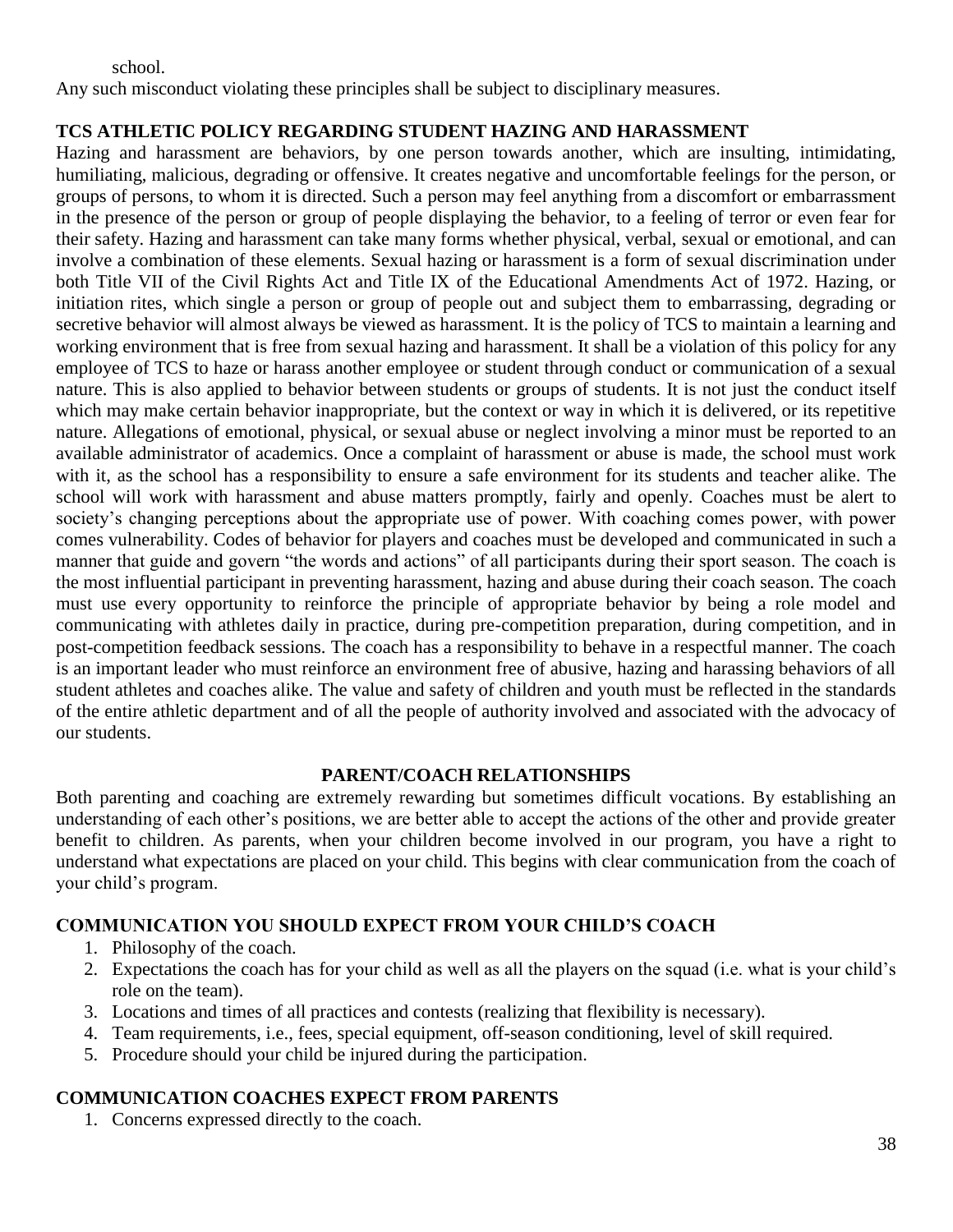- 2. Notification of any schedule conflict well in advance.
- 3. Specific concerns regarding a coach's philosophy and/or expectations.
- 4. As we grow, schedule conflicts will become increasingly evident, and choices between activities should be made by the student and family with clear communication to the coaches.

# **CONCERNS TO DISCUSS WITH COACHES**

- 1. The treatment of your child, mentally and physically.
- 2. Ways to help your child improve.
- 3. Concerns about your child's behavior

# **ISSUES NOT APPROPRIATE TO DISCUSS WITH COACHES**

- 1. Playing time.
- 2. Team strategy.
- 3. Play calling.
- 4. Other student athletes.

Parents need to understand certain facets of the structure of high school athletics and the relationships involved.

- 1. There is no inherent right to participate. Coaches will only retain those players whose skills and attitudes meet the needs of the program, as defined by the coach.
- 2. Likewise, the coach alone is responsible for deciding who plays and how much. However, the coach will try to provide playing time for all players if and when possible.
- 3. By allowing one's child or children to play sports, the parent is, in effect, turning the child over to that coach for that time. The coach, as is naturally assumed, will instruct the child and keep the child safe within normally accepted standards.
- 4. Coaches are professional and, until proven otherwise, it is assumed that they are operating within the best interests of all student athletes in their charge.
- 5. It is inappropriate for a parent to confront a coach after a practice or event. Parents should wait until the next day and schedule a meeting with the coach. This will help avoid conflict at a potentially emotional time.
- 6. Making derogatory comments about the officials, coaches, players of either team or other parents and fans at an athletic event is never acceptable.
- 7. Swearing in public at athletic events is never acceptable.
- 8. Coming to an athletic event intoxicated is not acceptable.
- 9. Being offensive in any fashion is not acceptable.

Parents who violate any of the above standards of decorum risk sanctions by the school corporation including, but not limited to, the following:

- 1. A warning, verbal or written.
- 2. Removal from the contest or premises.
- 3. Banishment from attendance at athletic contests for a short period or even permanently.
- 4. The severing of further contact with team personnel.
- 5. Civil or legal action could result.

In conclusion, we commend those parents who have always exhibited exemplary behavior and who, by such, have served as positive role models for our student-athletes. We encourage our parents to volunteer, to become involved with the teams, and to be supportive of the attempts of the entire community to educate our youth. By working together, we will establish TCS and athletics as a "class" act. We sincerely want to strive to make sportsmanship at TCS an expectation… Where we let players play, coaches coach officials officiate, and fans be positive. Since research indicates that students who participate in athletics receive higher grades and have a greater chance for success in adulthood, we consider athletics an important part of the total educational process. Many of the